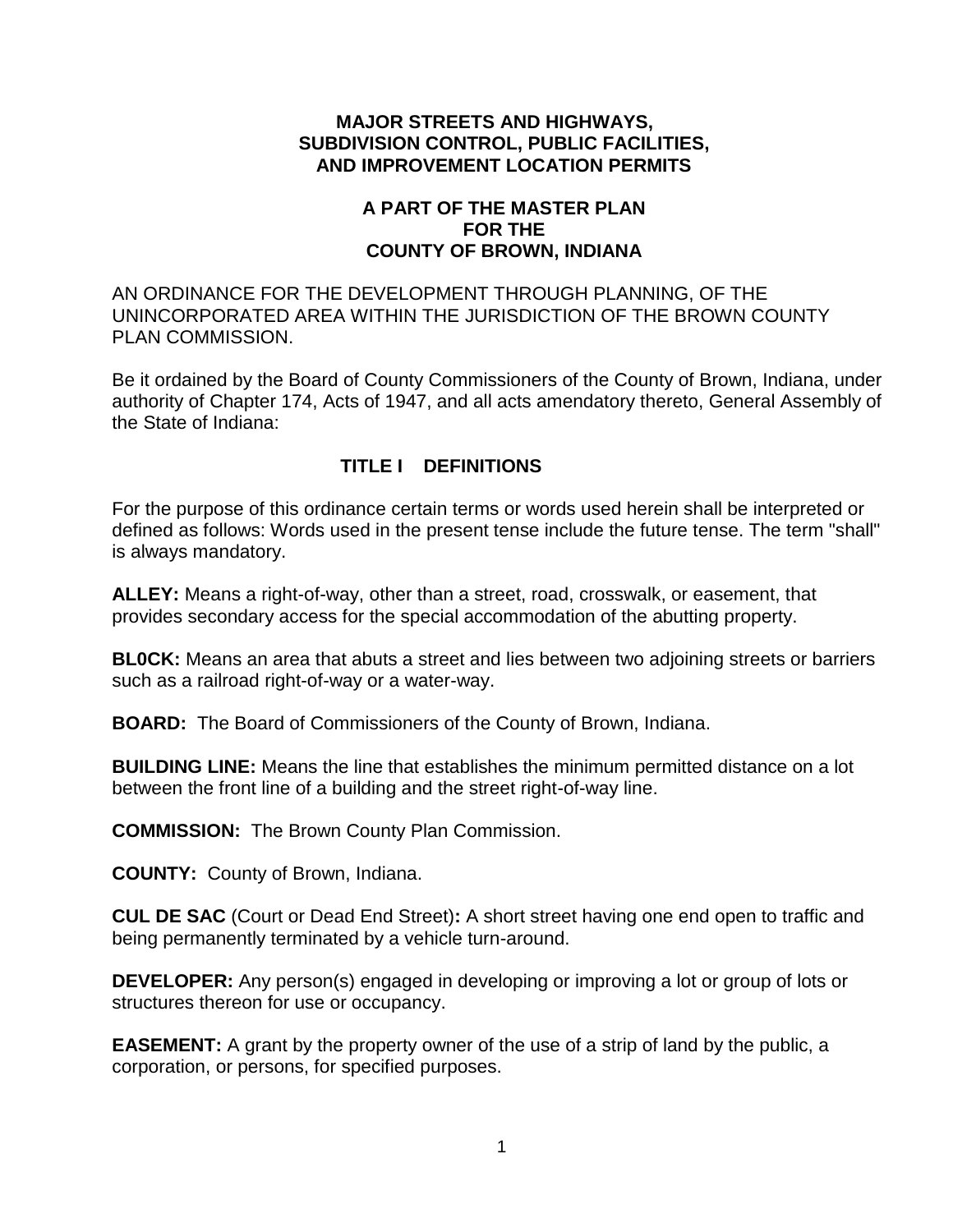**FEEDER STREET:** A street planned to facilitate the collection of traffic from local streets, and to provide circulation within neighborhood areas and convenient ways for traffic to reach Major Streets.

**JURISDICTION OF THE COMMISSION:** The unincorporated territory of the County of Brown, Indiana.

**LOCAL STREET:** A street used primarily for access to abutting properties, usually residential. Certain local streets may be Marginal Access Streets parallel to Limited Access Major Streets, State Feeder Highways, or State Arterial Highways, thereby providing access from properties abutting such Marginal Access Streets to access points on such Limited Access Streets or Highways.

**LOT:** A portion of a subdivision or other parcel of land intended as a unit for transfer of ownership or development.

**MAJOR STREET:** A street designated for large volumes of traffic movement. Certain Major Streets may be classed as Limited Access Streets to which entrances and exits are provided only at controlled intersections and access is denied to abutting properties.

**MASTER PLAN:** The complete plan, or any of its parts, for the development of the County prepared by the Commission and adopted in accordance with Chapter 174, Acts of 1947, General Assembly of Indiana, as is now or may hereafter be in effect.

**OFFICIAL THOROUGHFARE PLAN:** The part of the Master Plan, now or hereafter adopted which includes a major street and highway plan and sets forth the location, alignment, dimensions, identification of existing and proposed streets, highways and other thoroughfares.

**PERSON:** Includes a corporation, firm, partnership, association, organization, or any other group that acts as a unit.

**PLAT:** A map or chart indicating the subdivision or re-subdivision of land, intended to be filed for record.

**PRIVATE DRIVE:** A right-of-way, which has the characteristics of a street, as defined herein, except that it is not dedicated to the public use. A driveway which is located on a lot and which serves only the use on that lot is not considered as a private drive.

**PUBLIC FACILITIES PLAN:** The part of the Master Plan, now or hereafter adopted which shows the locations of existing and proposed school and park, or recreation sites.

**STATE ARTERIAL HIGHWAY:** A state highway primarily for heavy through traffic, capable of handling high traffic volumes.

**STATE FEEDER HIGHWAY:** A state highway primarily for medium through traffic, capable of handling medium traffic volumes.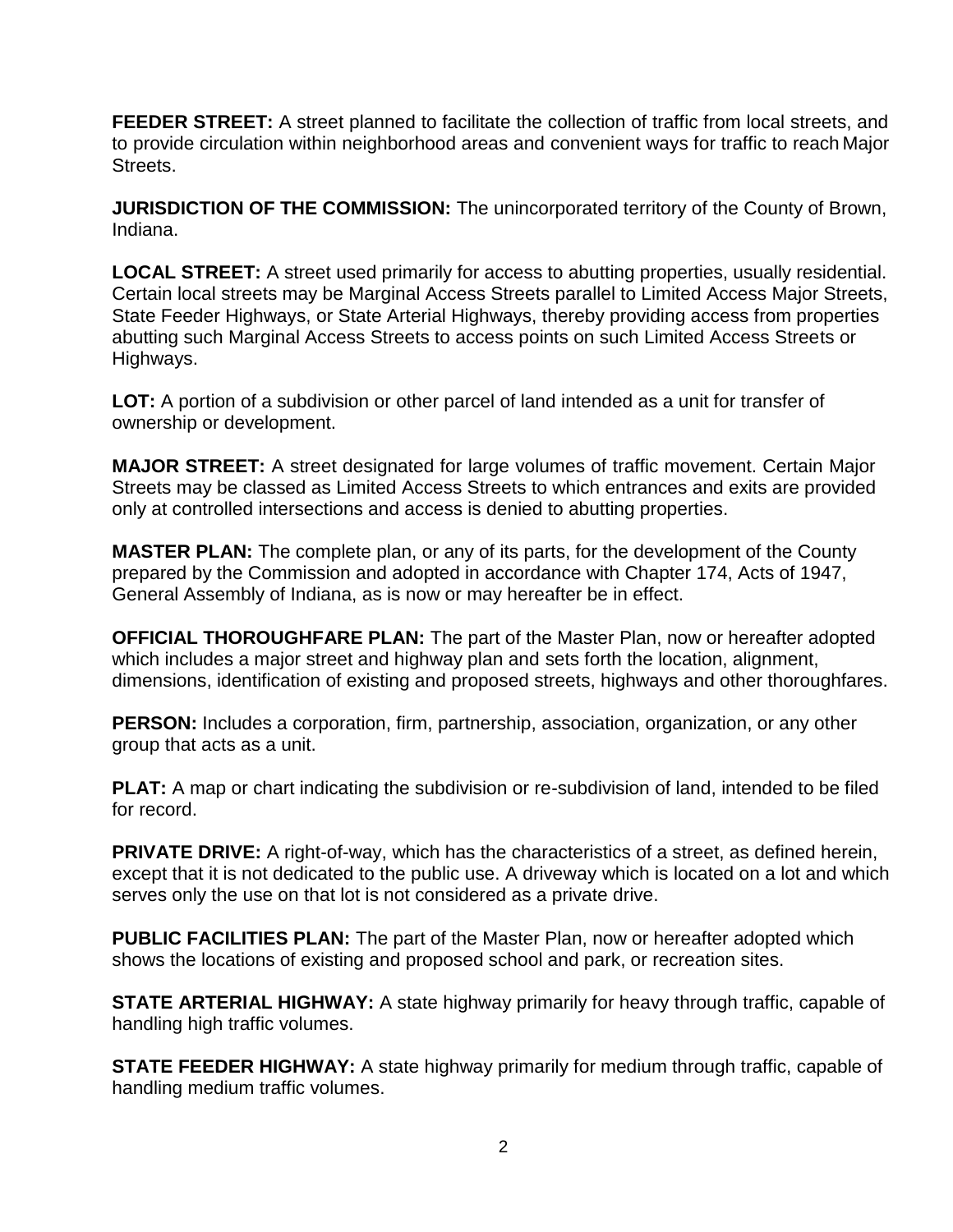**STREET (Road):** A right-of-way, other than an alley, dedicated or otherwise legally established to the public use, usually affording the principal means of access to abutting property. A street may be designated as a highway, thoroughfare, parkway, boulevard, road, avenue, lane, drive, or other appropriate name.

**STREET (or ALLEY) IMPROVEMENT:** Shall mean the construction of a street or alley to its full thickness, commencing at the subgrade according to the specifications contained in Article 4, Section 2, hereinafter. The placing of a new surface over an existing paved or closed surface street or alley shall not be considered as an improvement but as maintenance.

**ZONING ORDINANCE:** The part of the Master Plan, now or hereafter adopted, which includes an ordinance and zone maps which divide the jurisdiction of the Commission into Districts, with regulations and requirements and procedures for the establishment of land use controls.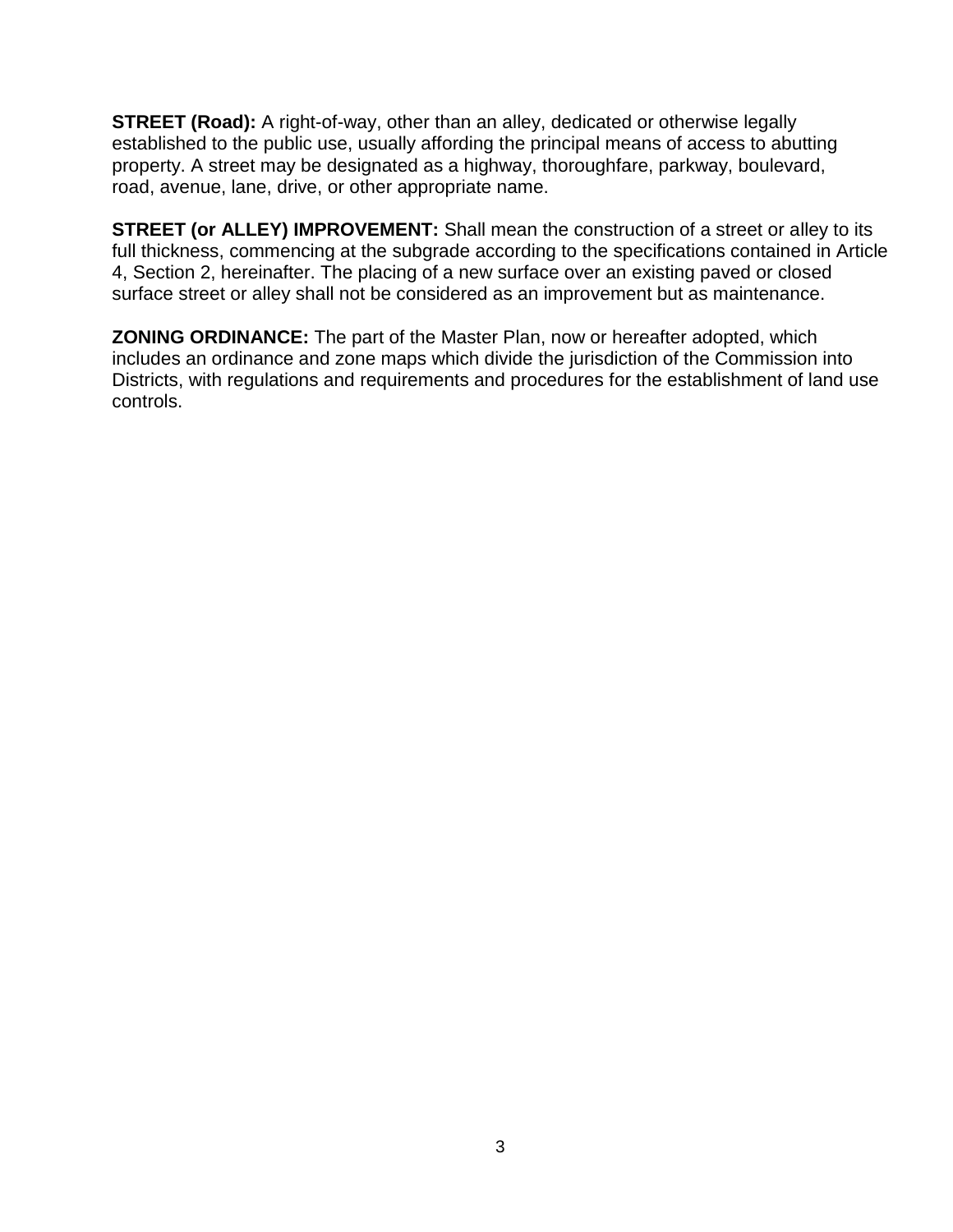# **TITLE II OFFICIAL THOROUGHFARE PLAN**

## **ARTICLE 1 THOROUGHFARE MAPS AND DRAWING**

The official Thoroughfare Plan of the County of Brown, Indiana, consists of a map entitled "BROWN COUNTY, INDIANA" Plan of Major Streets and High ways", dated 1963, Sheet 1 of 2, and a drawing entitled "Typical Thoroughfare Cross-sections, Brown County, Indiana", dated 1963, Sheet 2 of 2, which shows recommended design plans for the proposed thoroughfares. The Official Thoroughfare plan is hereby declared to be a part of this Ordinance and notations, references, indications and other details shown therein are as much a part of this Ordinance as if they were fully described in the text of this Ordinance.

## **ARTICLE 2 DESIGNATION OFTHOROUGHFARES**

The Major streets and highways comprising the Official Thoroughfare Plan are hereby classified on the basis of width and type, in accordance with their proposed function, as Major, Feeder and Local Streets, as shown in Sheets 1 and 2, described above.

## **ARTICLE 3 POLICIES AND DIRECTIVES**

#### Section 1 Opening or Widening Of Streets

Whenever a street classified in the Official Thoroughfare Plan is to be platted as a part of a subdivision, the required right-of-way width for such street shall be as specified in the Official Thoroughfare Plan, provided that where a street borders a tract of land to be subdivided, the owner of such land shall be required to plat only one-half of the right-of-way designated for such street, measured at ninety (90) degrees to the centerline thereof.

#### Section 2 Location Of Streets

A. Wherever the location of a street is indicated in the Official Thoroughfare Plan as following an existing road or street, or a section or half-section or other established property line, the location of the street shall conform to such location; however, a street lying wholly within a subdivision, and not designated as following an existing road or established property line, may be varied in its alignment when such variance promotes the plan of a neighborhood development unit in accordance with good site planning principles, and if such alignment provides for the continuity of traffic movement.

B. In the absence of any street being designated in each section of land, within the jurisdiction, on or approximately on the north-south and east-west half-section lines of such sections, it is the intent of the Official Thoroughfare Plan and this Ordinance that Feeder Streets be established on such half section lines where feasible.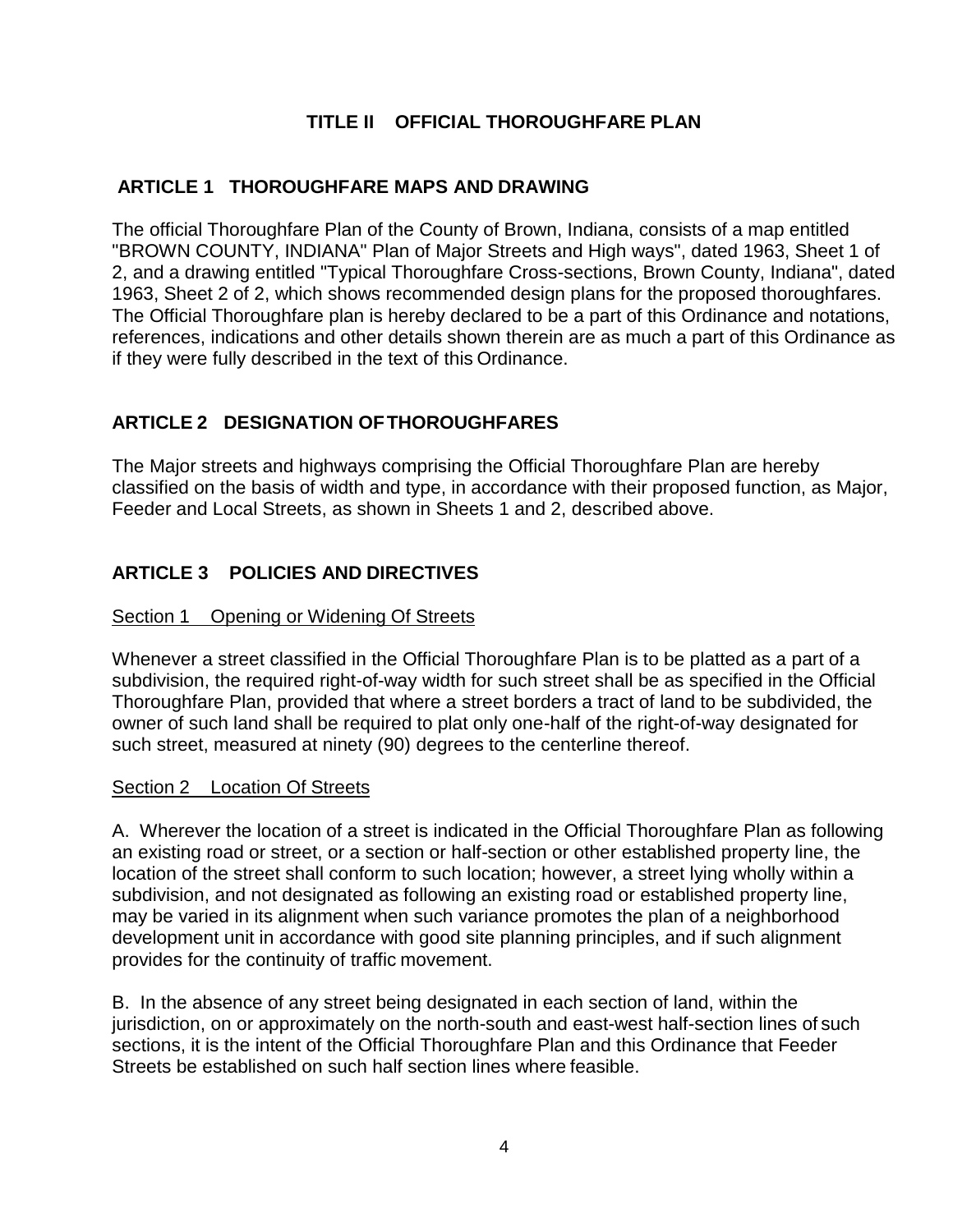C. Wherever the location of a street is indicated in the Official Thoroughfare Plan as following an irregular alignment, or a revised alignment or is not referenced to an established line, it shall follow the alignment shown in the official Thorough fare Plan. Such alignment shall be subject to a detailed survey which may be provided by the Commission or other public agencies, or by the owners of land to be subdivided if required by the Commission. The survey for such street shall be subject to the approval of the Commission prior to the dedication of the street.

### Section 3 Consideration By Public Agencies

The Board shall be guided by and give consideration to the general policy and pattern of street development set out in the Official Thoroughfare Plan in the authorization, construction, widening, alteration, relocation or abandonment of the public street, highways and related structures.

### Section 4 Issuance Of Permits

Any permits authorized by the Board including but not limited to Improvement Location permits, permitting the erection, alteration or relocation of structures and other improvements within the jurisdiction of the Commission, shall be issued only if, in addition to satisfying the requirements of other Ordinances, the proposed street right-of-way as set forth by this Ordinance will be protected from encroachment. In this instance, the proposed street right-ofway lines will be considered as the front line of lots and tracts bordering such street.

# **ARTICLE 4 CONTINUING AUTHORITY OF COMMISSION**

Subsequent to the passage of this Ordinance, the Commission may determine lines for new, extended, widened or narrowed thoroughfares in any portion of the area within the jurisdiction of the Commission, and certify to the Board the amended or additional plan under the same procedure as established for the certification and approval of the Official Thoroughfare Plan.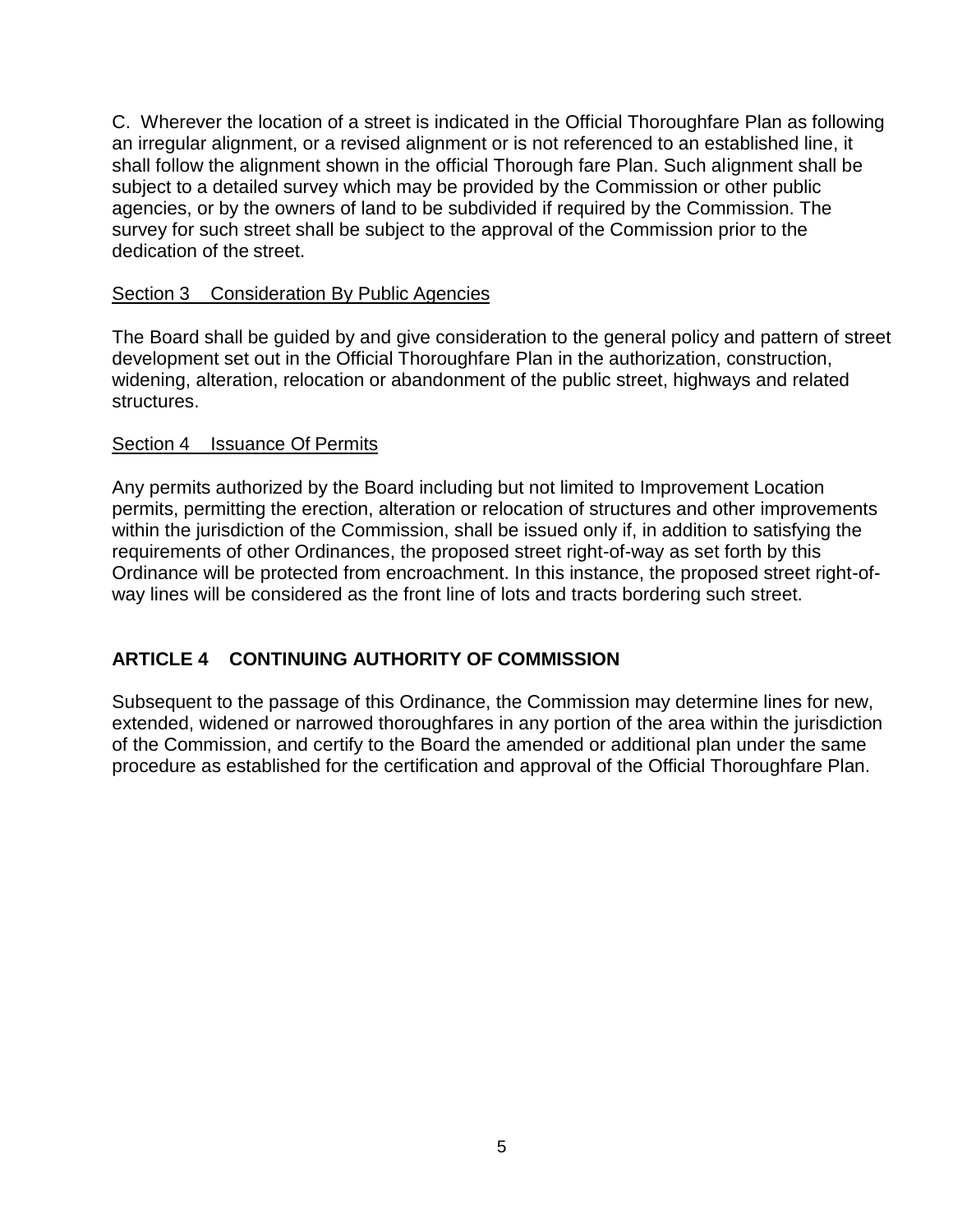#### **BROWN COUNTY TITLE III - SUBDIVISION CONTROL ORDINANCE AND PLANNED DEVELOPMENTS**

#### SECTION 1 Purpose

- A. The purposes of these regulations are to protect and promote the public health, safety and general welfare, and to provide for:
	- 1. Guidance of future growth and development in accordance with the comprehensive planning process.
	- 2. Adequate air, light and privacy, and to prevent overcrowding of the land.
	- 3. Protection of the character and the social and economic stability of all parts of the county and to encourage the orderly and beneficial development of all parts
	- 4. Protection and conservation of the value of land, buildings, and other improvements upon the land, and to minimize the conflicts among the uses of land and buildings.
	- 5. Guidance of public and private policy and action in order to assure adequate transportation, water, sewerage, schools, parks, drainage, and other public requirements and facilities.
	- 6. Avoidance of scattered and uncontrolled subdivision of land that would result in an excessive expenditure of public funds for the supply of services that are part of community infrastructure.
	- 7. Establishment of reasonable standards of design and minimum requirements for the creation, installation, and improvement of physical facilities which are, or will be, maintained for the benefit of the general public.
	- 8. Establishment of reasonable standards and procedures for subdivisions and resubdivisions, in order to promote the most desirable use of land; and to insure proper legal descriptions and monuments of subdivided land.
	- 9. Prevention of the pollution of air and water; provision of drainage facilities and the safeguarding of the water table; and the encouragement of wise use and management of natural resources in order to preserve the integrity, stability, natural beauty, topography, and the value of land.
	- 10.Administration of these regulations by defining the powers and duties of approval authorities; and the manner and form of making, filing and processing of any plat.

#### SECTION 2 Jurisdiction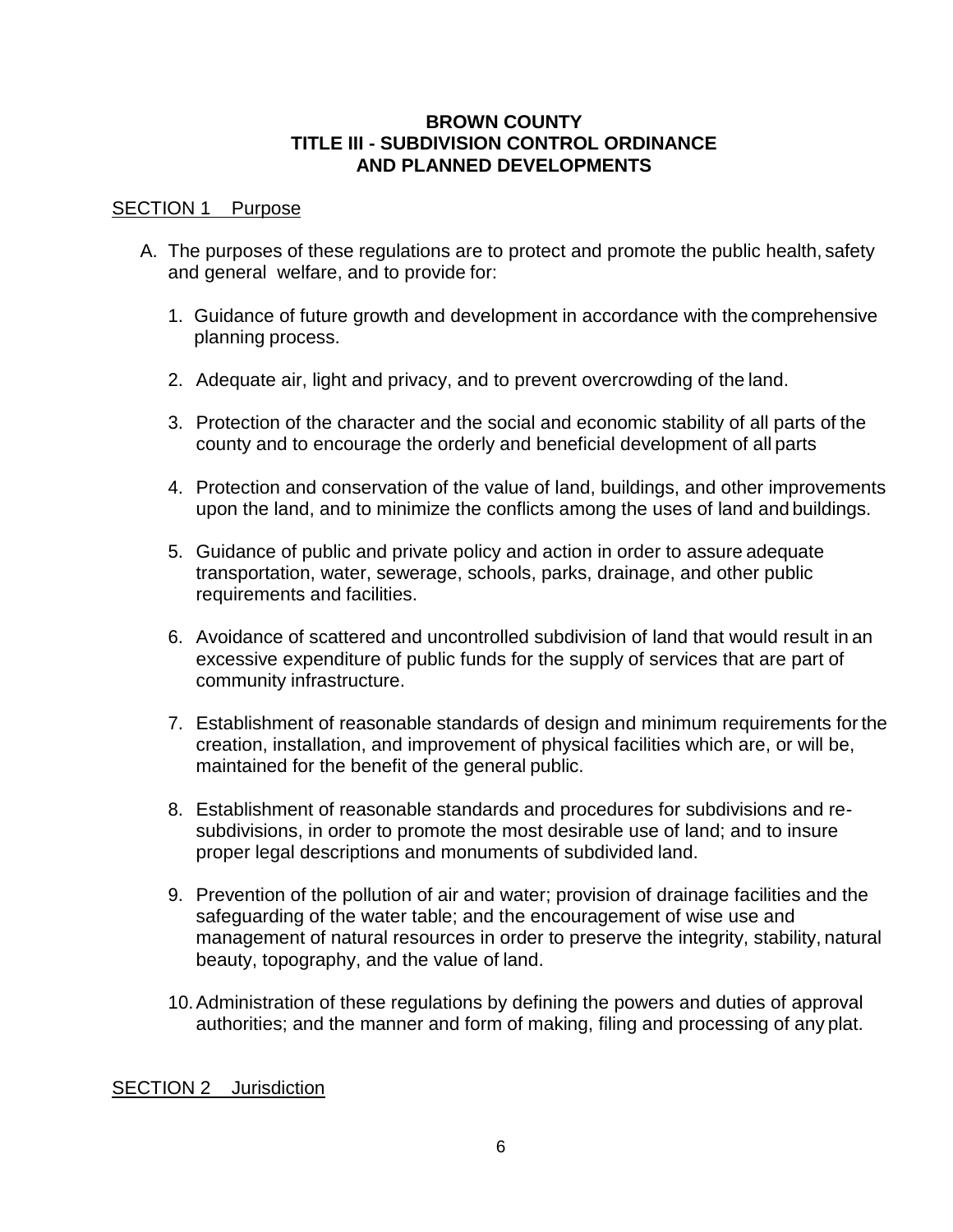- A. These subdivision regulations shall apply to all subdivisions of land, as defined herein not within the jurisdiction of the Town of Nashville.
- B. No land shall be considered subdivided within these boundaries until the following has been completed:
	- 1. Approval of the primary and secondary plats has been obtained from the Commission.
	- 2. The County or Town has accepted any roads dedicated to them.
	- 3. The approved plat is filed with the County Recorder.

## SECTION 3 Interpretation

- A. All subdivisions as defined herein shall comply with the provisions of these regulations unless the Commission authorizes modification in accordance with Section 4.
- B. In their interpretation and application, the provisions of these regulations shall be held to the minimum requirements.
- C. These regulations shall supplement all other regulations, and where at variance with other laws, regulations, ordinances, or resolutions, the more restrictive requirements shallapply.

# SECTION 4 Modification

Where the Commission finds that extraordinary hardships may result from strict compliance with these regulations, the Commission may modify the regulations so that substantial justice may be done and the public interest served; provided that such variation will not have the effect of nullifying the Purposes of this Ordinance.

## SECTION 5 Severability

Should any section, subsection, paragraph, clause, word or provision of these regulations be declared by the courts to be unconstitutional or invalid, such decision shall not affect the validity of the regulations as a whole or any part thereof other than the part so declared to be unconstitutional or invalid.

## SECTION 6 Amendments

For the purpose of protecting and promoting public health, safety and general welfare, the Commission may amend the provisions imposed by these regulations. All amendments shall be made in accordance with the following requirements:

1. An amendment may be proposed by the Commission or the Board.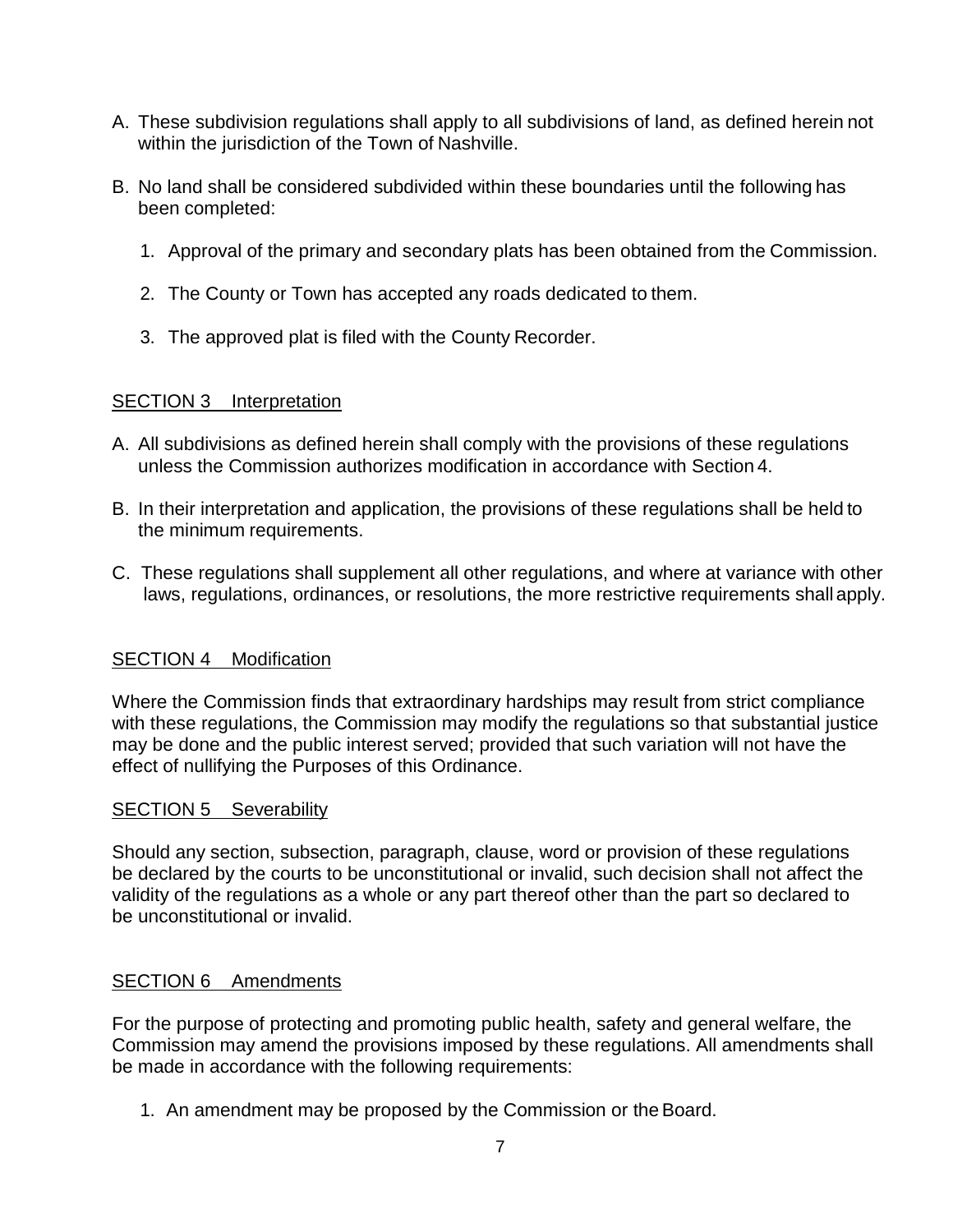- 2. An application shall be filed at least three (3) weeks prior to the regular meeting of the Commission, and shall be published in a newspaper of general circulation at least ten days prior to the meeting
- 3. Within thirty (30) days of the hearing, the written report of the Commission must be submitted to the Board.

## SECTION 7 Re-subdivision (Re-plat)

- A. For any change in a map of an approved or recorded subdivision plat, if such change affects any street layout shown on such map, or area reserved thereon for public use, of any lot line, or if it affects any map or plan legally reached prior to the adoption of any regulations controlling subdivisions, such parcel shall be approved by the Commission by the same procedure, rules, and regulations as for a subdivision.
- B. Whenever a parcel of land is subdivided and the subdivision plat shows one or more lots containing more than three acres of land and there are indications that such lots will eventually be re-subdivided, the Plan Commission may require that such parcel of land allow for the future opening of streets and the ultimate extension of adjacent streets Easements providing for the future opening and extension of such streets may be made a requirement of the plat.
- C. Minor plats which divide land parcels for building sites shall not create a new site for development which causes an adverse impact on neighboring lots or homes. Minor plats in Forest Reserve (FR) or other areas which share a private road must submit to the Area Plan Commission a letter of understanding related to using and maintaining the private road to standards which affords access for emergency vehicles.

### SECTION 8 Vacation

- A. Vacations of plats shall be governed according to I.C. 36-7-3-10 et. seq. and the rules of procedure of the Area Plan Commission.
- B. In addition to the requirements of I.C, 36-7-3-10 et. seq., no plat shall be vacated until the same has been signed by the Board.

#### SECTION 9 Repeals, Reservations, Effective Date

Title III Articles 1 through 6 of the Ordinance of 1964 and all subsequent amendment thereto are hereby repealed. These regulations shall become effective on , 19 ..., 19

#### SECTION 10 Definitions

A. Application and Interpretation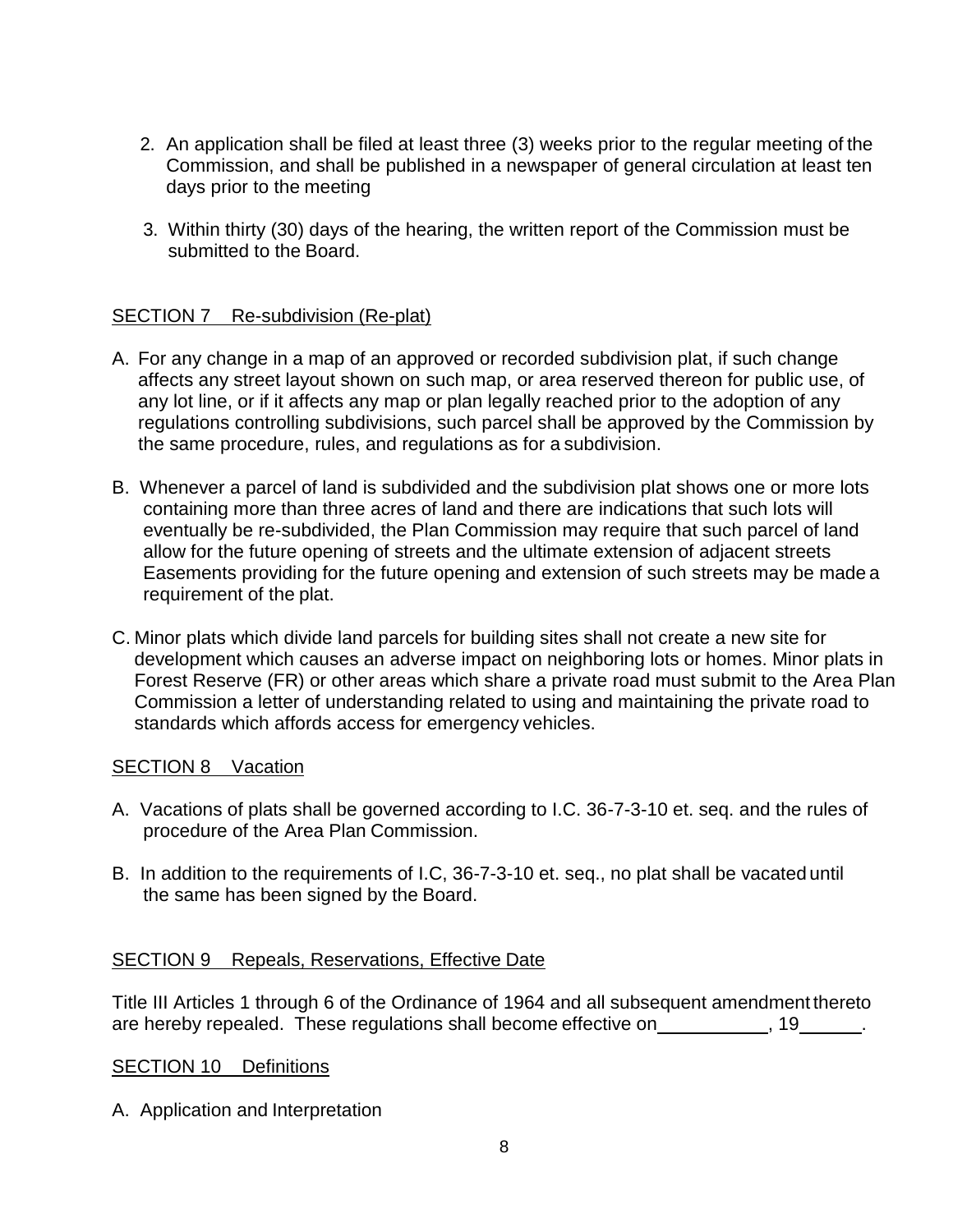- 1. For the purpose of these regulations, certain numbers, abbreviations terms, words and phrases used herein shall be used, interpreted, and defined as set forth in this article.
- 2. Whenever any words and phrases used herein are not defined but are defined in the State laws regulating the creation and function of various planning agencies, any such definition shall apply to such words and phrases used herein, except when the context otherwise requires.
- 3. For the purpose of these regulations, certain words and phrases used herein shall be interpreted as follows:
	- a. The word "person" includes an individual, firm, association, organization, partnership, trust, company, corporation or any other legal entity.
	- b. The present tense includes the past and the future tense, the singular number includes the plural.
	- c.The word "shall" is a mandatory requirement. The word "may" is a permissive requirement.
	- d. The words "used" or "occupied" include the words "intended, arranged, or designed to be used or occupied".
	- e. The word "lot" includes the words "plot, parcel, and tract".
- B. Words and Phrases Defined

**ALLEY:** A right-of-way, other than a street, road, crosswalk, or easement, that provides secondary access for special accommodation of the abutting property.

**APPLICANT:** The owner of land to be subdivided or his representative. Consent shall be required from the legal owner of the property.

**BLOCK:** A tract of land bounded by streets, or a combination of streets and public parks, cemeteries, railroads right-of-way, shorelines of waterways, or boundary lines of municipalities.

**BOARD:** The Board of Commissioners of Brown County, Indiana.

**BUILDING:** Any structure designed or intended for the support, enclosure, shelter, or protection of persons, animals, chattels, or property of any kind, and includes any structure.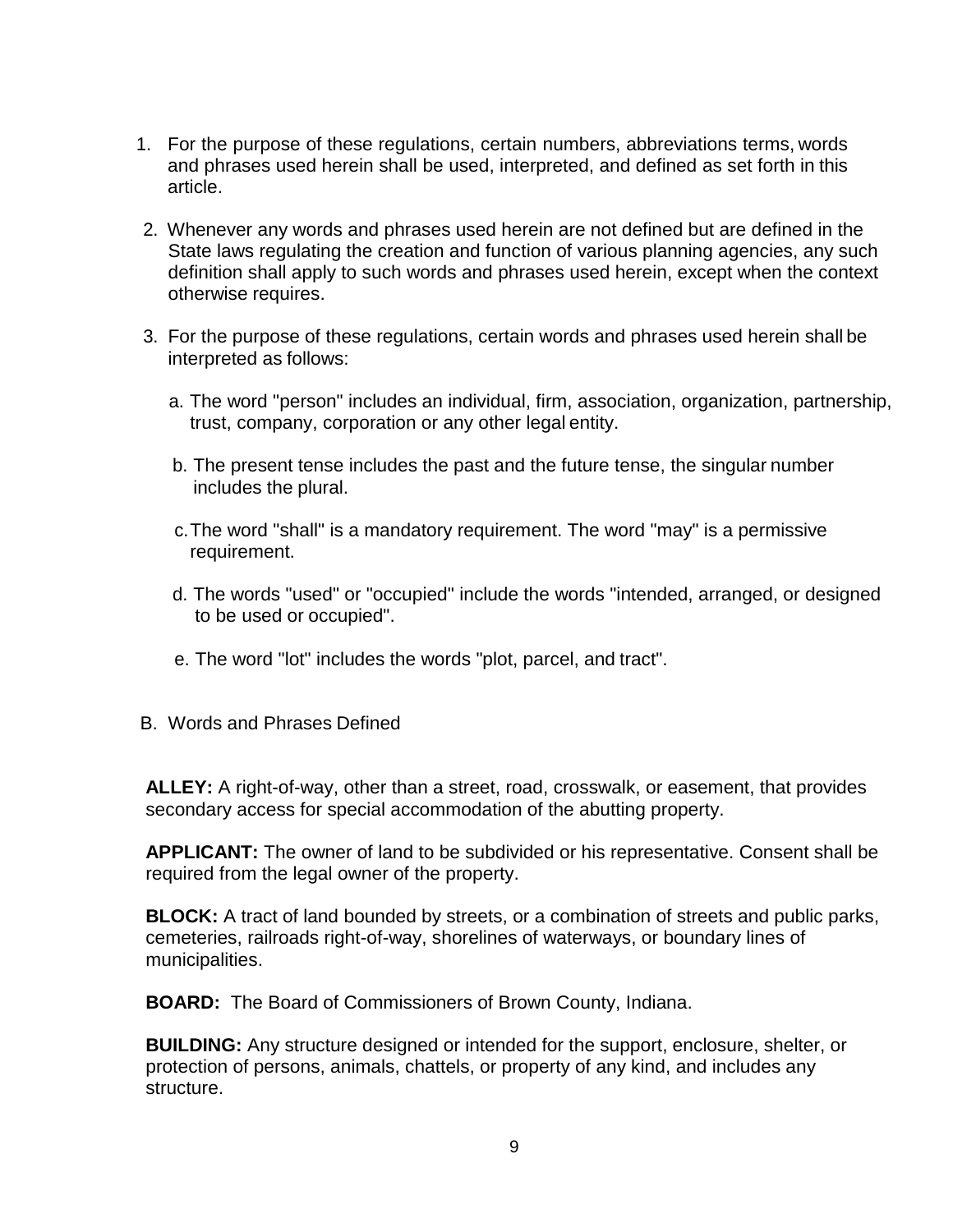**BUILDING LINE:** The line that establishes the minimum permitted distance on a lot between the front line of a building and the street right-of-way. It shall be measured from the center of the street.

**COMMISSION:** The Brown County Area Plan Commission.

**COUNTY:** County of Brown, Indiana.

**DIRECTOR:** Director of the Brown County Area Plan Commission.

**DENSITY:** A unit of measurement; the number of dwelling units per acre of land.

**DENSITY-HIGH:** Any subdivision with a density greater than six (6) dwelling units per acre of land.

**DENSITY-MEDIUM:** Any subdivision with a density of two (2) to six (6) dwelling units per acre of land.

**DENSITY-LOW:** Any subdivision with a density of less than two (2) dwelling units per acre of land.

**DEVELOPER:** Authorized agent(s) of a subdivider, or the subdivider. The developer may be the owner of land proposed to be subdivided or his representative, the subdivider.

**DWELLING:** A building or part of a building and associated accessory building that shall be used primarily as a place of abode, but not including a hotel, motel, lodging house, boarding house or tourist home.

**DWELLING UNIT:** A dwelling or part of a dwelling used by one family as a place of abode.

**EASEMENT:** An authorization or grant by a property owner to specific person(s) or to the public to use land for specified purposes.

**FLOOD or FLOODWATER:** The water of any lake or watercourse which is above the banks and or outside the channel and banks of such watercourse.

**FLOODWAY:** The channel of a river or stream and those portions of the floodplains adjoining the channel which are reasonably required to efficiently carry and discharge the peak flood flow of the regulatory flood of any river or stream. Areas making up a floodway may be identified by formal action of the Indiana State Natural Resources Commission or established by the Department of Natural Resources on a case by case basis.

**FLOODWAY FRINGE:** The portion of the flood hazard area lying outside the floodway.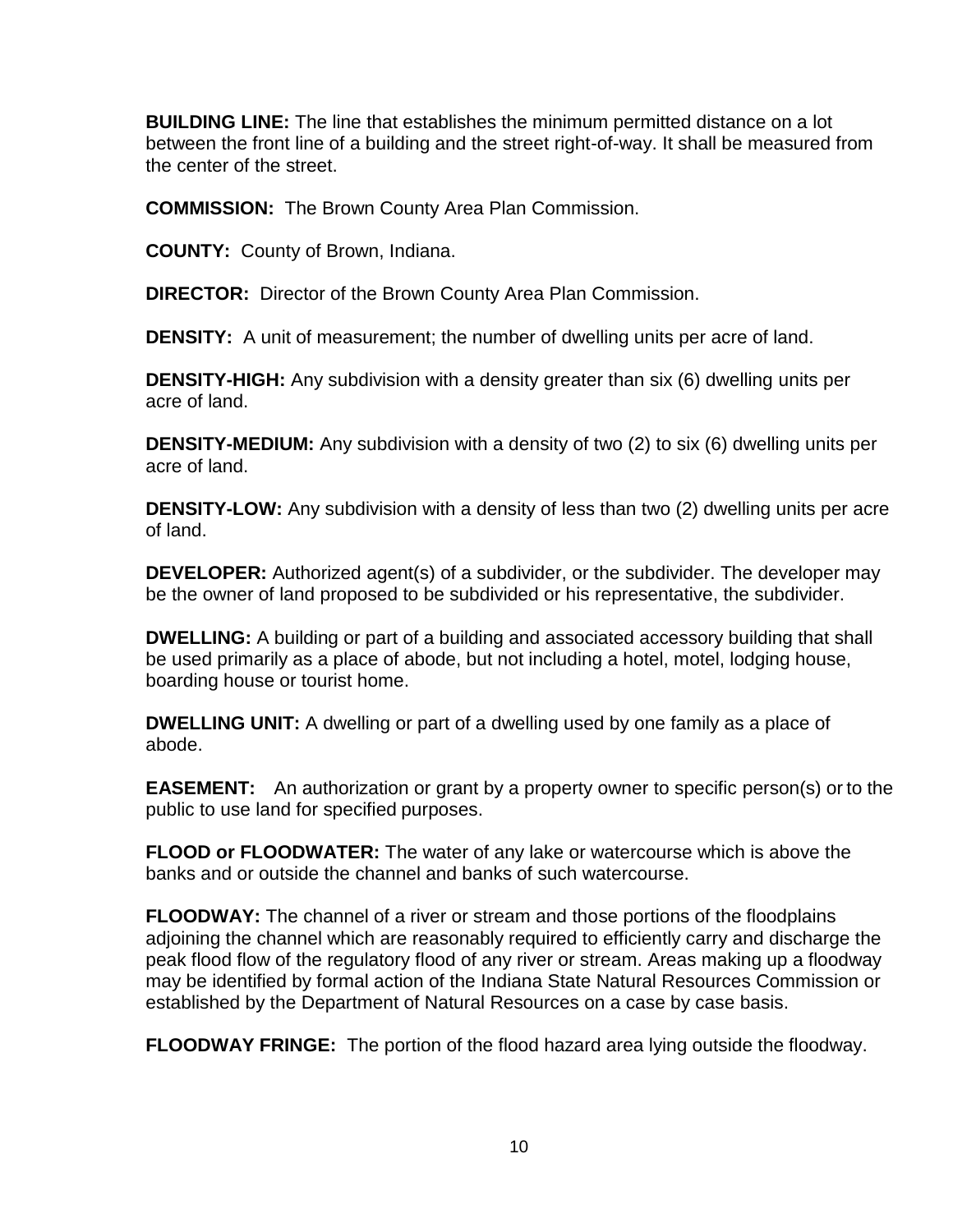**FLOOD HAZARD AREA:** Flood plains, which have not been protected adequately from flooding by the regulatory flood by means of dikes, levees, reservoirs, or other works approved by the Department of Natural Resources.

**FLOOD PLAIN:** The area covered by floodwaters from the regulatory flood.

**FLOODPROOFED BUILDINGS:** A commercial or industrial building designed to exclude floodwaters from the interior of the building. All flood-proofing shall be adequate to withstand the flood depths, pressures, velocities, impact and uplift forces and other factors associated with the regulatory flood.

**FLOOD PROTECTION GRADE:** The elevation of the lowest floor of a building or structure. If a basement is included, the basement floor is considered the lowest floor. **Exception:** If a commercial or industrial building is flood proofed as herein defined, the term "flood protection grade" applies to the water surface elevation for which the building is protected.

**FRONTAGE:** The length along the street right-of-way line of a single lot, tract, or development area between the side lot lines of the property. It is that side of a lot abutting a street and ordinarily regarded as the front of the lot.

**INFRASTRUCTURE:** The fixed public works and facilities necessary in a community, such as sewers, water systems and streets.

**JURISDICTION:** Jurisdiction of local government means all land within its boundaries.

**LOT:** A tract, plot, or portion of a subdivision or other parcel of land intended as a unit for the purpose, whether immediate or future, of transfer of ownership or for building development. The lot shall be of suitable size as required in this ordinance and the existing zoning ordinance.

**LOT AREA:** The area of any lot shall be determined exclusive of street, highway, alley, road, or other right-of-way.

**MOBILE HOME:** A factory-constructed transportable structure that may move on the highway and is designed for permanent residential use when placed on a foundation and connected to utilities.

**MOBILE HOME PARK:** An area of land upon which two (2) or more mobile homes are harbored for the purpose of being occupied either free of charge or by revenue purposes, including any roadway, building, structure, vehicle, or enclosure used or intended for use as a part of the facilities of such park.

**MOBILE HOME TIE DOWNS: (Schedule A)** A sufficient anchorage to resist flotation collapse. or lateral movement of any mobile home. At a minimum, such anchorage shall consist of the following: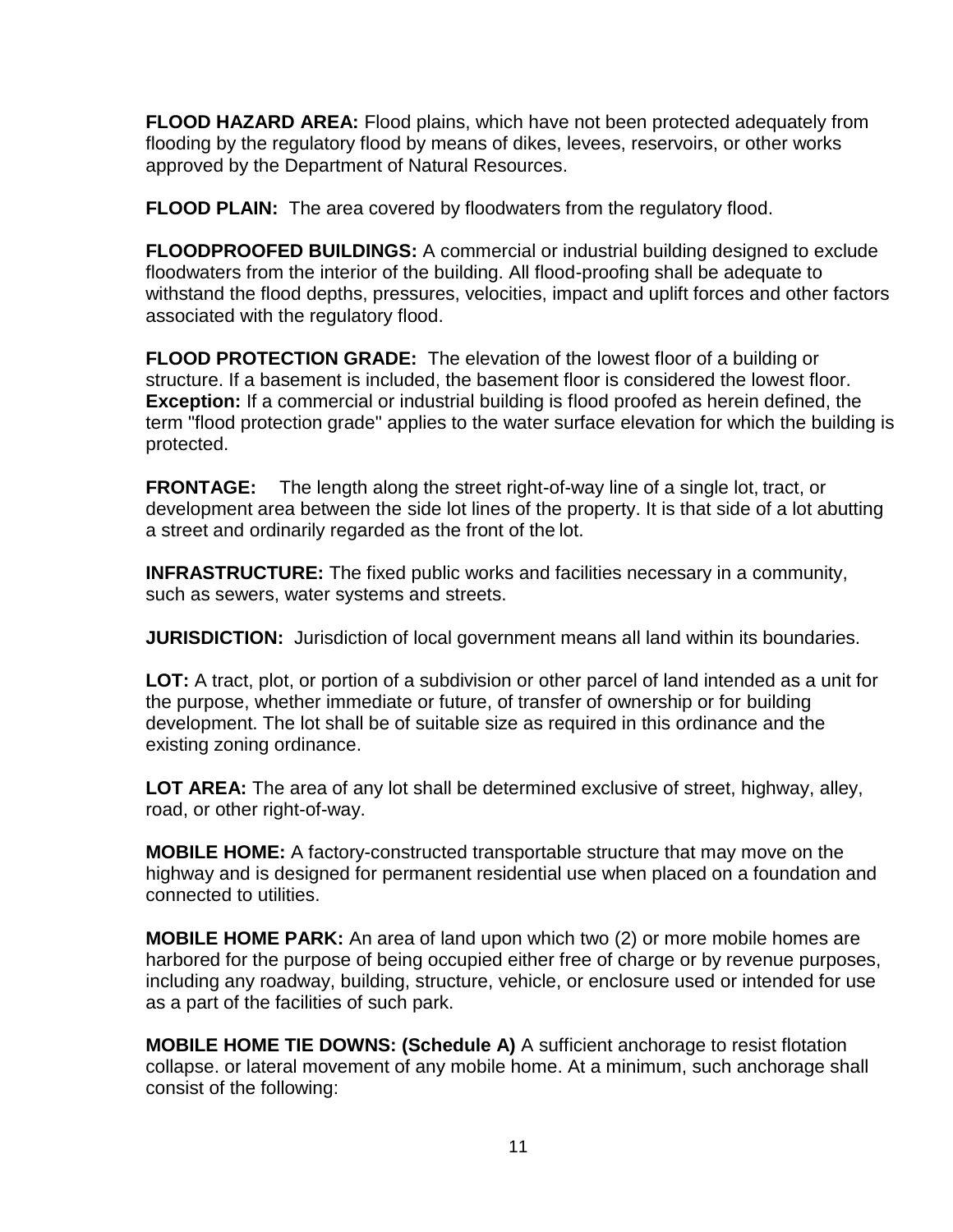a. Over-the-top ties at each of the four corners of the mobile home, with two (2) additional ties per side at intermediate locations, (mobile homes less than fifty (50) feet long requires only one additional tie per side);

b. Frame ties at each corner of the mobile home with five (5) additional ties per side at intermediate points (mobile homes less than fifty (50) feet long require only four (4) additional ties per side);

c. Anchorage components capable of carrying a force of forty-eight thousand (48,000) pounds. All additions to a mobile home shall be similarly anchored.

**M0DEL H0ME:** A dwelling unit used initially for display purposes which typifies the type of units that are sold by a builder or distributor, or will be constructed in a subdivision.

**NATURAL RESOURCES**: State of Indiana, Department of Natural Resources.

**N0N-RESIDENTIAL SUBDIVISION:** A subdivision having an intended use other than residential, such as commercial or industrial.

**OFF-SITE:** Any premises not located within the area of the property to be subdivided, whether or not in the same ownership of the applicant for subdivision approval.

**PERFORMANCE BOND:** An amount of money or other negotiable security paid by the subdivider or his surety to the County Commissioners which guarantees that the subdivider will perform all actions required in an approved plat, and provides that if the subdivider defaults and fails to comply with the conditions of an approved plat, the subdivider or his surety will pay damages up to the limit of the bond, or the surety will itself complete the requirements of the approved plat.

**PLANNED UNIT DEVELOPMENT PLANNED UNIT DEVELOPMENT –** means a type of land regulation which permits large scale, unified land development in a configuration and possibly in a mix of uses not otherwise permitted "as of right" under the Brown County Zoning Ordinance, but requiring under that Ordinance a special review and approval process. A Planned Unit Development may be established for predominantly Residential (Planned Residential Development), Commercial (Planned Commercial Development) or Industrial (Planned Industrial Development) purposes.

**PLAT, PRIMARY:** The preliminary drawing or drawings, described in this ordinance indicating the proposed layout of the subdivision to be submitted to the Commission for approval.

**PLAT, SECONDARY:** The final and formal presentation of the map, plan of record of a subdivision and any accompanying material, as described in this ordinance.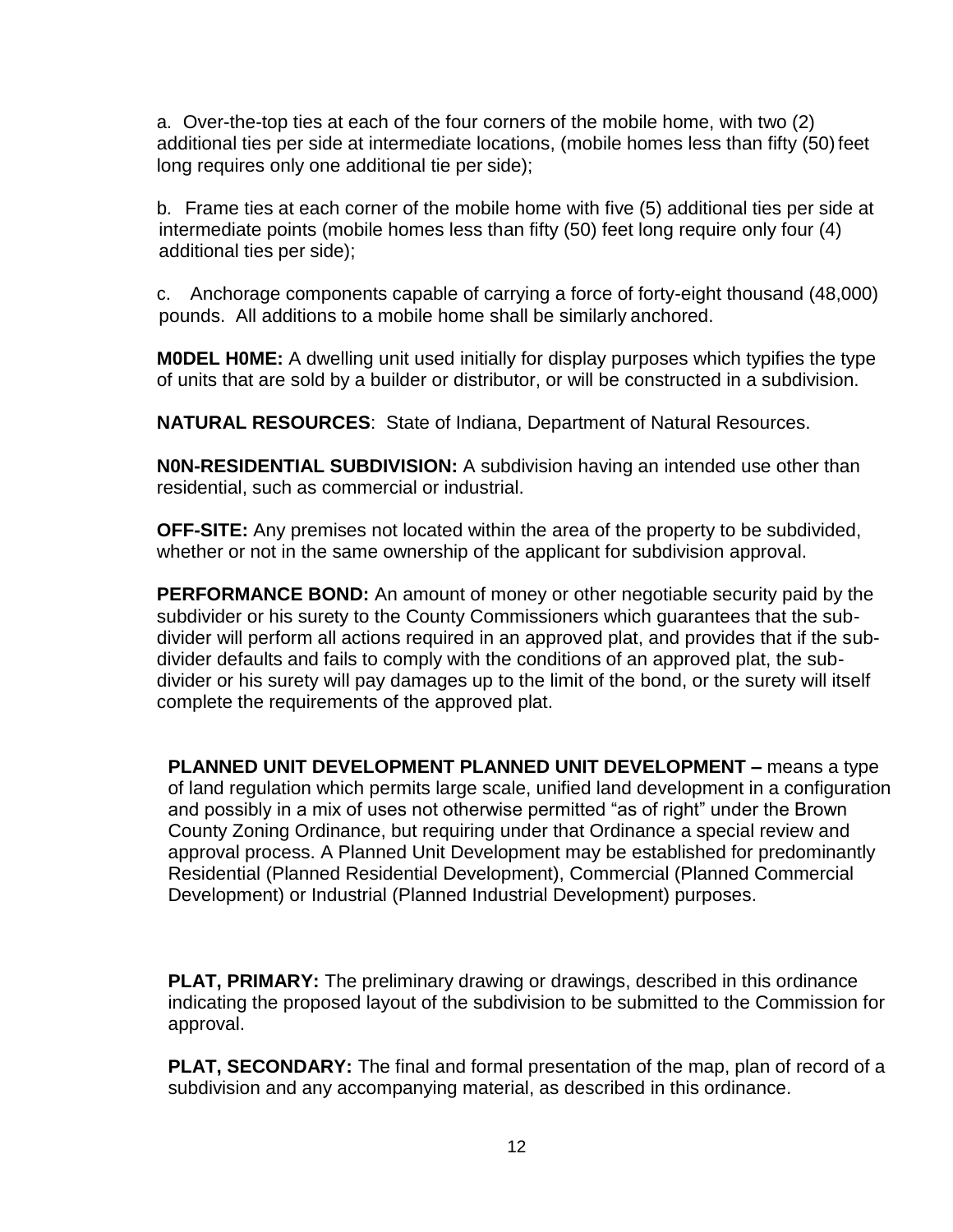**REGULATORY FLOOD:** The flood having a peak discharge which can be expected to be equaled or exceeded on the average once in a one-hundred (100) year period, as calculated by a method and procedure which is acceptable to and approved by Natural Resources. This flood is equivalent to a flood having a probability of occurrence of one (1) percent in any given year. Also referred to as the "one-hundred yearflood".

**REGULATORY FLOOD PROFILE:** A longitudinal profile along the thread of a stream showing the maximum water surface elevation attained by the regulatory flood.

**RESUBDIVISION (REPLAT):** A change in the map of an approved or recorded subdivision plat if such change affects any street layout on such map or area reserved thereon for public use or any lot line; or if it affects any map or plan legally recorded prior to the adoption of these regulations.

**RIGHT-OF-WAY:** A strip of land occupied or intended to be occupied by transportation facilities, public utilities or other special public uses.

**ROAD:** See Street.

**STREET:** A general term denoting a public way for purposes of vehicular travel including the entire area within the right-of-way. The term "street" also includes the terms highway, road, thoroughfare, avenue, boulevard, lane, court, place, and other such terms. Highway or road generally is used in rural areas and highway or street is used in urban areas. A street may be maintained and controlled by a public authority or maintained and controlled by private persons.

- a. **COUNTY ROAD**  A road accepted and maintained by Brown County and which appears on the official county road map.
- b. **CUL-DE-SAC**  A local street open at one end only and with a special provision for vehicles turning around.
- c. **DEAD-END**  A local street open at one end only and without a special provision for vehicles turning around.
- d. **HIGHWAY**  A term applied to streets and roads under the jurisdiction of the Indiana State Highway Commission. "Major State Highway" specifically refers to State Roads 46 and 135. "Minor State Highway" refers to State Road 45.
- e. **L0CAL STREET**  A street used primarily for access to abutting properties and major streets.
- f. **MAJOR STREET**  A street located inside a town, platted area, or other populated district which handles relatively large volumes of traffic movement.
- g. **PRIVATE STREET**  A local street that is not accepted for public use or maintenance which provides vehicular and pedestrian access.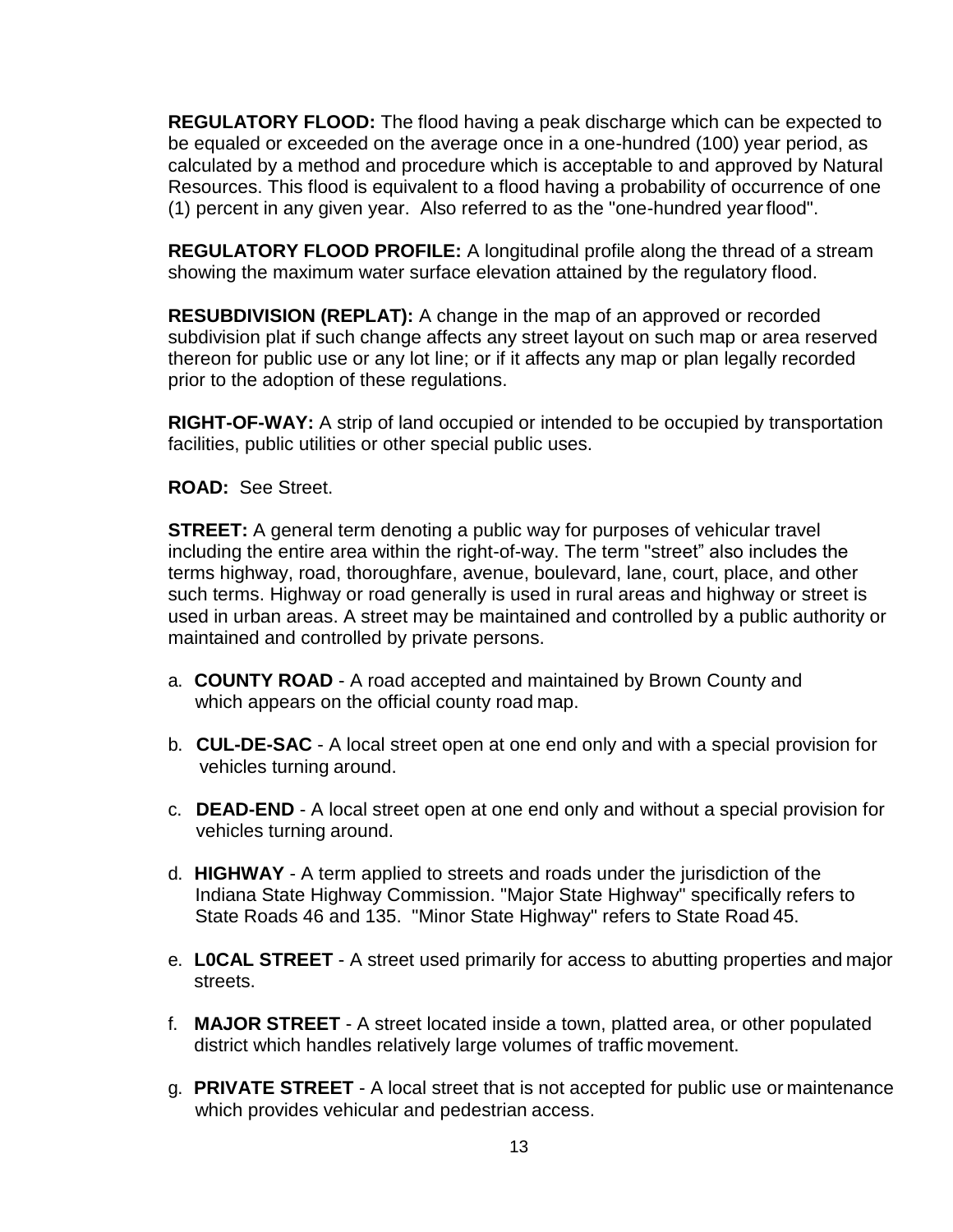h. **PUBLIC STREET** - A street under the control of and maintained by the public, established by regular governmental proceedings for that purpose, or dedicated by dedicated by the owner of the land to the public.

**SUBDIVIDER:** A subdivider is the individual, firm, corporation, partnership, association, syndicate, trust or other legal entity that executes the application and initiates the proceedings for the subdivision of land in accordance with the provisions of this ordinance. The subdivider need not be the owner of the property; however, the subdivider shall be an agent of the owner or have sufficient proprietary rights in the property to represent the owner.

**SUBDIVISION:** Any land, vacant or improved, shown as a unit, part of a unit or as two contiguous units on the last preceding transfer of ownership, which is divided:

- 1. into two or more lots, parcels, sites, units, or interests, any one of which is less than five (5) acres, for the purpose of offer, conveyance, sale, lease or development; or,
- 2. into two or more lots, parcels, sites, units or interests all of which are each five (5) or more acres but which require an easement for access to two or more lots.

Subdivision also includes the improvement of land with two (2) or more residences. commercial or industrial uses or structures or combination hereof, which are planned and developed under single or joint ownership for the purpose of selling, leasing, or conveying individual lots or structures or parts of structures in the future.

However, this ordinance shall not apply to the following:

- a. An adjustment of lot lines as shown on a recorded plat which does not reduce the area, frontage, width, depth, or building setback lines of each building site below the minimum zoning requirements, and does not change the original number of lots in in any block of the recorded plat.
- b. All allocation of land in the settlement of estate of a descendant or a court decree for the distribution of property.
- c. The unwilling sale of land as a result of legal condemnation as defined and allowed in the Indiana Law.
- d. The exchange of land between adjoining land owners which does not result in the change of the present land usage.
- e. Widening of existing streets to conform to this ordinance.
- f. A division of land into two or more lots, each of which is at least three (3) acres, for the purpose of offer, conveyance, sale, lease or development, provided at least one of the resulting lots has frontage on a public road, and the following minimum frontage standards are met: one hundred (100) feet of frontage on a public road, if each lot created fronts on the road; and one hundred fifty (150) feet of frontage on a public road, if less than all of the lots have frontage on the road.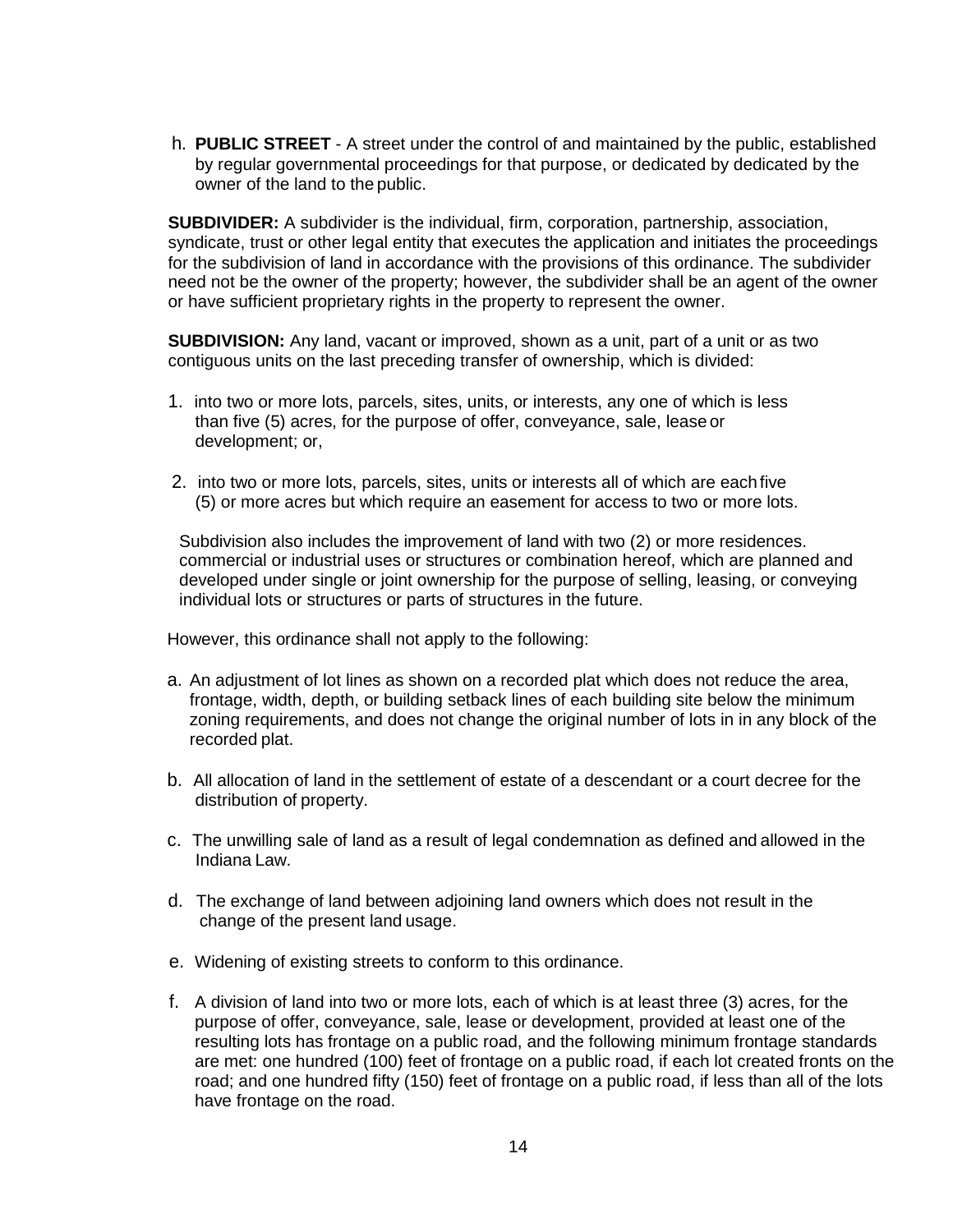Nothing in this definition shall be construed to alter or amend the minimum lot sizes as stated in Section 4.4 of this ordinance.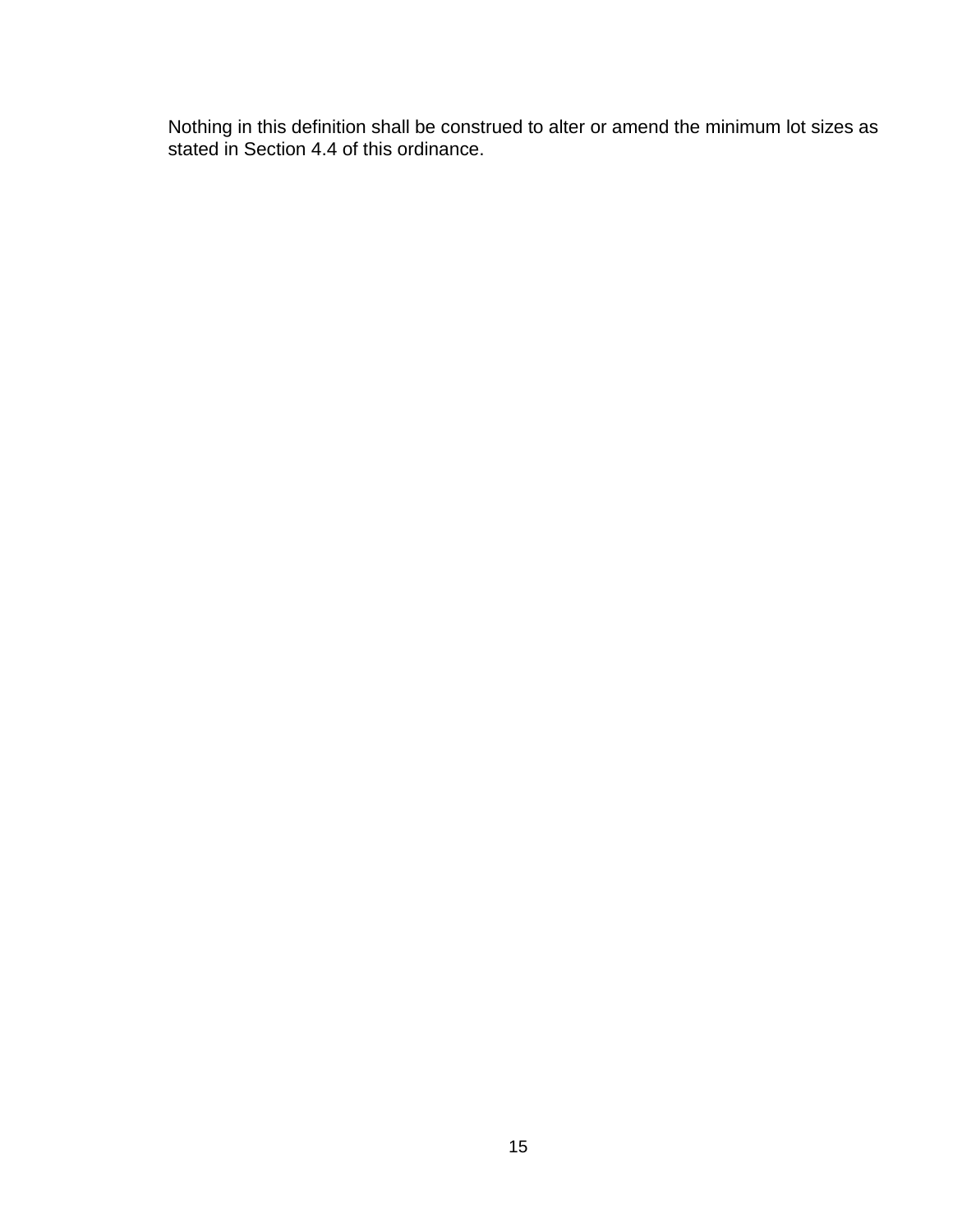**SUBDIVISION MAJOR:** All subdivisions not classified as minor subdivisions including but not limited to subdivisions of three (3 or more lots), or any size subdivision requiring any new public street or extension of the local governmental facilities, or the creation of any public improvements.

**SUBDIVISION MINOR:** Any subdivision containing not more than two (2) lots, not involving any new public street or road, or the extension of municipal facilities, or creation of any public improvements, and not adversely affecting the remainder of the parcel or adjoining property, and not in conflict with any provision of the zoning ordinance or comprehensive plan.

**SUBDIVISION PLAT:** The final map or drawing described in these regulations, on which the subdivider's plan of subdivision is presented to the Commission for approval and which, if approved, may be submitted to the County Recorder for filing.

**SUBSURFACE ABSORPTION FIELD:** Means open-jointed or perforated pipes laid in a system of trenches into which the effluent from distribution box is discharged for direct absorption into the soil.

**VARIANCE:** A modification of the strict terms of the relevant regulation of this ordinance where such modifications will not be contrary to the public interest and where, owing to conditions peculiar to the property and not the result of the action of the applicant, a literal enforcement of this ordinance would result in unnecessary and undue hardship.

**VICINITY MAP:** A small scale map showing the location of a tract of land in relationship to a larger area.

#### SECTION 11 - Zoning Districts

The subdivision of land may occur in any zoning district, except that no residential subdivision shall be allowed in any Floodway portion of an FP (Flood plain) District.

#### SECTION 12 - Application and Approval Process

The following describes the procedures for both major and minor subdivision applications and, by reference, for Planned Developments. For filing fees, see Chapter 8 - Filing Fees, Section 8.2(d).

#### SECTION 13 - General Procedure and Preliminary Consultation

A. Persons desiring to create either a Minor or Major Subdivision shall submit all necessary applications and documents to the Director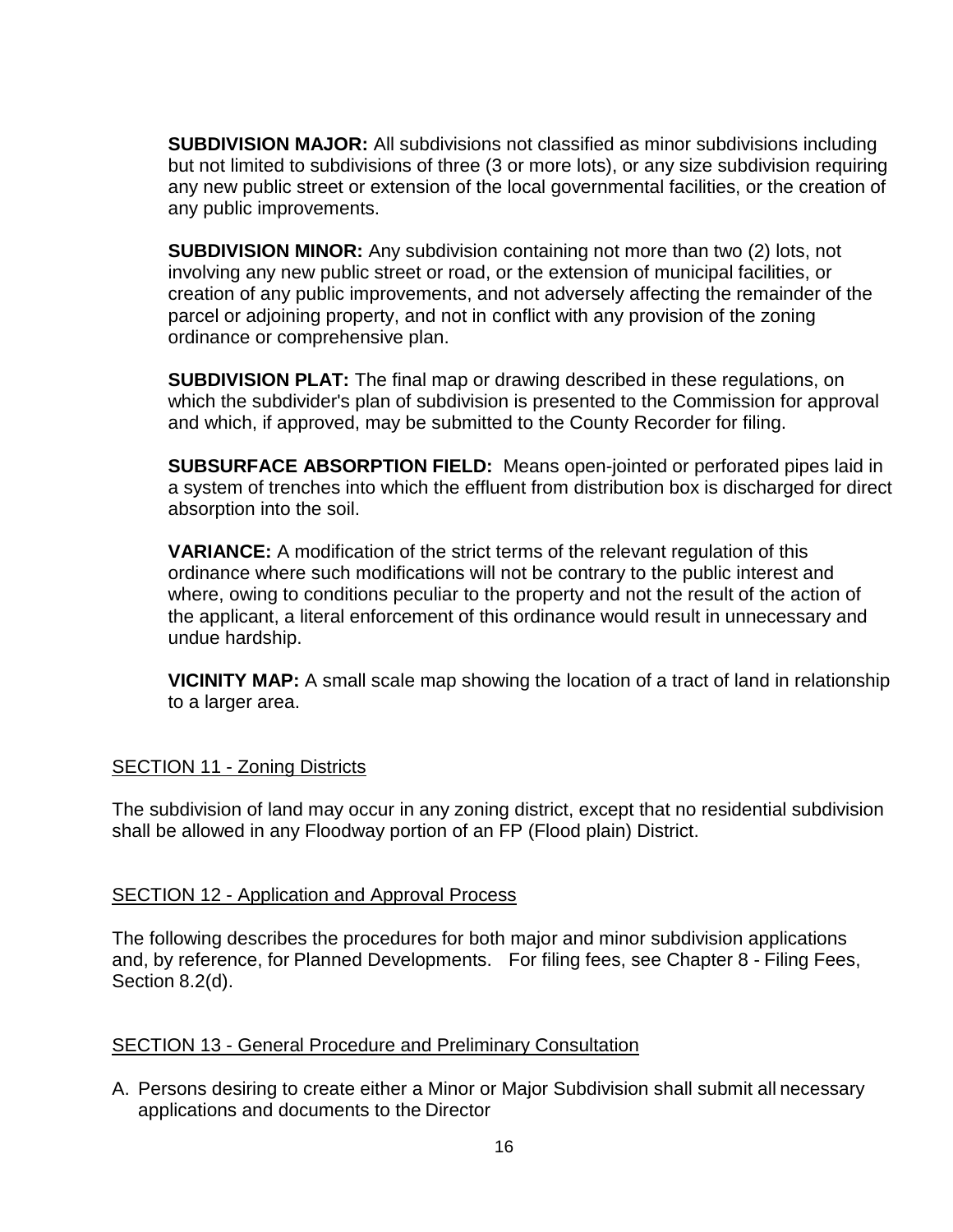- 1. Applicants for a subdivision shall first consult with the Director on the procedure for adoption of a subdivision plat and the requirements for lot size, utilities, road specifications and other factors relating to the plat.
- 2. Applicant shall provide a sketch of the proposed plat so that the Director can determine if the subdivision is a major subdivision or minor subdivision.
- B. No contract shall be made for the sale of any part of the subdivision and no improvementor building shall be made on the property until the subdivider applies for and secures approval of such proposed subdivision in accordance with the procedures set forth in this ordinance.
- C. No improvements, building or driveway permits shall be issued until the approved plat is filed with the County Recorder.

#### SECTION 14 - Procedures for a Major Subdivision

- A. Application and Primary Plat Procedure:
	- 1. An application shall be filed with the Director at least three (3) weeks prior to the regular meeting of the Commission. The application shall be filed after the preliminary consultation and shall include the following:
		- a. An application form obtained from the Plan Office.
		- b. Proof of ownership of the property or an affidavit from the owner authorizing the applicant to apply for a subdivision.
		- c. A legal description of the property.
		- d. Three (3) copies of a primary plat, which is drawn in conformance with the requirements of Section 16 of this ordinance.
		- e. Information concerning utilities, school districts, public services, etc., as required by the Commission.
	- 2. The Commission staff shall review the applications for technical conformity with the standards fixed in this ordinance. No later than thirty (30) days from receipt of the application, the Director shall announce the date for the hearing before the Commission, notify the applicant in writing of the date, time and place thereof, and instruct the applicant as to his responsibilities for notifying interested parties.
	- 3. Applicant shall publish a legal notice in a newspaper of general circulation published in the county at least 10 days prior to the hearing which contains the following information: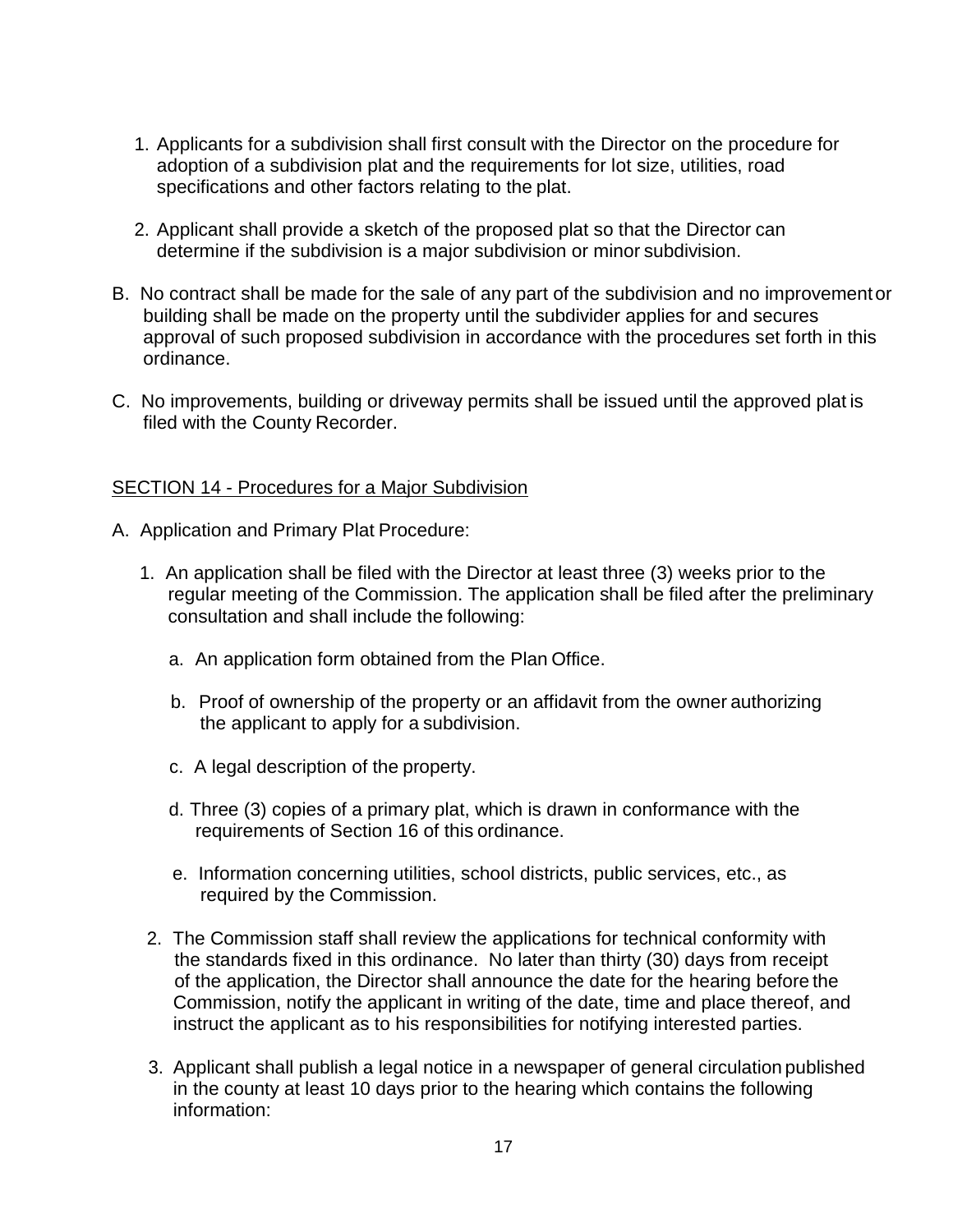- a. Description of the request, which includes the size of the property, the number and size of the proposed lots, and the fact that the request is for a major subdivision.
- b. The time, place, and date of the hearing.
- c. A legal description of the property and a general description of its location.
- d. The names of the applicant and property owners.
- 4. Applicant also shall notify all property owners within six hundred (600) feet of the property boundaries of the proposed plat. Notification shall be made at least ten (10) days prior to the hearing by certified mail, return receipt requested, or by signed statement, and shall contain at a minimum the same information required for the legal notice published in the newspaper.
	- a. A list of those notified must be submitted to the Plan Office at least ten (10) days prior to the hearing.
	- b. The certified receipts or signed statements must be submitted to the Planning Office at least three (3) days prior to the hearing.
	- 5. At least one week before the hearing on the application, the Director may review the plat to determine if it conforms to the plat requirements, provides proper drainage, access to public roads, sewage facilities, appropriate lot sizes and building sites, adequate road widths and slopes, suitability of topography and use of land, and other standards of this ordinance. A report of its findings shall be presented to the Commission at the hearing.
	- 6. The Commission shall review the application and primary plat at a public hearing and hear reports from the Director, the Plan Office, any public agencies, and testimony from interested parties. The Commission shall approve, conditionally approve or disapprove the primary plat within thirty (30) days after the date of the final public hearing on said plat. Plats which receive approval or conditional approval shall be so marked including the date and signature of the President of the Commission. One signed copy shall be returned to the applicant and one shall be kept by the Commission.
	- 7. If the plat is approved or conditionally approved, the Commission shall make written findings and a decision granting primary approval to the plat, on a form to be provided by the Commission, which shall be signed by the President of the Commission and dated.
	- 6. If the Commission disapproves the plat, it shall make written findings that set forth its reasons and a decision denying primary approval, which shall be signed by the President of the Commission and dated, and the applicant shall be provided with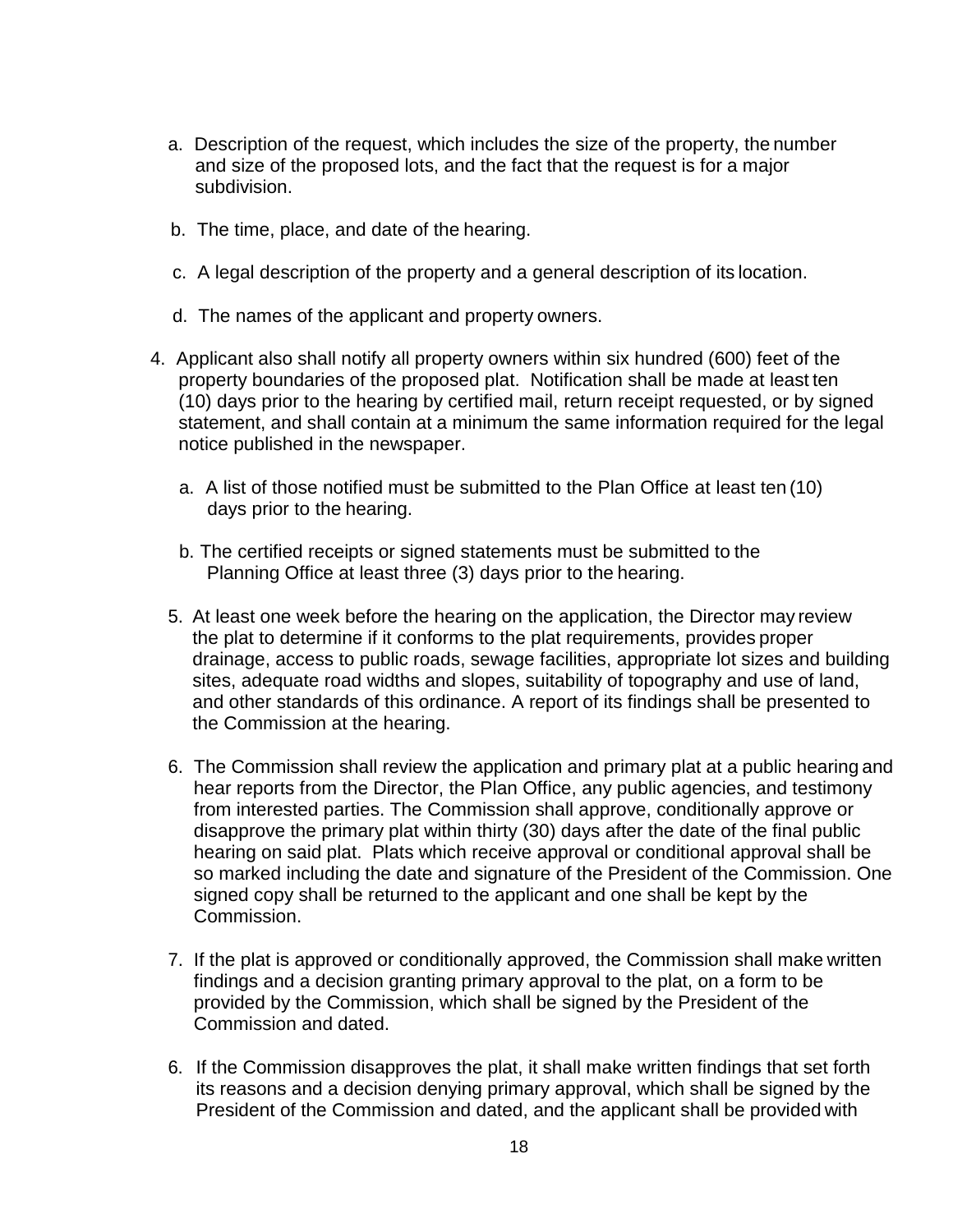a copy thereof.

- 9. No major subdivision shall be approved by the Plan Commission, which subdivision has as its access a road other than a State Highway unless the owner or developer thereof shall have obtained prior approval of the access road by the Board of Commissioners of Brown County.
- 10. The Director shall review all proposed subdivisions to determine if the subdivision lies in a special flood hazard area. If the proposed subdivision involves development within the special flood hazard area, the Director shall forward plans and materials to the Indiana Department of Natural Resources for reviewand comment. The Director shall require appropriate changes and modifications in order to ensure that:
	- a. it is consistent with the need to minimize flood damage.
	- b. all public utilities and facilities, such as sewers, gas, electrical and water systems are located and constructed to minimize or eliminate flood damage.
	- c. adequate drainage is provided to reduce exposure to flood hazards.
	- d. onsite waste disposal systems, if provided, will be so located and designed to avoid impairment of them or contamination from them during the occurrence of a regulatory flood.
- 11. The approval of a primary plat shall be effective for a period of one (1) year at the end of which time final approval on at least a portion of the subdivision must have been obtained from the Commission. Any portion of the plat not receiving secondary approval within the one year period shall be null and void, and the developer shall be subject to all new zoning restrictions and subdivision regulations, if any.
- B. Secondary Plat Approval:
	- 1. Following Commission approval of a primary plat, applicant shall file for secondary plat approval if applicant wishes to proceed with the subdivision. The application shall be filed at least three (3) weeks prior to the regular meeting of the Commission.
	- 2. Secondary approval may not be given any sooner than thirty (30) days from thedate of primary approval.
	- 3. Three (3) copies of the proposed secondary plat shall be submitted to the Director ten (10) days prior to the hearing. The plat shall conform to Section 17 of this ordinance.
	- 4. If the secondary plat is substantially different from the primary plat, it may be reviewed by the Director prior to the hearing.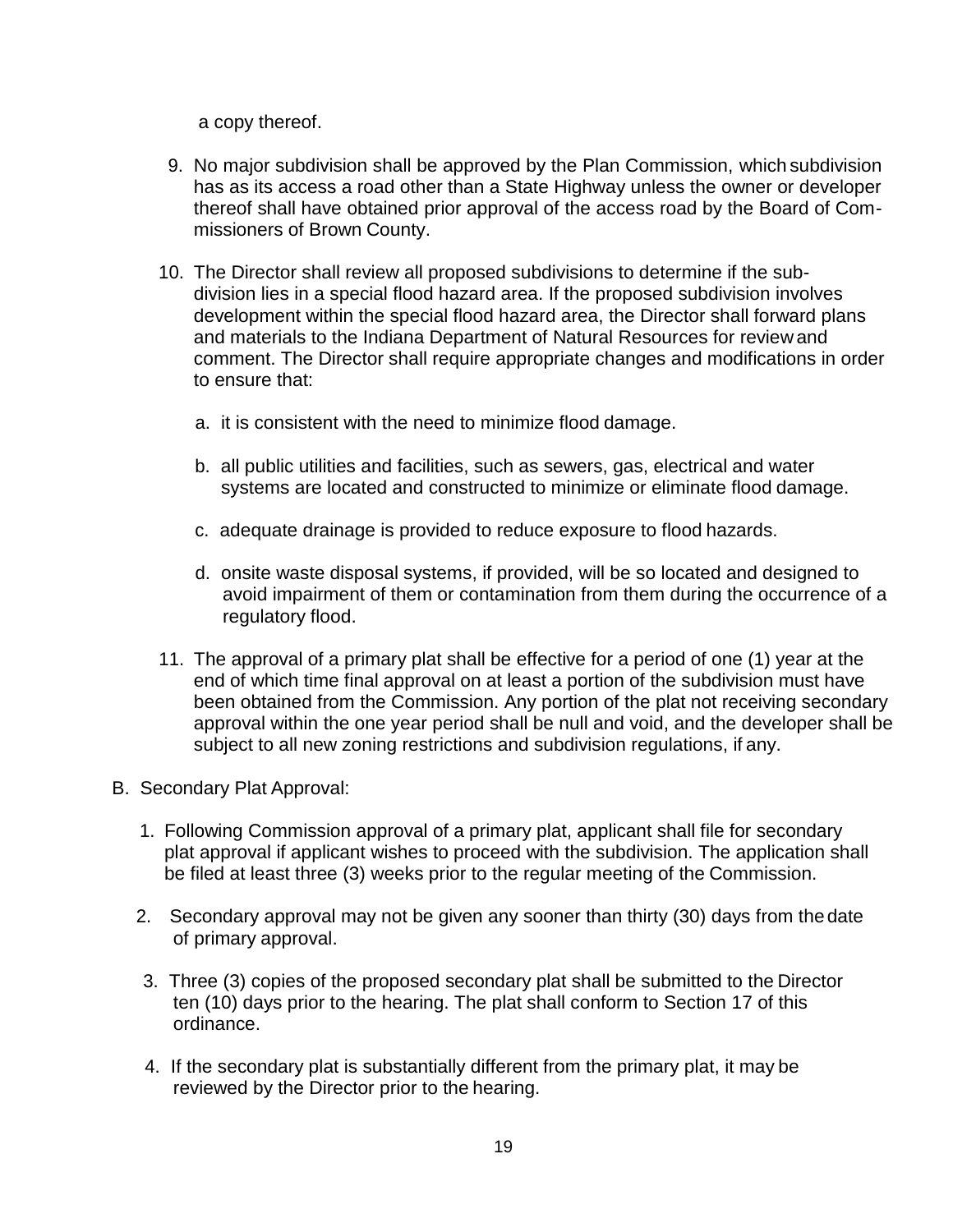- 5. At the public hearing, the Commission shall give an opportunity to any interested persons to examine or comment upon the proposed plat. Within thirty (30) days of the closing of the public hearing, the Commission shall approve, modify and approve or disapprove the subdivision application. The resolution shall set forth in detail any conditions to which the approval is subject or reasons for disapproval, and the period of time in which any required improvements shall be completed. The time so stipulated shall not exceed two years unless varied by the commission.
- 6. One copy of the secondary subdivision plat shall be returned to the subdivider and one retained by the Commission each of which shall show the date of approval or disapproval.
- 7. No vested rights shall accrue to any plat by reason of secondary approval until the actual signing of the plat by the President of the Commission. All conditions and improvements required by secondary approval of the subdivision must be completed before the plat is signed, except as provided below. However, when completed, the plat shall be signed by the President of the Commission.
	- a. The Commission may waive the requirements that the applicant complete all improvements before the signing of the plat, and instead require the applicant to post a performance bond or irrevocable letter of credit in an amount estimated by the Commission as sufficient to secure to the local government the satisfactory completion of all required improvements. The performance bond or irrevocable letter of credit shall be in the amount of 125% of the estimated cost pf the required improvements. The Commission may, upon proof of difficulty, recommend to the Board extension of the completion date for a maximum of one year.
	- b. The Commission may release or reduce the performance bond if the subdivider applies to the Commission, in writing, for the release or reduction of the bond and provides the Commission with a certificate, signed by a registered engineer, stating that all required improvements for the subdivision, or a phase of the subdivision, have been completed in the manner prescribed by these regulations and by the Commission's subdivision approvals.
- 8. Within sixty (60) days after the secondary hearing, the subdivider shall submit a copy of the secondary plat showing any changes that were required by the secondary plat hearing; if the plat was accepted as presented at the hearing, no additional copies are required.
- 9. When all conditions and improvements required by the Commission have been met, the President of the Commission shall sign the reproducible mylar or tracing cloth plat and the plat shall be submitted to the Board for signing. A copy of that plat, reduced to a size no larger than 12" X 18", shall be recorded in the office of the Brown County Recorder and copies distributed to the Auditor, Assessor and Commission.
- 10. No portion of a subdivision may be sold, leased or exchanged until the secondary plat has been signed.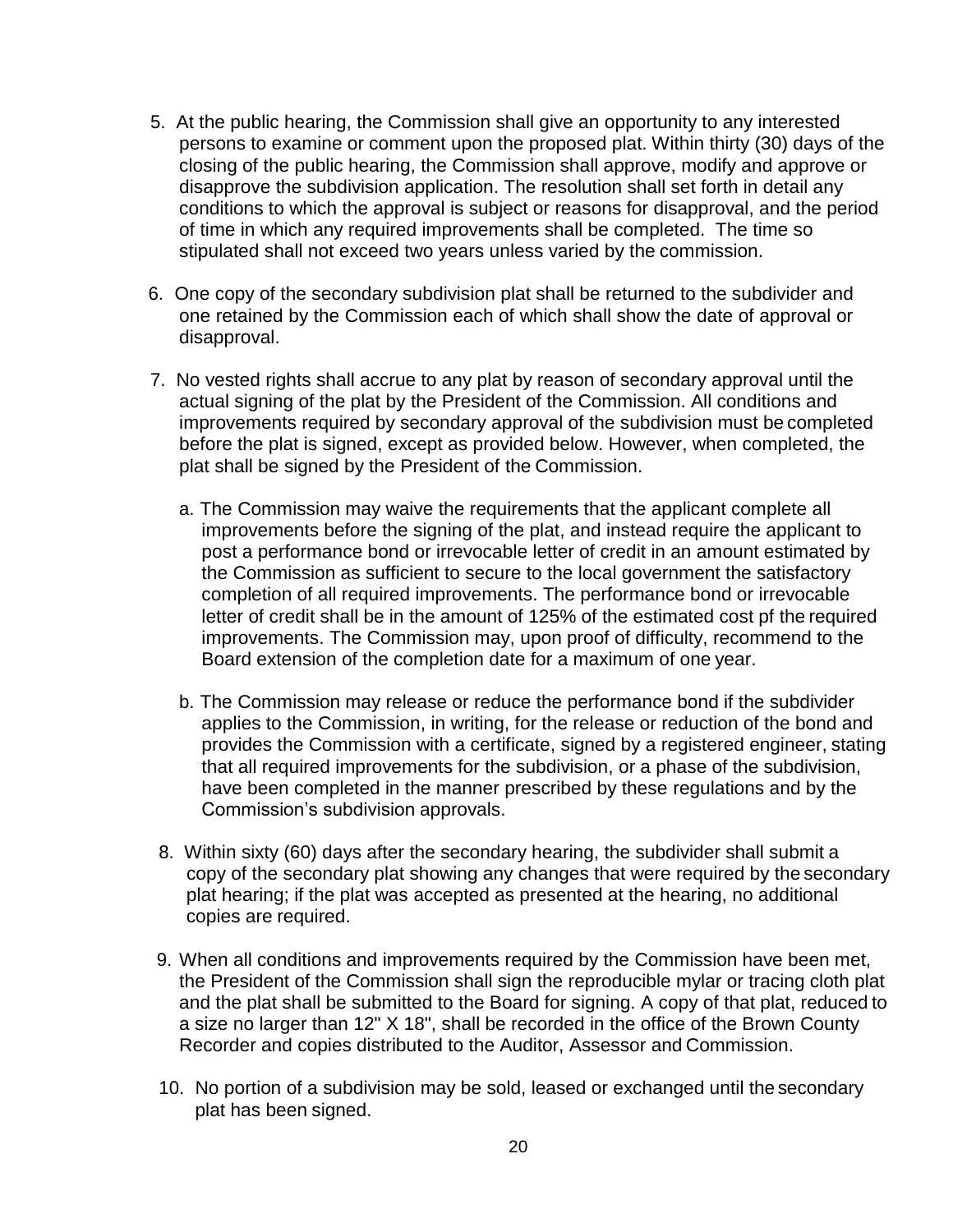## SECTION 15 - Primary and Secondary Plat Requirements for Major Subdivisions

Plats for major subdivisions shall be drawn in accordance with the following requirements:

#### SECTION 16 - Primary Plat Requirements

- A. The primary plat shall contain a location map which shall include the following:
	- 1. Location of subdivision and general vicinity.
	- 2. Existing streets and roads serving the area.
	- 3. Existing shopping facilities, schools, or other large developments in the general vicinity.
- B. The primary plat shall be drawn by a registered Surveyor or Engineer showing the following:
	- 1. Subdivision name, scale, north point and date;
	- 2. Names and addresses of owners, subdividers and engineer or surveyor who prepared the plan;
	- 3. Streets and right-of-ways on and adjoining the site. (Show surfaced widths of roads, and approximate gradients and curves);
	- 4. Location and width of utility and any other easements;
	- 5. Layout of lots, showing dimensions, net area and numbers;
	- 6. Areas to be reserved for common use or public use;
	- 7. Contour at vertical intervals of ten (10) feet if the general slope of the site is ten (10) percent or less and at vertical intervals of five (5) feet if the general slope is greater than ten (10) percent;
	- 8. Trace boundary line showing dimensions (scale to the nearest half foot), bearings or interior angles or deflection angles, and references to section, township, range lines and corners. The subdivision shall be tied to the nearest quarter or quarterquarter section corners;
	- 9. Building setback lines;
	- 10. Base flood elevation data for developments of fifty (50) or more lots or five (5) acres, whichever is less;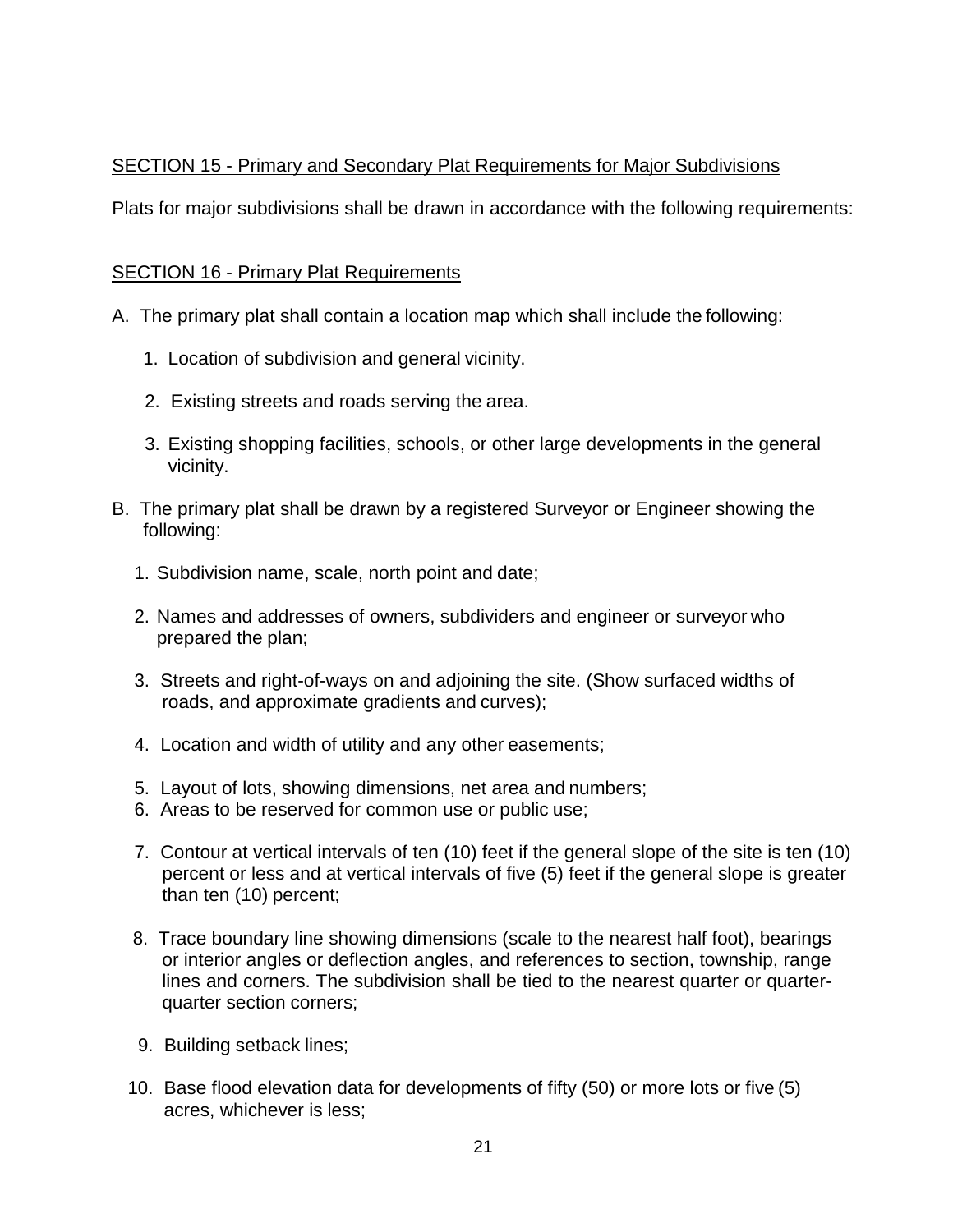- 11. Floodplain, floodway, or floodway fringe areas shall have the elevations of the regulatory flood listed thereon;
- 12. The results of a general soils evaluation for each major subdivision using guidelines as set forth in the soils manuals and handbooks of the Soil Conservation Service, U.S. Department of Agriculture.

Subsurface absorption fields shall not be constructed in soils rated as having severe or very severe limitations for subsurface sewage disposal by the Soil Conservation Service, U.S. Department of Agriculture, unless that limitation is not present as shown by field investigation or can be overcome.

- C. The primary plat shall be drawn to a scale of one-hundred (100) feet to one (1) inch or as recommended by the Commission.
- D. Written statement from utility companies concerning the availability and approximate size and capacity of utilities to be installed.

#### SECTION 17 - Secondary Plat Requirements

- A. The secondary plat shall show the following:
	- 1. Subdivision name, scale, north point, date and township;
	- 2. Names and addresses of owners, sub-dividers, and engineer or surveyor;
	- 3. Accurate tract boundary lines showing dimensions to the nearest 100th decimal foot, with bearings or interior angles or deflection angles and references to section, township, range lines and corners. The subdivision shall be tied to the nearest quarter or quarter-quarter;
	- 4. Lot boundaries with accurate dimensions and lot numbers;
	- 5. Accurate locations of all existing and recorded streets and easements intersecting the boundaries of the subdivision;
	- 6. Accurate metes and bounds description of the boundary of the subdivision;
	- 7. Street lines with accurate dimensions in feet and hundredths of feet, with angles to street, alley and lot lines, and street names;
	- 8. Accurate locations of easements for utilities and any limitations on such easements;
	- 9. Accurate dimensions of property reserved for common public use.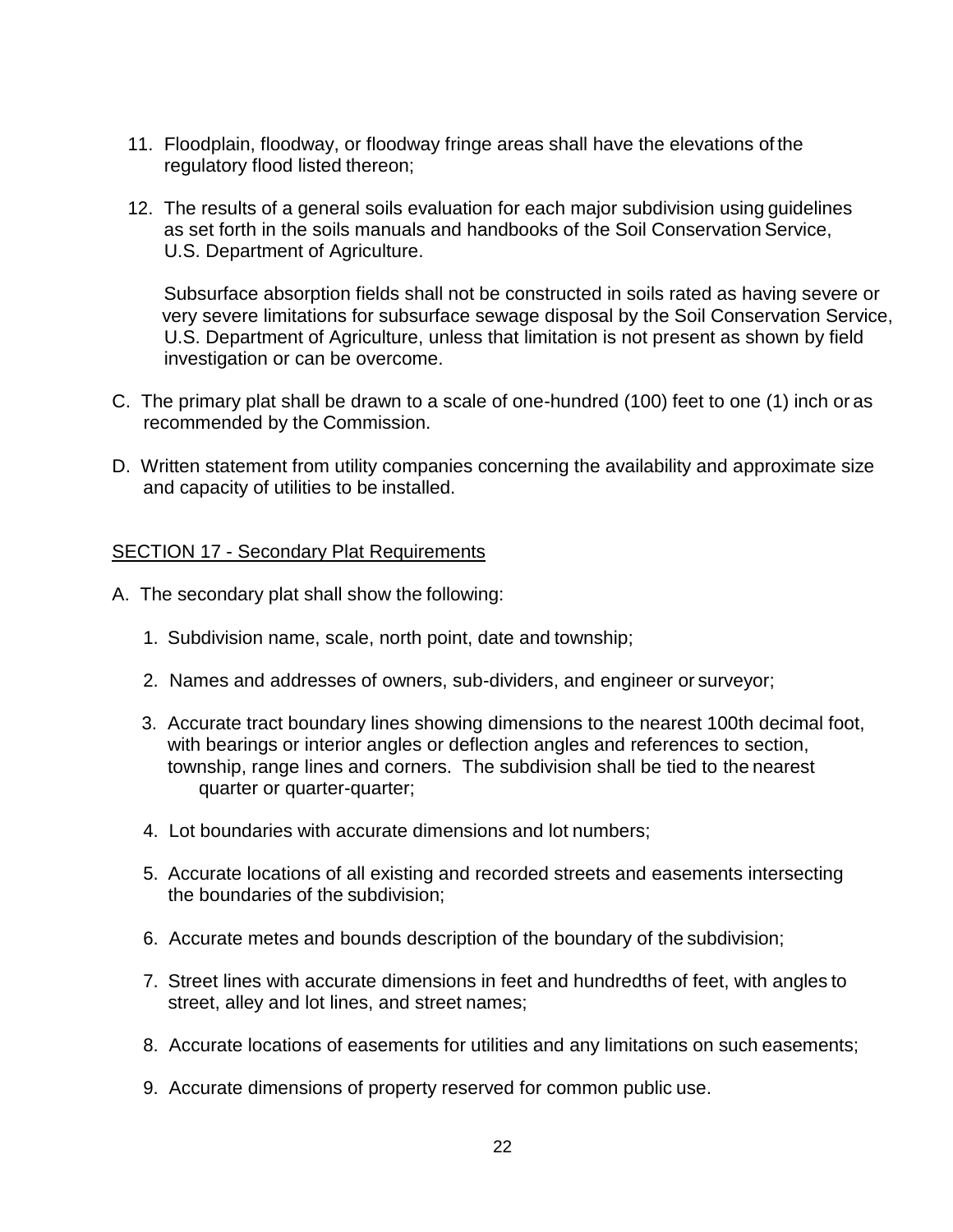- 10. Complete curve notes for all curves included in plat (delta, chord, radius, arc tangent);
- 11. Building setback lines;
- 12. Locations and type of all monuments and lot markers;
- 13. Notary Signature: owner certificate including all owners on deed according to Exhibit A of this ordinance;
- 14. Certification by a registered professional engineer or registered land surveyor according to Exhibit B of this ordinance;
- 15. Certifications for approval by the Commission, and by the County Commissioners (Board) when applicable according to Exhibit C and D of this ordinance;
- 16. Statement and signatures for county auditor and county recorder according to Exhibit E and F of this ordinance;
- 17. Certification of dedication of street and other public property according to Exhibit G of this ordinance.
- B. The secondary plat shall be accompanied by:
	- 1. Plans and specifications for all required improvements (e.g. roads, sidewalks, drainage, etc.);
	- 2. Protective covenants in proper form for recording;
	- 3. A statement of any limitations on easements;
	- 4. The results of a soils evaluation/analysis for each lot in the subdivision using guidelines as set forth in the soils manuals and handbooks of the Soil Conservation Service, the US Department of Agriculture and in compliance withal regulations and procedures of the Indiana State Board of Health and the Brown County Health Department. Subsurface absorption fields shall not be constructed in soils rather as having severe or very severe limitations for subsurface sewage disposal by the Soil Conservation Service, US Department of Agriculture, unless that limitation is not present as shown by field investigation or can be overcome.

#### SECTION 18 - Procedure for a Minor Subdivision and Requirements

- A. An application shall be filed with the Director at least three (3) weeks prior to the regular meeting of the Commission. The application shall contain the following information:
	- 1. A metes and bounds description of the tract and a location map of the site.
	- 2. The names and addresses of the property owners and proof of ownership.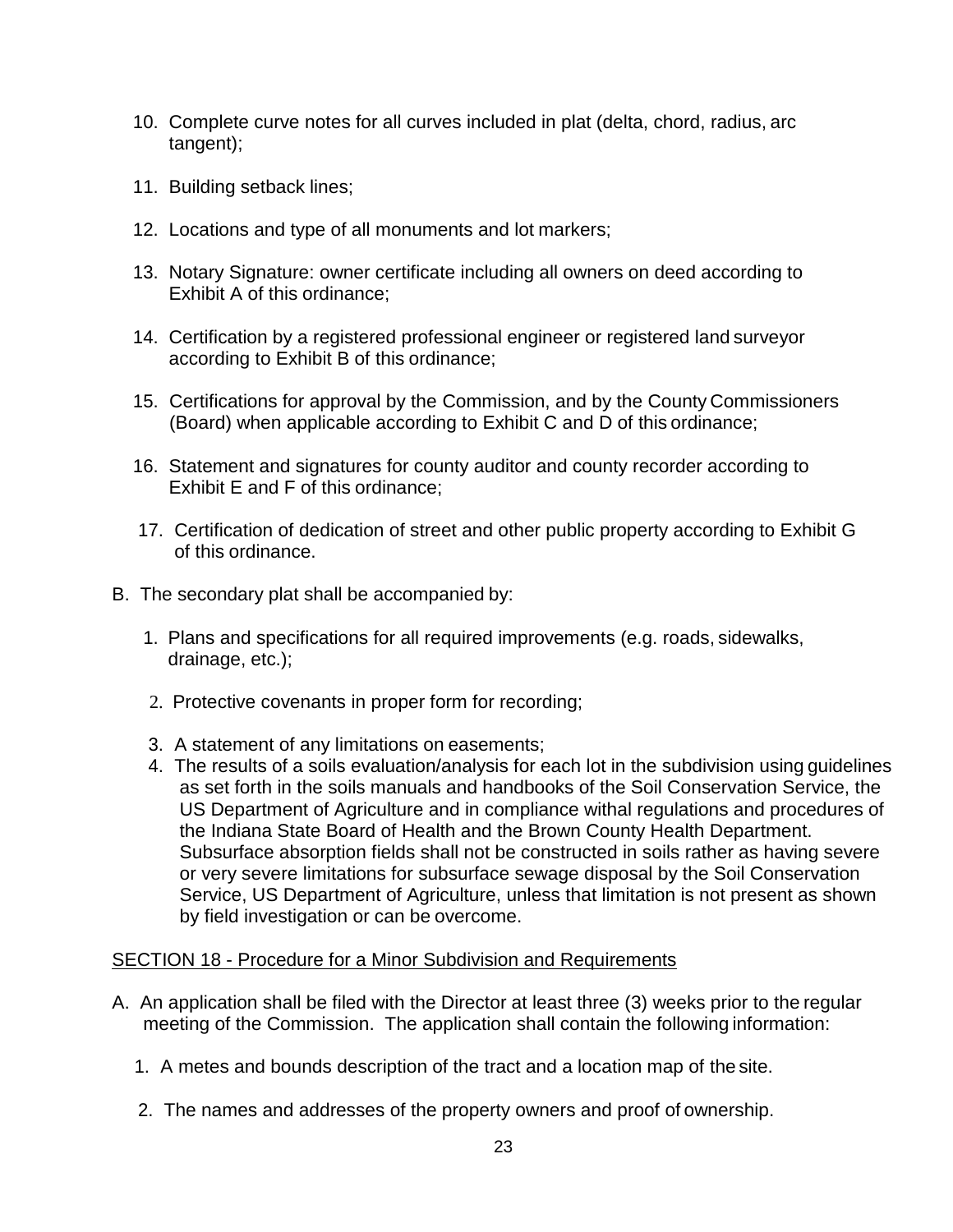- 3. Two copies of a plat prepared by a registered surveyor or engineer which shall conform to the following:
	- a. Subdivision name, township, scale, north point and date;
	- b. Legend to show types of corners, either set or found;
	- c. Dimensions on all lines to the nearest one-hundredth decimal foot'
	- d. Line direction shall be by, either, bearings, interior angles or deflection angles. The basis for the initial direction shall be noted, (assumed Bearings, Magnetic Bearings, etc.).
	- e. Individual lot area in square feet or acreage for the net area of the platted lot;
	- f. Lot number and building setback line;

g..Two corners of the Subdivision and/or one Subdivision corner and the tie in monument shall be referenced.

- h. The subdivision shall be tied in to the nearest 1/2,1/4 or 1/4-1/4 section corner.
- i. Flood Plain Designation, elevation required if in flood plain area.
- j. Notary Signature; owner certificate, including all owners on deed according to Exhibit A of this ordinance;
- k. Surveyor's Certificate according to exhibit B of this ordinance.
- l. Certificate for approval by the Plan Commission and by the County Commissioners, Auditor, and Recorder according to Exhibit C, D, E & F of this ordinance.
	- m. Name and mailing address of whom prepared plat.
- B. Written statement of type and feasibility of proposed sewage disposal system and availability of water.
- C. The Commission shall approve, amend, or reject the plat within thirty (30) days of the date of the initial hearing.
	- 1. If the Commission approves the plat as presented, the President shall sign the original plat.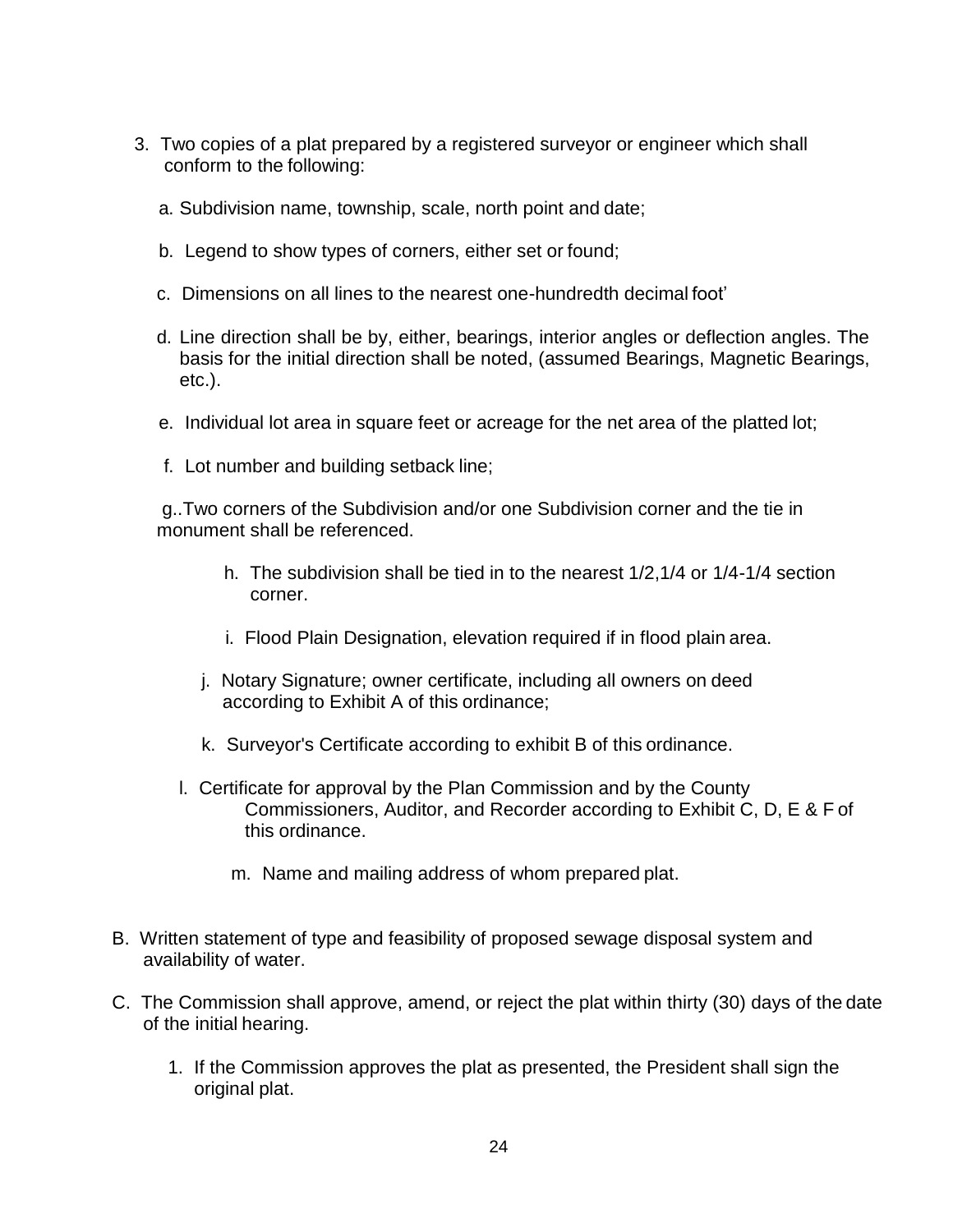- 2. If the plat is amended, the revised plat shall be submitted for final approval and signature within ninety (90) days of the date on which the amendments were made.
- D. All plats shall be reviewed by the Commission in accordance with A (10) of Section 14 (flood plain requirements).
- E. All plats which have been approved and signed by the President of the Commission shall be submitted to the Board for signing and shall be recorded in the office of the Brown County Recorder and copies distributed to the County Auditor, Assessor and Commission. Plat presented for recording shall be no larger than 12" x 18".

## SECTION 19 - Development

- A. No construction or installation work shall be done on any public improvements until satisfactory plans and specifications have been submitted to the Commission and the petitioner has, at least 24 hours in advance, notified the Commission of his intention to begin such work, in order that inspections may be made as the work progresses.
- B. All development shall be in conformity with the approved secondary Plat. In the exercise of its continuing jurisdiction, the Commission shall take cognizance of any material deviations from the approved Secondary Plat and take appropriate action.
- C. Construction on site shall begin within one year of the date of secondary approval. It shall be completed within two (2) years of the date construction began. However, the Commission may extend the completion date for a maximum of two (2) years, provided that the developer has made timely application to the Commission for such an extension, and that good cause is shown why it should be granted.

## SECTION 20 - Abandonment or Expiration

Upon the abandonment of a subdivision authorized by the Commission (abandonment shall be deemed to have occurred when no improvements have been made pursuant to the approved Secondary Plat for twelve (12) consecutive months), or upon the expiration of two (2) years from the approval by the Commission of a Secondary Plat for a subdivision which has not been completed, or the expiration of an extension granted by the Commission, the permission previously conferred upon the developer to construct the subdivision shall be withdrawn and of no force or effect whatever.

## SECTION 21 – Planned Unit Development

## A. Requirement

Land within the County Jurisdictional Area may not be developed as a Planned Unit Development (PUD), except as authorized and approved under this Chapter.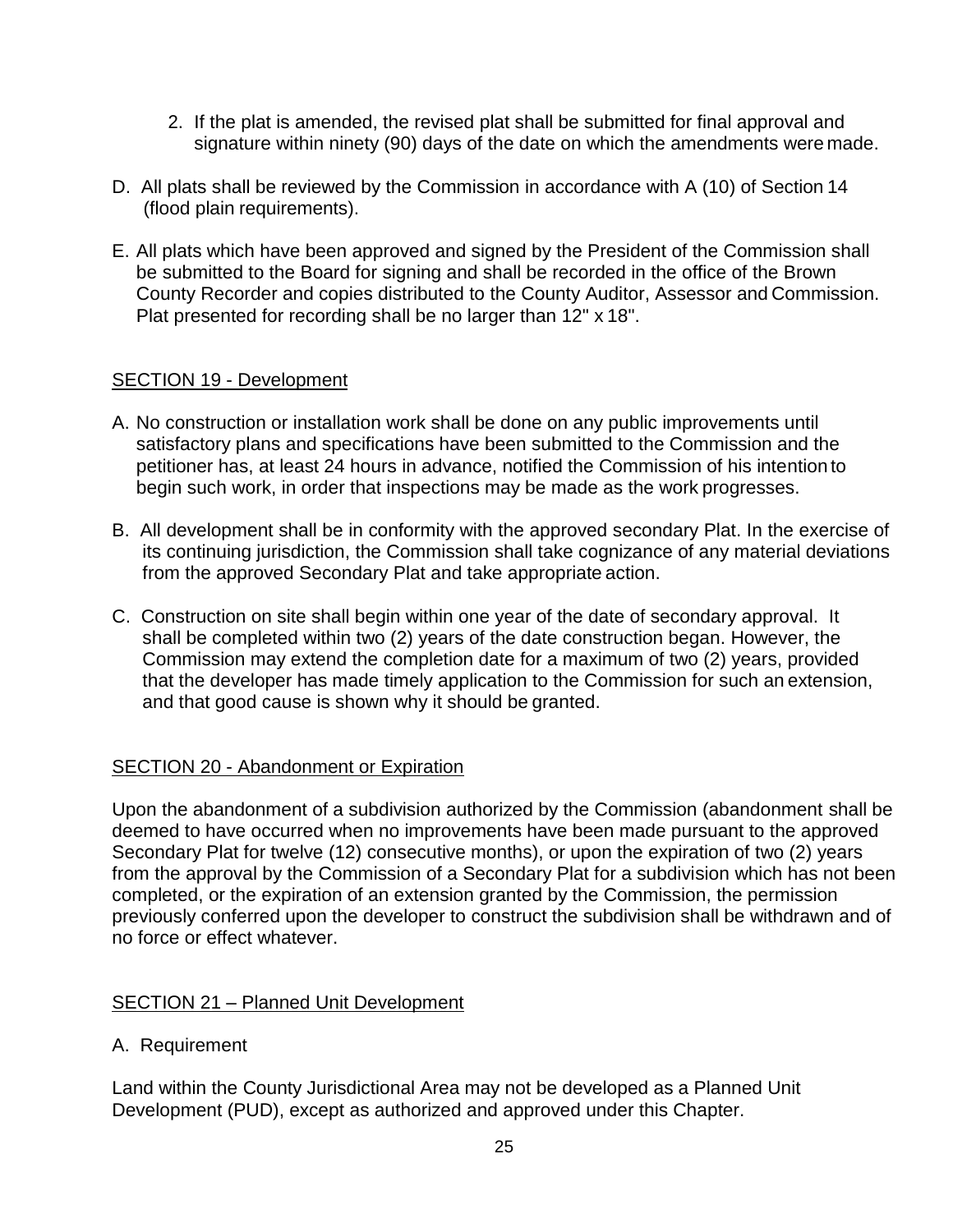#### B. Purpose and Objectives

The purpose of this chapter is to encourage flexibility in the development of land in order to promote its most appropriate use and to improve the design, character and quality of new developments in harmony with the main purpose of the Zoning Ordinance.

- C. Procedure for Approval of a Planned Unit Development
	- 1. Applications shall be accompanied by all plans and documents required by Section 21C3 or 21C5. A four step approval process shall be used. The steps in the process are:
	- (1) Pre-design Conference;
	- (2) Outline plan approval;
	- (3) Planned Unit Development (PUB) district ordinance approval; and,
	- (4) Development plan approval.
		- 2. Pre-designed Conference. Prior to submitting an application under this chapter, the applicant shall participate in at least one (1) pre-design conference with the administrator. The purpose of the pre-design conference shall be to:
	- (1) Discuss the applicant's proposal;
		- (2) Discuss the applicable requirements, standards, and procedures for the Planned Unit Development, including the following:
		- a. The general layout of streets and lots;
		- b. Storm water drainage and flood control;
		- c. The availability of water and sewage disposal;
		- d. The provision of public services such as police, fire, and schools;
			- e. Other special concerns relating directly to the proposal site, including but not limited to site access, neighboring land uses, and development trends; and
	- (3) Discuss other planning issues raised during the conference.
		- (4) The applicant shall contact the Administrator to schedule a pre-design conference. The applicant shall provide the following information: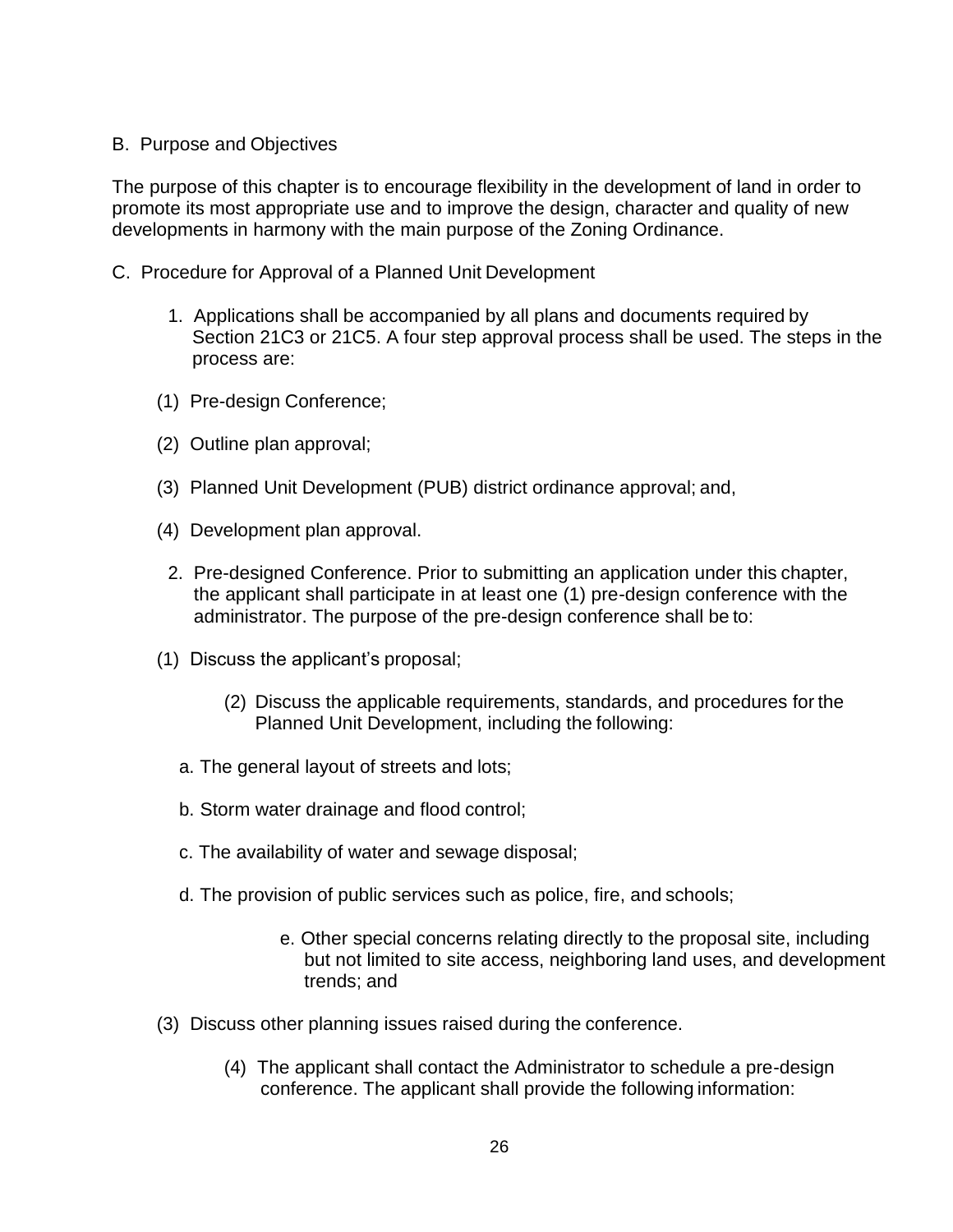- a. The location and acreage of the proposed Planned Unit Development;
- b. Whether subdivision approval will be required;
- c. The applicant's name, telephone number and mailing address; and
- d. The owners name.
	- (5) Upon completion of the pre-design conference, the Administrator shall prepare a brief written summary of the conference and provide a copy to the applicant. The Administrator's summary reflects the results of a general and informal discussion, and thus shall not constitute a binding agreement on the part of the Plan Commission.
- 3. Outline Plan Application Materials:
	- (1) An application for approval of a Planned Unit Development shall be filed with the Plan Commission. The application shall contain an outline plan that includes both maps and a written statement.
	- (2) Outline Plan Map. The map which is part of the outline plan shall be in general, schematic form and shall contain at least the following information:
		- a. Existing topographic character of the land (at least 10 foot contour intervals) and major natural features.
		- b. Location, owner, zoning and use of adjacent properties, including location, size and use of all buildings within fifty (50) feet of the lot line.
		- c. Proposed density and types of dwellings, buildings and uses (citing Land Use Table category).
	- d. Land to be used as common open space.
		- e. Phases, if any, in which the P.U.B. is to be con
		- f. Approximate location of thoroughfares within the project. Prior to the submittal of the outline plan to the Plan Commission, the thoroughfare plan shall be considered by the Board of Commissioners. Consideration of the thoroughfare plan shall be carried out at a public meeting for which the thoroughfare plan was expressly stated on the Board of Commissioners agenda. If the Board of Commissioners finds that the thoroughfare plan is adequate and appropriate, its approval shall be in writing. The Applicant shall deliver the approval, if any, to the Commission with the outline plan.
		- g. Data concerning the availability, adequacy and location of public facilities, existing and proposed, to be utilized by the project, including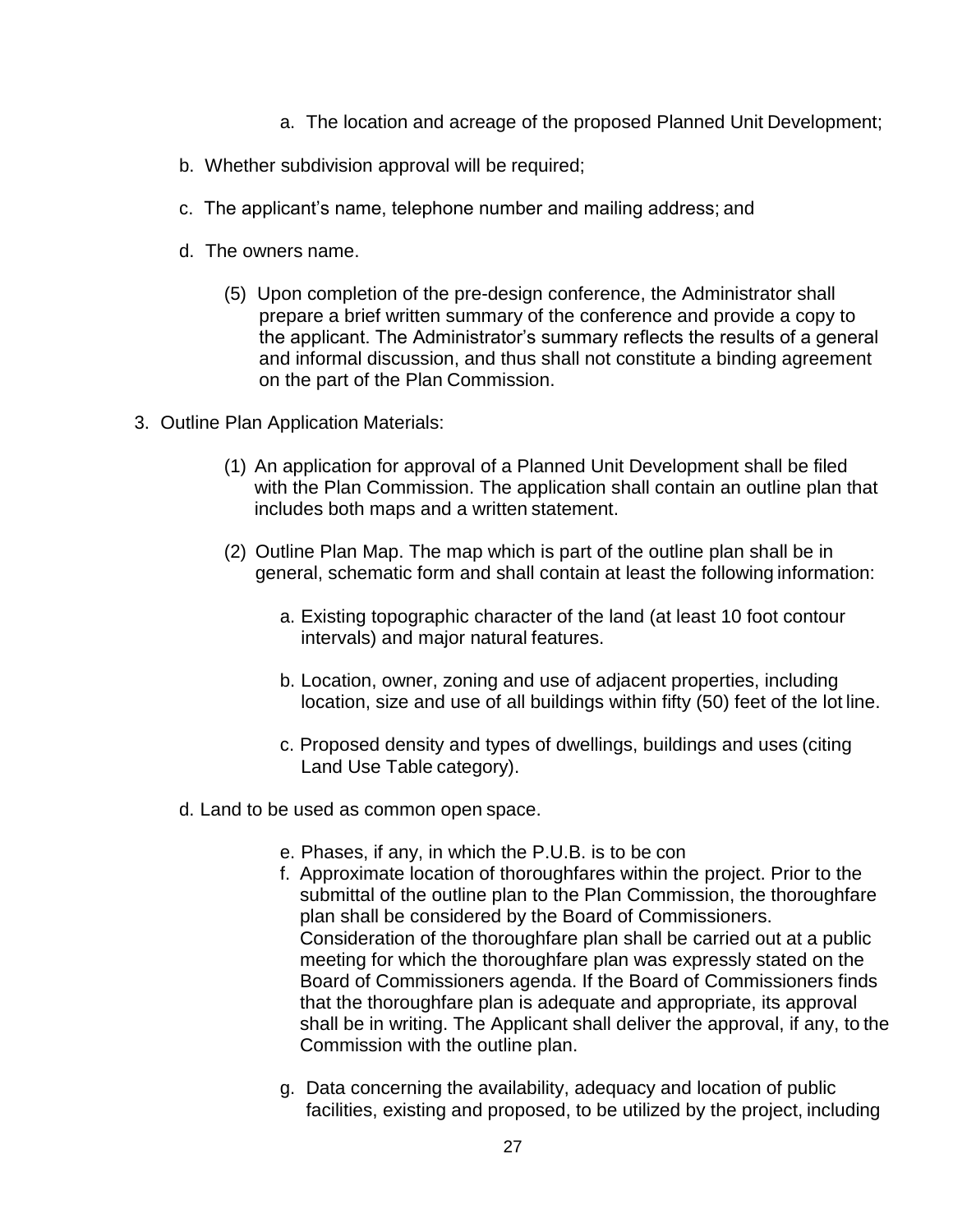but not limited to the following:

- 1) Utilities: sanitary and storm sewers, water, gas and electricity.
- 2) Streets: impact of traffic generated by the project upon existing thoroughfares, showing routes to the town and/or other major destinations, i.e., shopping or industrial centers.
- 3) Schools.
- 4) Fire protection.
	- h. Delineation on a USGS base map (at an appropriate scale) of the perimeter of the proposed subdivision, the drainage area in which the subdivision is located, the location of drainage courses and surface waste flow within the drainage area, significant drainage features and facilities.
	- (3) Written Statement: The written statement to accompany the outline plan shall contain at least the following information:
		- a. Description of the planned unit development, including, for example, the types of uses, phases of development, residential densities, etc;
- b. Land ownership;
	- c. Relationship to surrounding neighborhood (zoning district, land uses, roads and public facilities); and,
	- d. Other information that was requested and identified by the Administrator, during the pre-design conference, as being necessary to assess the proposed development's compliance with these regulations.
- 4. Approval Procedure for Outline Plan and P.U.D.. Zoning
	- (1) Applications for approval of the outline plan of planned unit development shall be made on the forms available at the office of the Commission and shall be signed by the Owners of the property that would be subject to the proposed outline plan for the compliance with the procedures and with the criteria for approval set forth or incorporated herein.
	- (2) The commission shall then publish notice of public hearing on the outline plan, in the manner prescribed for zone map amendments by I.C. // 37-7-4- 604 (i.e., notice published in two local newspapers of general circulation at least ten days prior to the hearing and notice to interested parties, in the manner prescribed by the Commission's Rules of Procedure, at least ten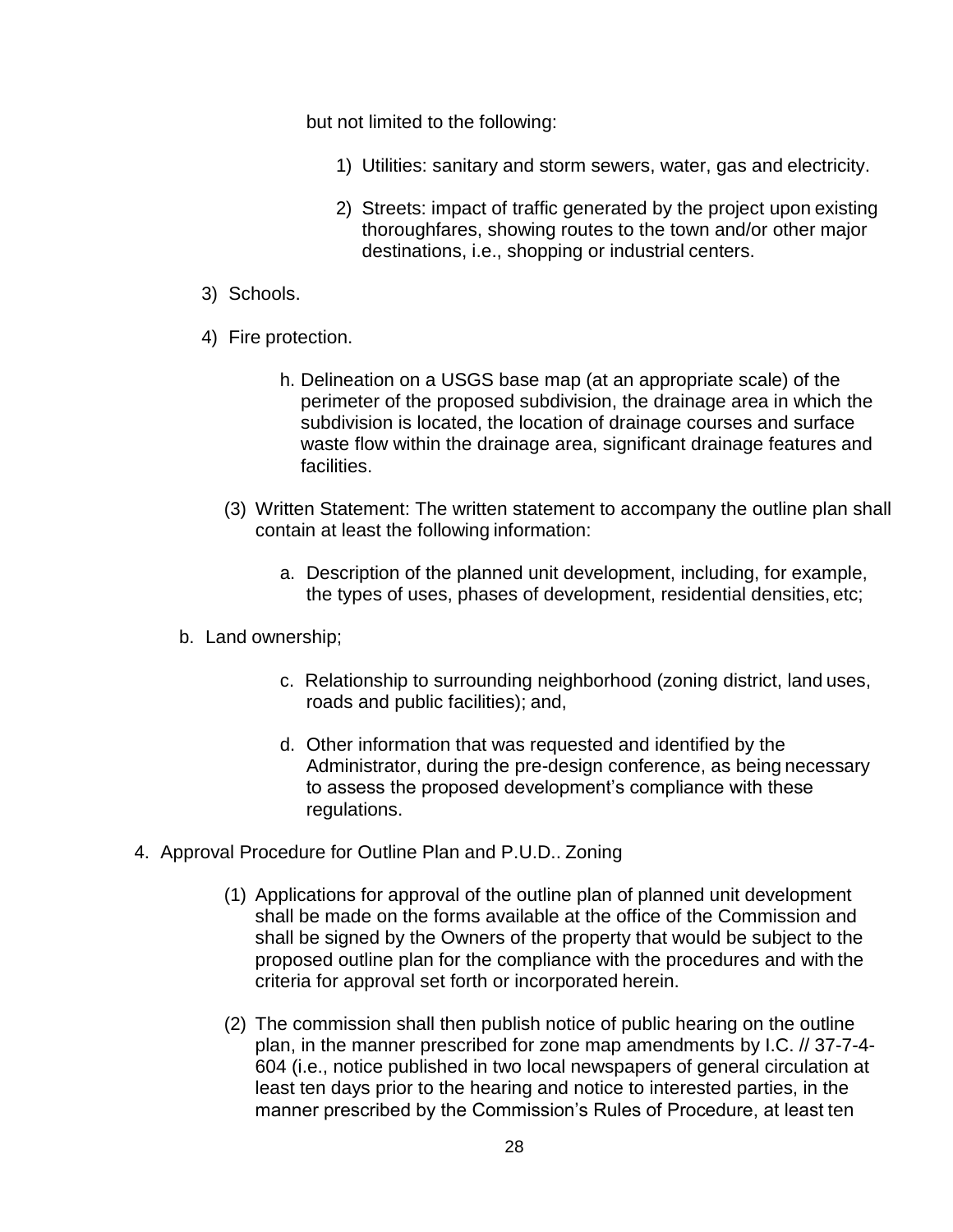days prior to the hearing). The petitioner shall be responsible for paying the advertising cost. The commission shall hold the public hearing on the application within sixty (60) days of the submission of a complete application.

- (3) Upon conclusion of its public hearings and within ten (10) days of final action on an outline plan, the Commission shall forward its certified, written report and recommendations concerning the proposed outline plan to the Board of Commissioners with a favorable recommendation, with an unfavorable Recommendation or with no recommendation.
- (4) Upon receipt of a certified, written report and recommendation, the Board of Commissioners shall give notice under I.C. // 5-14-1.5-5 (i.e., posting notice of the Board of Commissioners intention to consider the proposed outline plan at least forty-eight (48) hours prior to the meeting during which the plan is to be considered). The Board of Commissioners shall take action on the proposed outline plan within ninety (90) days after the receipt of the Commission's certified report and recommendations.
- (5) Following the hearings, the Board of Commissioners may approve or reject the outline plan and written statements.
	- a. If the proposal is certified to the Board of Commissioners with a positive recommendation, it takes effect upon adoption, or upon the ninety-first day following certification if the Board of Commissioners fails to act on the proposal in a timely manner. The proposal is defeated if it is rejected by the Board of Commissioners.
	- b. If the proposal is certified to the Board of Commissioners with a negative recommendation or with no recommendation, it takes effect upon adoption. The proposal is defeated if it is rejected by the Board of Commissioners or if the Board of Commissioners fails to act on the proposal in a timely manner.

\*The Board of Commissioners may impose reasonable conditions on the proposed Planned Unit Development and may allow or require the owner of the proposed site to make written commitments in the manner authorized by I.C. 36-7-4-615.

- (6) If the Board of Commissioners approves the outline plan, it shall direct the Planning Coordinator to amend the zoning map to designate the area covered by the outline map as a P.U.B. district.
- 5. Approval Procedure of Development Plan
	- (1) The applicant shall submit to the Commission a development plan covering all of the area of the outline plan or one or more of the stages for the construction of the planned unit development that are shown on the outline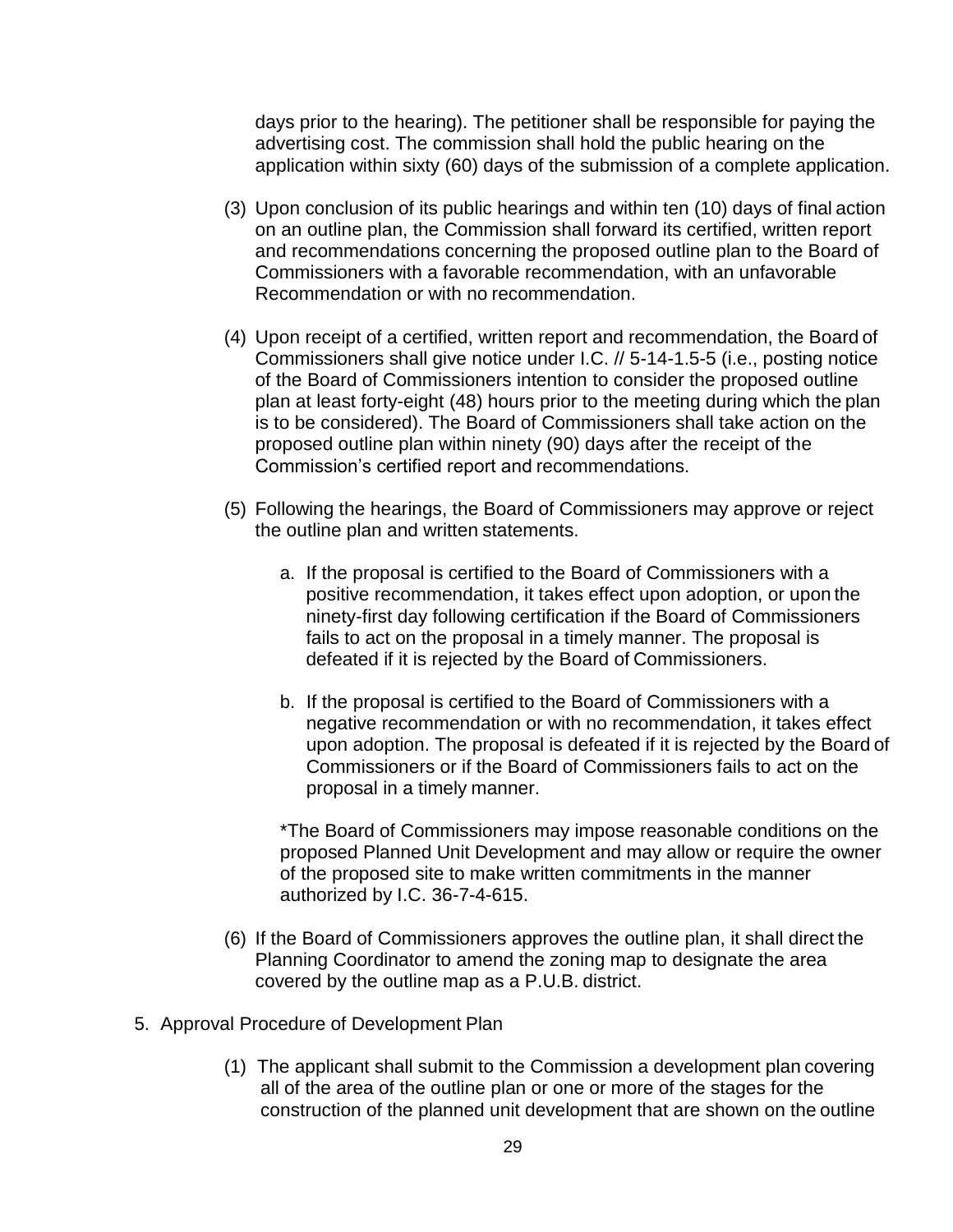plan. The proposed development plan, like a proposed outline plan, shall consist of a written statement and a map. A development plan map shall be prepared by a licensed land surveyor at an appropriate scale, as determined in consultation with the Administrator. To determine the appropriate scale, the applicant and the Administrator shall consider topography, environmental constraints, number of lots and the size (area) of the proposed development plan. The plan shall be prepared in pen and the sheets shall be numbered in sequence, if more than one (1) sheet is used. The plan shall contain at least the following information:

- a. The date of the plan, legend, notes, approximate true North point and graphic scale;
- b. The names, addresses, telephone numbers, seal and registration numbers of the professionals responsible for the design of the proposed development plan, the design of the proposed public improvements, the property survey, and the preparation of the development plan and supporting materials;
- c. The written legal description, civil township, section, parent tract plat number, address (if any) and parcel boundary lines (with dimensions, bearings, curve data and references to section, township and range lines or corners) of the property to be developed;
- d. The name of the proposed development followed by the term "Development Plan";
- e. The locations, approximate dimensions (to the nearest one-tenth of a foot), lot numbers (if any), curve data and approximate acreage (to the nearest one-hundredth of an acre) of all proposed and/or existing subdivided lots;
- f. A table showing the proposed front, side and rear yard setback requirements;
- g. The accurate location of all existing and platted streets intersecting or abutting the boundaries of the property to be developed.
- h. The source of the owner's title to the property to be developed as shown by the last entry in the records of the County Recorder;
- i. The accurate locations and dimensions of easements and any property to be dedicated to the public or reserved for the public, semipublic or community use;
- j. With respect to existing and proposed rights-of-way and streets within the proposed subdivision site.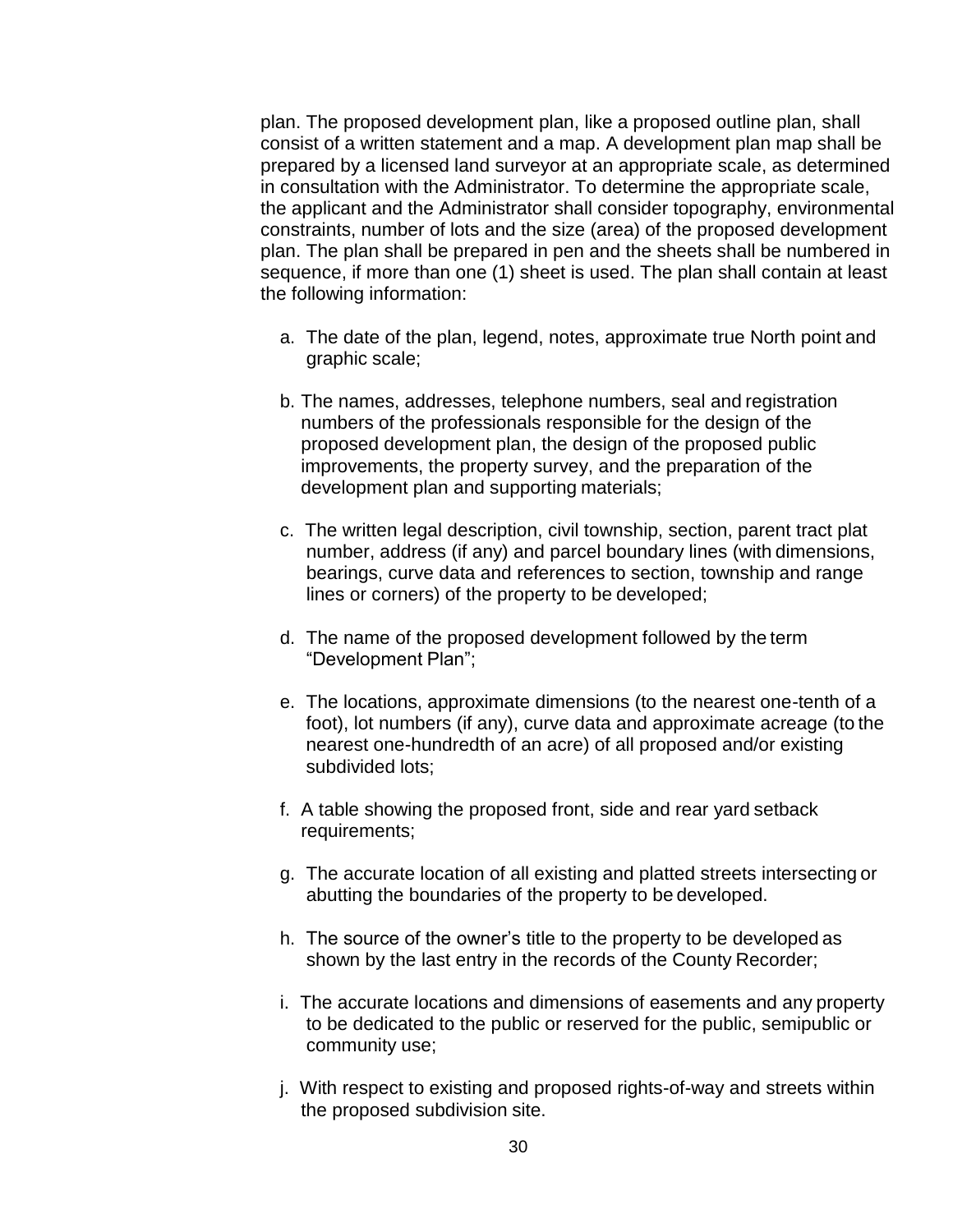1) street rights-of-way as established by the Thoroughfare Plan;

2) names;

3) classifications (local, collector, arterial) in parentheses following the name;

- 4) width;
- 5) approximate gradient;
	- 6) type and width of pavement, including curbs, sidewalks, crosswalks, and other relevant information shown in a crosssection, scale drawing; and,
	- 7) curve notes for all curves along all property and right-of-way lines and right-of-way center lines.

k. The existing and proposed topographic contours of the property to be subdivided shown at intervals of no greater than five (5) feet for areas containing land with twelve (12) percent slope or greater, and at intervals of two (2) feet for areas containing land with less than twelve (12) percent slope.

l.The floodplain boundaries, if applicable, indicating the classification of each floodplain area:

m. The location, size, elevation, capacity and other appropriate descriptions of all existing or proposed permanent and significant features, either natural or manmade, including but not limited to trees, watercourses, falls, beaches, historic places, rock formations, streets, sewers, drains, water bodies, swamps or other wetlands, railroads, transmission towers, existing structures, County ditches, legal drains, water mains, culverts, utility lines, fire hydrants, drainage structures, and water elevations (including approximate high-water and low-water elevations) of adjoining lakes, rivers and streams at the date of the survey (by reference to the USGS datum plan); the approximate size and capacity of utilities may be presented in note on the plat;

n. The delineation of the phase, if any, of the development, indicating the lots and improvements to be included in each phase;

o. The proposed use of any lot (i.e. single-family, two family, multifamily,  $etc.$ );

p. All applicable certificates and notations;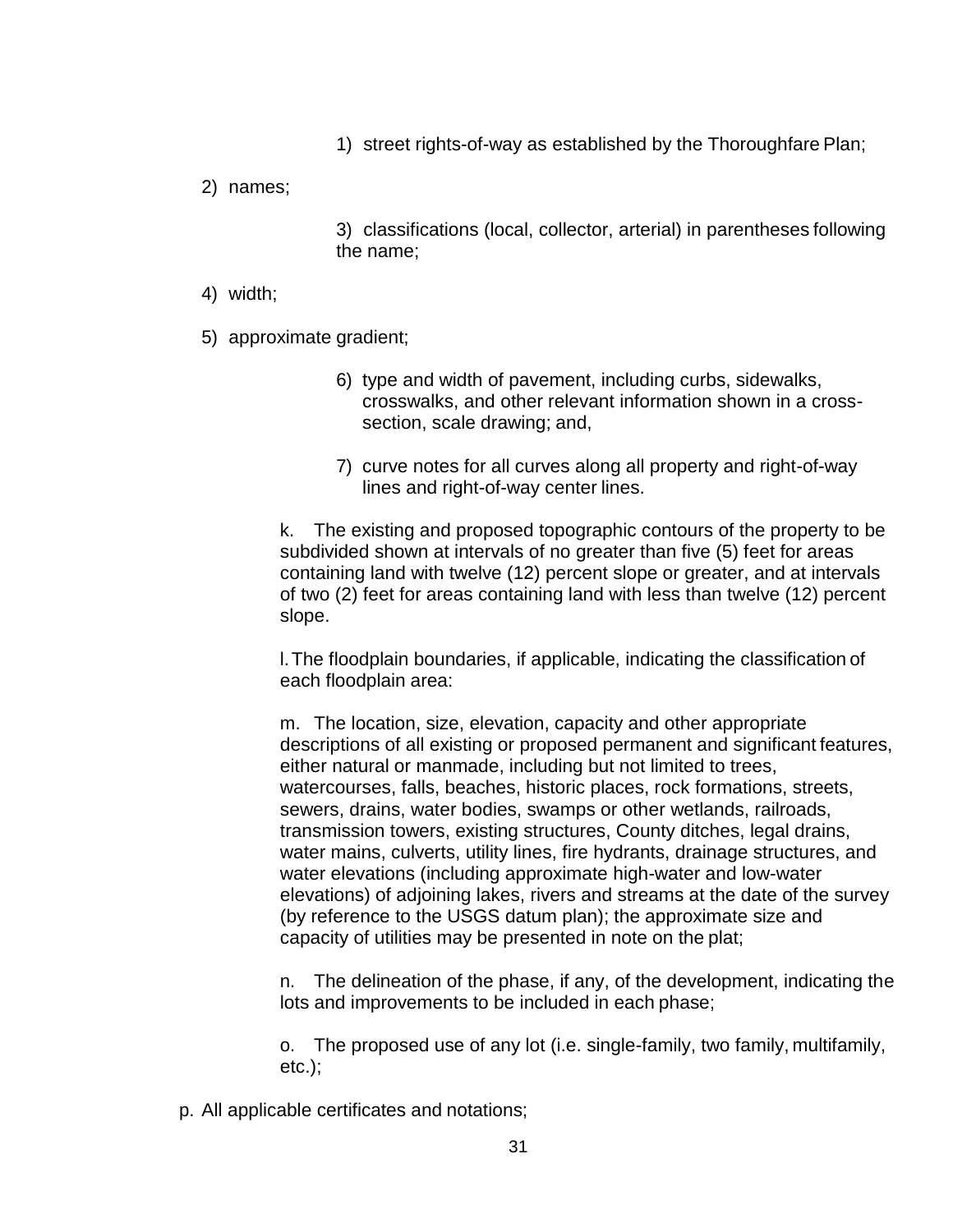q. Any other factors significantly affecting the property to be subdivided;

r. The names, addresses, and telephone numbers of all applicants and sub-dividers;

s. The names of the owners of the real property that is located within 600 feet of the boundaries of the proposed development, referenced to the Deed Records that established ownership;

t. Zoning classification of the adjacent properties; and

u. Delineation on a USGS base map (at an appropriate scale) of the perimeter of the proposed development, the drainage area in which the subdivision is located, the location of drainage courses and surface water flow within the drainage area, and roads.

(2) An applicant for development plan approval shall submit the following supporting material with the development plan:

a. An erosion control and grading plan that would reasonably prevent the migration of soils from the development site, or as otherwise required by the Zoning Ordinance. To determine whether an erosion control and grading plan is satisfactory, the Plan Commission and/or Administrator shall be guided by the DNR's Indiana Handbook for Erosion Control in Developing Areas (the Rule 5 handbook);

- b. A sewage disposal plan meeting the requirements of this section;
- c. A drainage plan for review by the Brown County Drainage Board;

d. Specifications for any required improvements to existing County or State roads;

e. A landscape plan providing for the installation of a landscape buffer that would visually screen adjoining residential uses from any commercial, industrial or higher density residential uses within the development site, or as otherwise specified in the Zoning Ordinance;

f.For any improvements or systems which are to be owned and/or maintained by the property owners in the development, a plan for establishing such ownership and for providing and financing such maintenance. Documents and/or plans submitted under this section are subject to determination by the Plan Commission whether they are adequate to ensure that the County will not be held responsible in the future for such maintenance;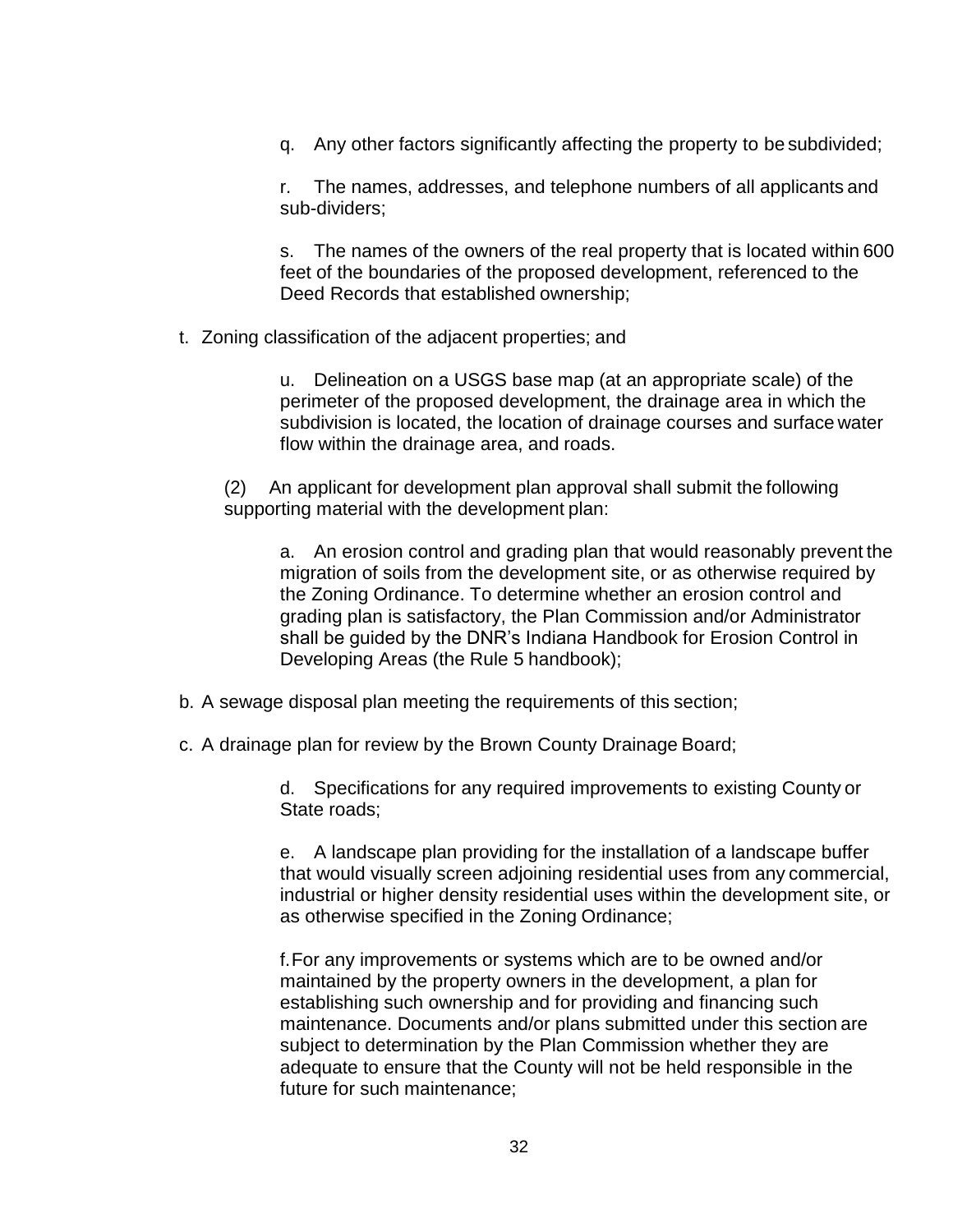g. For each proposed lot in the development to be served by a private subsurface sewage disposal system, The Applicant must provide a septic permit from the County Health Department indicating that such a system could be safely installed and maintained on the lot and detailing any conditions to be placed upon such installation and maintenance. For each proposed lot in the development to be served by a private mound sewage disposal system, the Applicant must provide either a septic permit or a letter from the County Health Department stating that a suitable site has been located for the placement of the mound septic system. If approval is sought for any experimental septic system or other waste disposal system, that approval must be obtained from the Indiana Department of Health, rather than from the County Health Department. The Plan Commission may require that any conditions for installation and maintenance be recorded as part of the approved development;

h. If the development is to be served by a public sewage disposal system, the Applicant must provide evidence that such system has both the actual and legal capacity and capability to serve the specified number of lots in the proposed subdivisions and the Applicant must provide a letter signed by the president and secretary of the sewage disposal utility which will serve the proposed subdivision that affirms that the system has the foregoing capacity and capability;

i.If the development is to be served by a municipal sewage disposal system, the Applicant must provide evidence that such system has both the actual and the legal capacity and capability to serve the specified number of lots in the development and the Applicant must provide a letter signed by the municipality or the municipal agency responsible for the operation and maintenance of the sewage facility which affirms that the system has the foregoing capacity and capability;

j.If lots are to be dedicated or reserved for schools, parks, playgrounds or other public or community purposes, a letter of approval and acceptance from the entity that will be responsible for maintaining the dedicated lots;

k. If any lot or road in the development is to receive access from or intersect with a State highway, a copy of the driveway permit or approval letter issued by the Indiana Department of Transportation shall be submitted;

l.If any lot or road in the development is to receive access from or intersect with a County highway, a copy of the driveway permit or approval letter issued by the Brown County Highway Department, if required;

m. For each proposed lot in the proposed development to be served by a private water system, the Applicant must provide evidence that such a system could be safely installed and maintained on the lot and detailing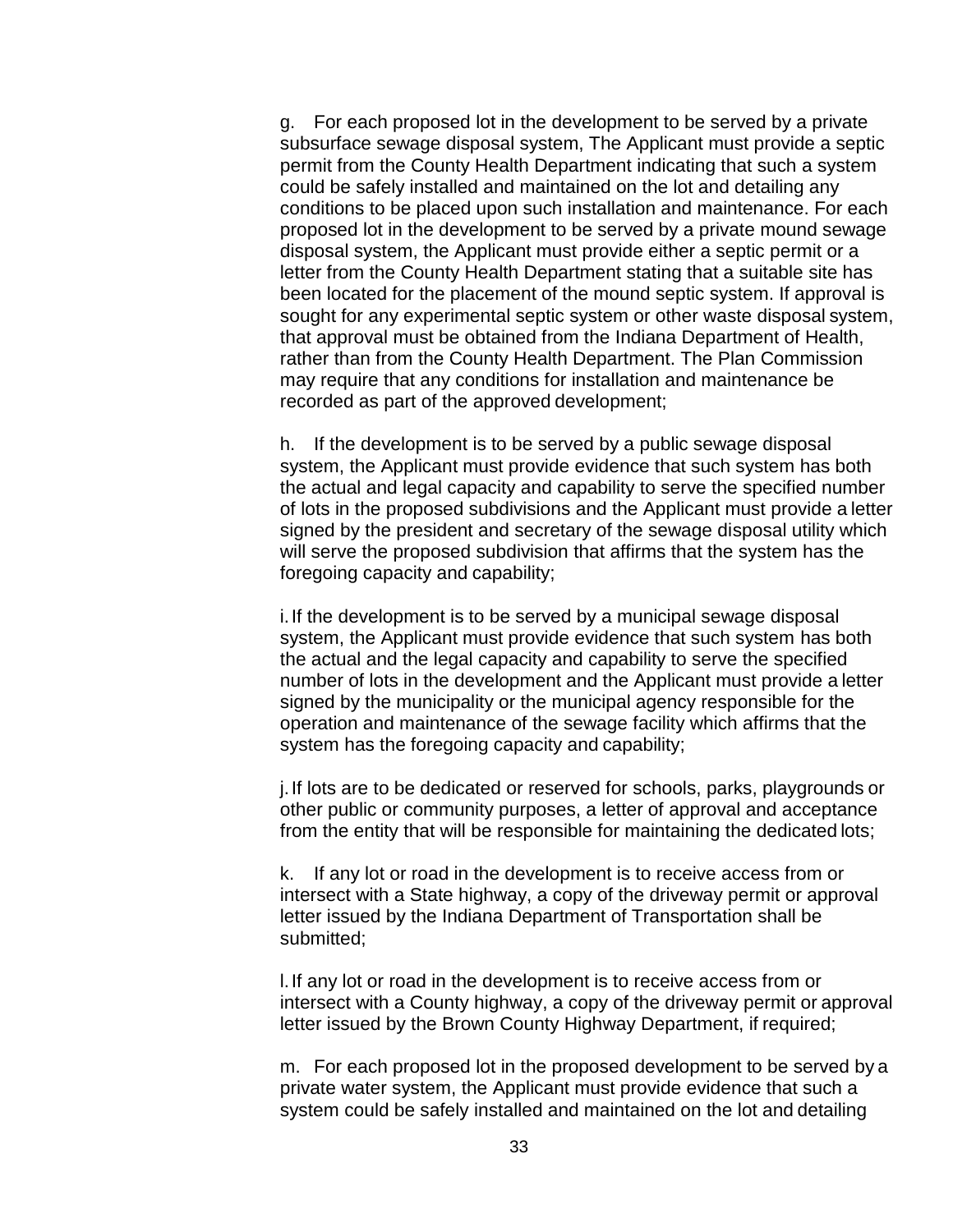any conditions to be placed upon its installation and maintenance. The Plan Commission may require that the conditions be recorded as part of the approved development;

n. If the development is to be served by a public water system, the Applicant must provide evidence that the system has both the actual and the legal capacity and capability to serve the specified number lots in the proposed subdivision and Applicant must provide a letter signed by the president and secretary of the water utility will serve the proposed subdivision that affirms that the system has the foregoing capacity and capability;

o. Land to be developed as shown on the development plan shall be designed and improved so as to conform to the natural landscape so far as practical. There shall be minimum disturbance of natural contours, natural drainage, tree cover and ground vegetation consistent with the reasonable implementation of the development plan. Plans for road alignment, utility installation and construction of building improvements shall reflect attention to preservation and enhancement of natural cover. Particular attention shall be paid to protection of soils, terrain, and vegetation on land slopes facing directly upon any lake, stream or reservoir;

p. When applicable, the development shall show the visual impact on the development from any public lake, forest or recreational area;

q. The names and addresses of all persons to be notified pursuant to Article III of the Plan Commission Rules of Procedure;

r. The recorded deed or land contract for the proposed development site; and

s. The Auditor's plat map of the proposed development site; and

t. An eight and one-half  $(8 \frac{1}{2})$  inches by eleven (11) inches reduced copy of the development plan.

(3) When the scope or location of the proposed development warrants, the Board of Commissioners or Plan Commission may require the developer to prepare an environmental impact statement. Such a report shall include a detailed statement setting forth the following:

a. The environmental impact of the proposed action;

b. Any adverse environmental effects which cannot be avoided if the proposal is implemented;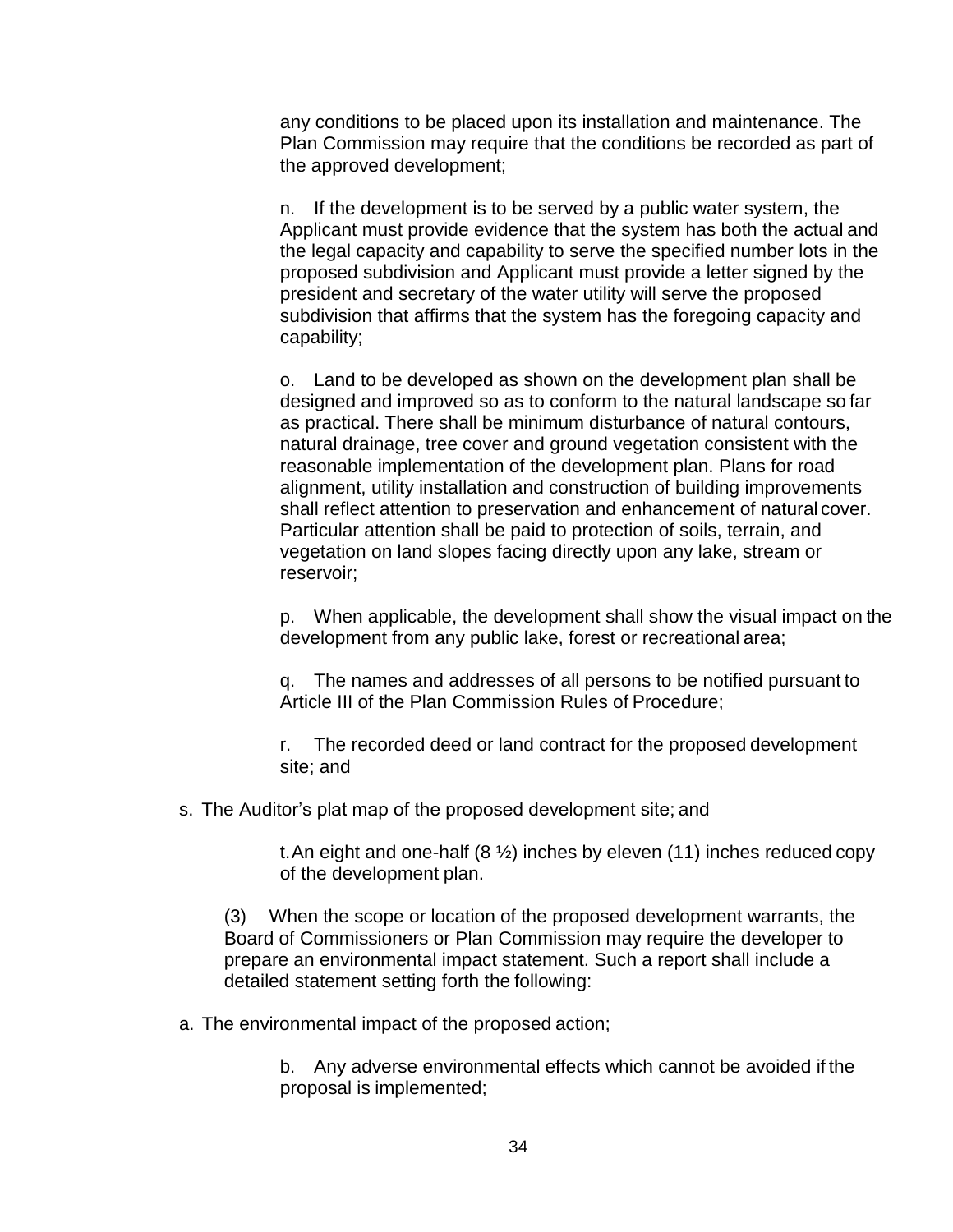- c. Measures proposed to minimize the impact;
- d. Alternatives to the proposed action;

e. The relationship between local short-term uses of man's environment and the maintenance and enhancement of long-term productivity; and

f.Any irreversible environmental changes which would be involved in the proposed action should it be implemented.

(4) Each development plan submitted to the Plan Commission shall be accompanied by on of the following:

a. A certificate that all public improvements and their installations have been completed in accordance with specifications set out in the Zoning Ordinance.

- b. A bond or letter of credit that:
	- 1) Runs to Brown County, Indiana.

2) Is in an amount set by the Plan Commission sufficient to complete the improvements and their installations in compliance with the Zoning Ordinance.

3) Is with surety by a company licensed to do business in the State of Indiana.

4) Specifies a completion date for the improvements that is acceptable to the Plan Commission and Board of Commissioners. Brown County shall have the authority to move against the bond or letter of credit in the event the improvements and their installation have not been met by the specified completion date. Any funds received from the bond or letter of credit shall be used to complete the improvements and their installation.

\*In the event all improvements required by the Zoning Ordinance have not been met and no bond or letter of credit posted, the Plan Commission may give written final approval pending future delivery of a certificate that all improvements have been met. However, the development plan shall not be recorded and no lots or structures shall be sold or rents collected until delivery of said certificate to the Plan Commission. The Plan Commission may allow a phase of the development to be recorded and a certificate of occupancy issued only if all improvements required by the Zoning Ordinance for that phase have been completed and that phase complies with all other sections of the Zoning Ordinance.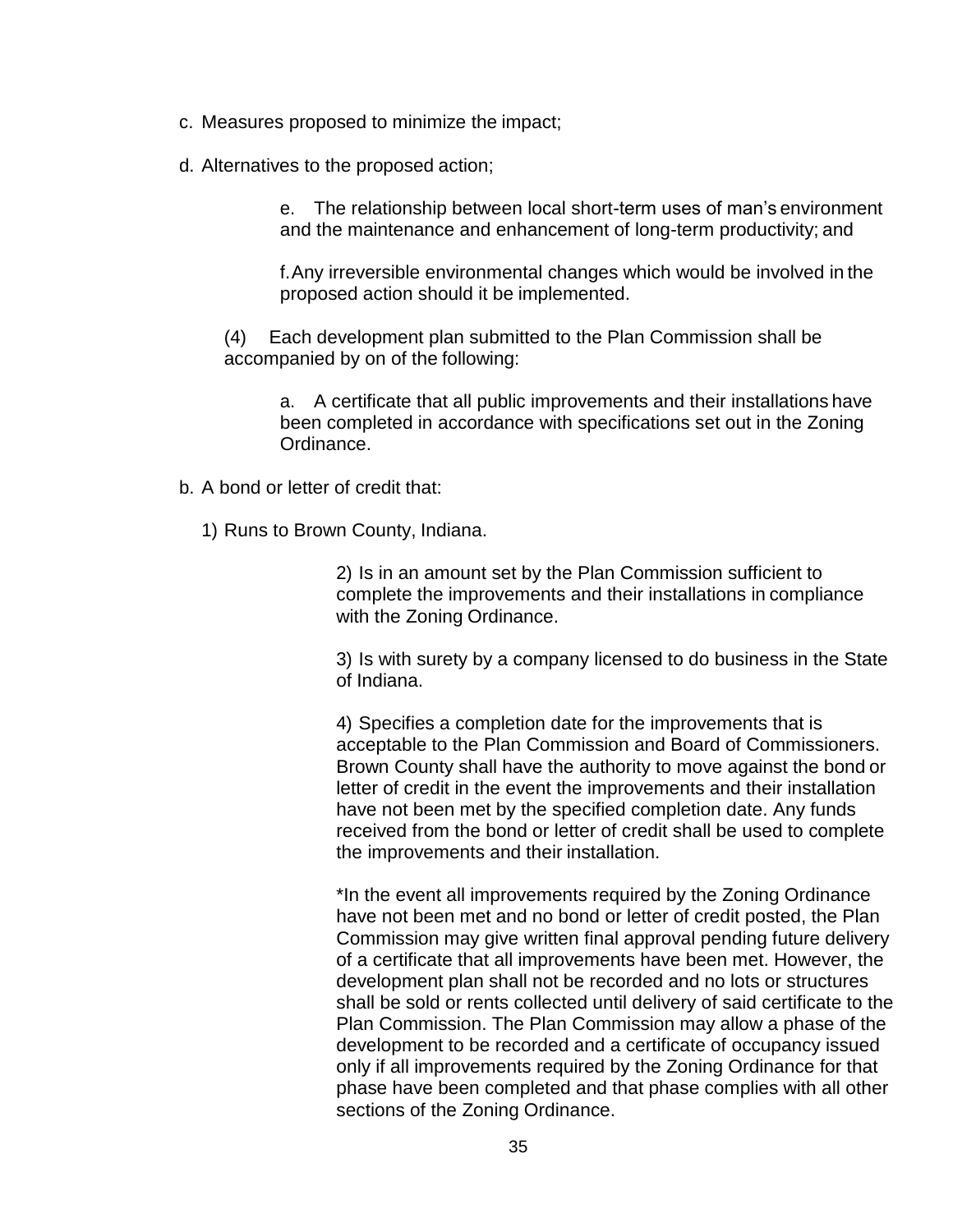5) Application for development plan approval shall be made on forms available at the Planning Department office and shall be signed by the owners of the property that is to be subject to the development plan. The application shall be accompanied by three (3) copies of the development plan and the appropriate filing fee.

6) Commission Review of Development Plan. The Plan Commission, after publishing notice as required by Indiana law, shall review the development plan at a public hearing held in accordance with the Plan Commission Rules and Procedure. The Plan Commission shall review each type of development for compliance with the relevant substantive standards set out in this Chapter.

7) Board of County Commissioners Review of Development Plan. The Board of County Commissioners shall review each development plan for compliance with relevant substantive standards set out in the planned unit development ordinance prior to the recording of the development plan.

8) Recording of the Approved Development Plan. Upon approval by the Plan Commission and the Board of Commissioners, the developer shall record the development plan in the manner provided for the recording of subdivision plats. If the development plan is approved with modification, the plan shall not be recorded until the applicant has filed with the Plan Commission a written consent to the plan as modified. If the applicant does not accept the modifications, the development plan shall be deemed denied.

9) Changes to Outline or Development Plan. No changes shall be made in an approved outline or development plan prior to the completion of the Planned Unit Development except upon application under the following procedures:

> (a) Material changes in the location, siting, and height of buildings and structures and material changes in the internal street system and off-street parking areas shall be approved by the Plan Commission, when appropriate and when required by engineering or comparable circumstances not foreseen at the time the development plan was approved. No change made under the provisions of this section shall increase the cubic volume of any building or structure by more than ten (10) percent, increase the density of dwelling units to be constructed, or decrease the area devoted to open space.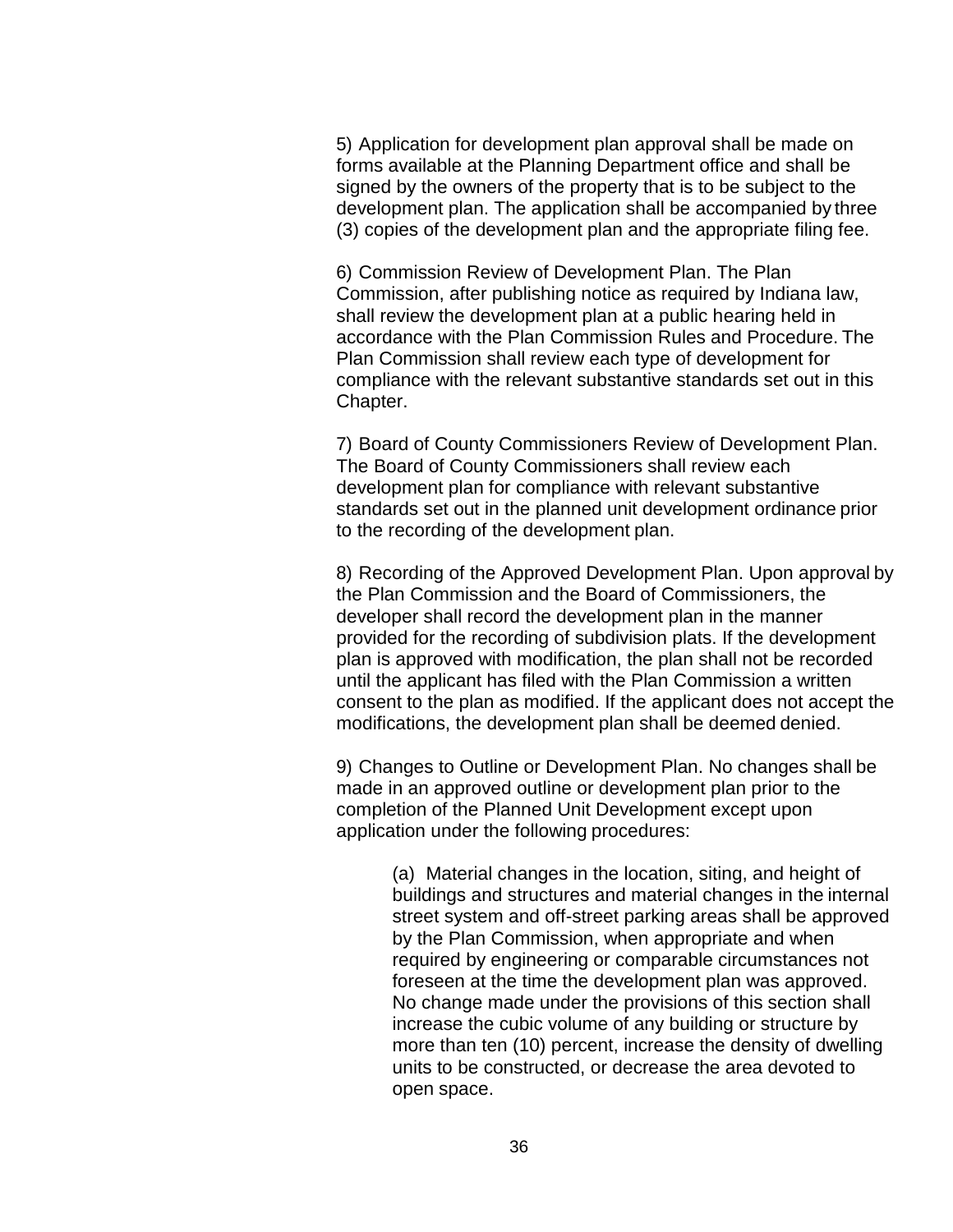(b) All other changes in the outline plan or development plan, including changes in use and density, approved ratios and additions to or deletions from the area covered by the outline plan, shall be made by the Board of Commissioners under the provisions authorized by the Zoning Ordinance for the initial approval of the outline plan.

10) The Administrator shall issue improvement location permits and land use certificates for buildings and structures in the area covered by the approved development plan only if they are in conformance with the development plan and with all other ordinances and regulations, and if all common open space and recreational area and facilities provided in the Planned Unit Development have been conveyed in accordance with standards established in Section 21D of these regulations.

11) Completion of Planned Unit Development.

(a) When appropriate, the administrator shall issue a certificate ratifying the completion of the Planned Unit Development or an entire phase of the Planned Unit Development and shall note the issuance of the certificate on the recorded copy of the development plan.

(b) After the certificate of completion has been recorded, the use of land and construction, reconstruction, modification, or alteration of any buildings, structures or improvements within the Planned Unit Development or phase of such Planned Unit Development shall be governed by the development plan rather than by the provisions of the Zoning Ordinance.

D. Substantive Requirements for Planned Residential Developments

1. Density - The maximum density for dwelling units within a Planned Unit Development shall be equivalent to the project density of the underlying zoning district. Where a Planned Unit Development replaces a nonresidential zoning district, the maximum dwelling unit density permitted shall be equivalent to the project density of the adjacent residential zoning district. If there are two adjacent residential districts of differing densities, the more restrictive requirement shall apply. The above notwithstanding, the Plan Commission may authorize a density for dwelling units within a Planned Unit Development greater than the project density of the underlying zoning district where the Plan Commission finds that doing so would result in a net benefit to the community and to the properties and uses in the same district and vicinity and that the proposed density would not damage any adjacent residential districts.

2. Commercial Uses - Commercial uses permitted by the Plan Commission shall be limited to those permitted in the Accommodation Business (AB) district. No Planned Unit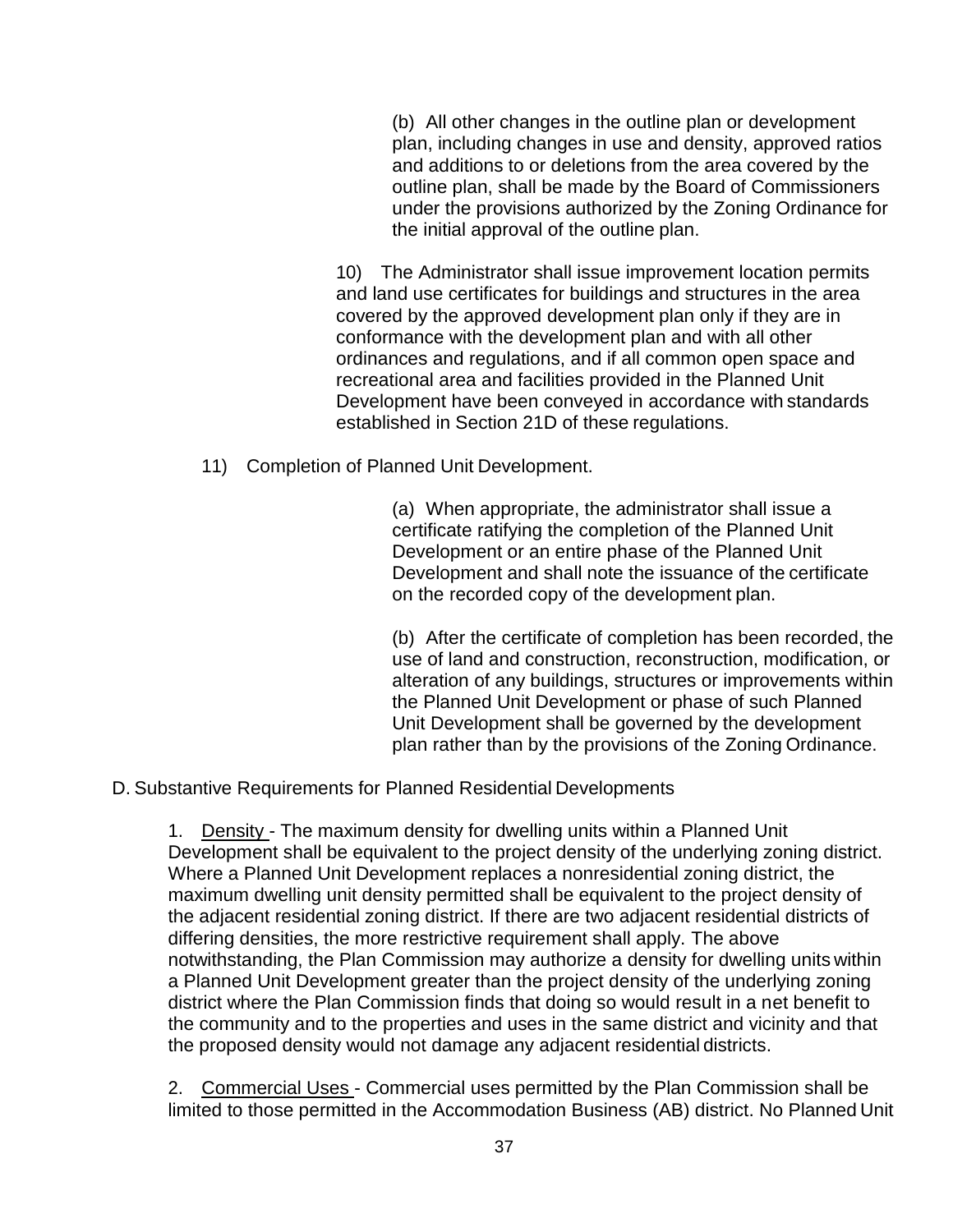Development containing fewer than 40 dwelling units shall include commercial uses. Not more than ten (10) percent of the gross area of the Planned Unit Development may be devoted to commercial use.

3. Review Considerations - The plan Commission may approve the development plan if it is in compliance with the outline plan, if procedures and standards as specified or incorporated in this Chapter have been satisfied, and if the Plan Commission finds that the following criteria, standards and requirements have been met:

(1) Appropriate spacing is provided between buildings and structures, giving consideration to their height, design, location and siting.

(2) The Planned Unit Development is appropriately related to the surrounding neighborhood, and there is a buffer area between the Planned Unit Development and any adjacent residential district of equal or lesser density. The buffer is free of roads, parking, buildings and recreational structures and is landscaped, screened, or protected by natural features so that adverse effects on surrounding properties are minimized.

(3) Any common open space included within the Planned Unit Development is suitable for amenity, landscaping, and/or recreational purposes. Common open space is suitably improved for its intended use. A minimum of twenty-five (25) percent of the Planned Unit Development area is common open space.

(4) The internal street system is safe and convenient, provides safe and adequate access to existing streets and thoroughfares, and provides for an adequate system of internal circulation. County street standard shall be used.

(5) Off-street parking areas provide safe and convenient access to streets and thoroughfares, are convenient access to residential buildings, and allow for the adequate internal circulation of vehicles.

(6) Pedestrian access is arranged so as to provide safe and convenient routes to, from and within a Planned Unit Development.

(7) Trees, ground cover, streams, woodland and all other natural features are preserved, so far as practicable. In addition, adequate landscaping areas are provided, including all off-street parking areas.

(8) The erosion and drainage control plans comply with all relevant Brown County Zoning Ordinance provisions and all State and federal laws.

(9) Any other guidelines and policies issued by the Board of County Commissioners which are to be used in evaluating Planned Unit Development.

4. Conveyance and Maintenance of Common Open Space - All common open space included in the development plan shall be conveyed under one of the following options: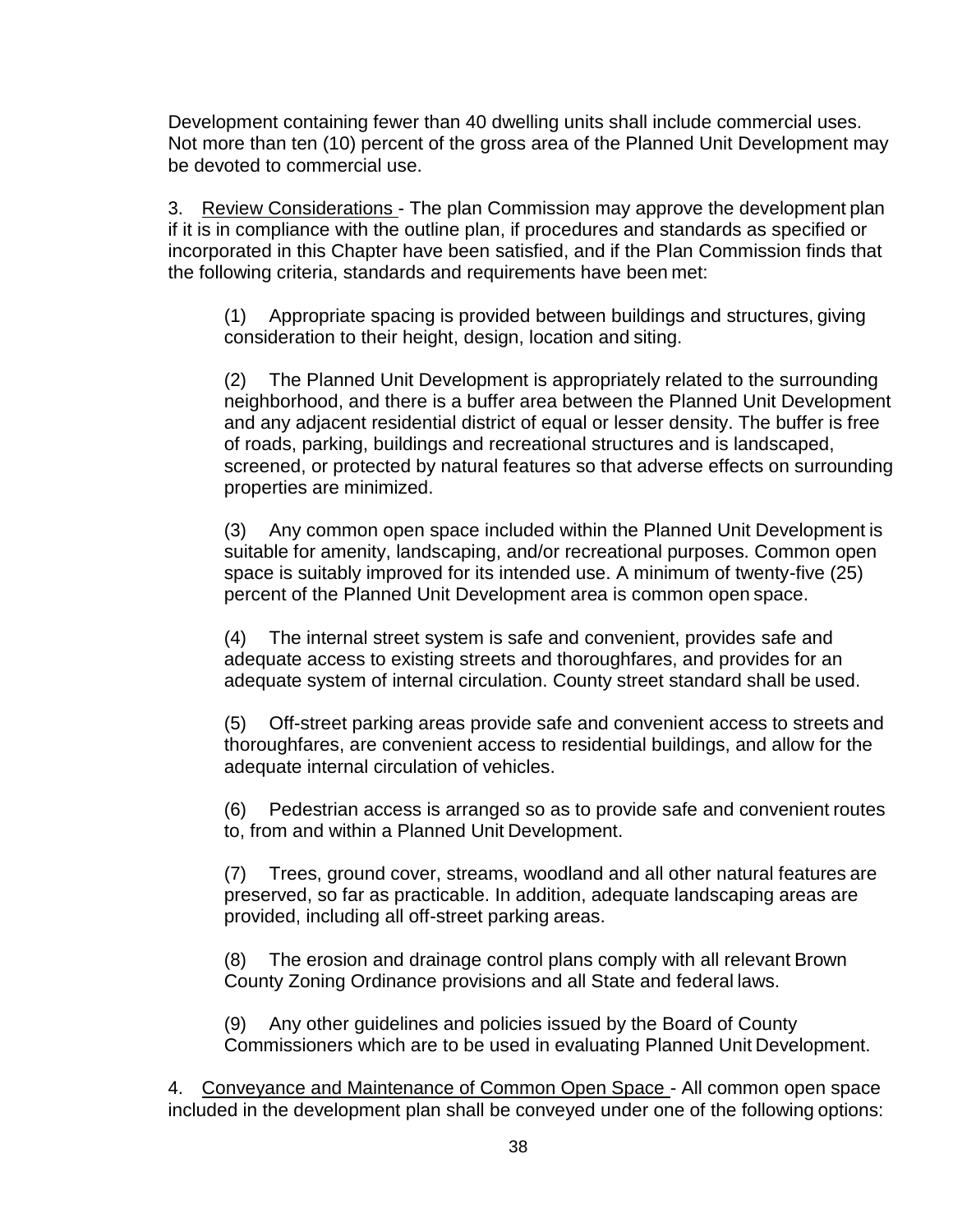(1) Open space may be conveyed to a public agency which agrees to maintain the open space and any buildings, structures or improvements which have been placed on it, or

(2) Open space may be conveyed to trustees as provided in an indenture establishing an association or similar organization for the maintenance of the common open space. The common open space shall be conveyed to the trustees subject to covenants which restrict the common open space to the uses specified in the development plan and which provide for the maintenance of the common open space in a manner which assures its continuing use for its intended purposes.

5. Subdivision and Resale - A Planned Unit Development may be subdivided or re-subdivided for purposes of sale or lease after the certificate of completion has been recorded. Application for subdivision or re-subdivision shall be made to the Plan Commission. The Plan Commission may approve the application if it finds that each section of the subdivided or re-subdivided Planned Unit Development satisfy the criteria, standards and requirements which are provided in this chapter and any other applicable provisions of the Zoning Ordinance or any other ordinance. All sections of a subdivided or re-subdivided Planned Unit Development shall be governed by the development plan.

E. Substantive Requirements for Planned Commercial or Industrial Developments

1. Permitted Uses - It is not the intent of this section to restrict potential development by limiting uses. In Planned Commercial Developments uses permitted may include offices, business and personal services, shopping centers and light distribution centers. In Planned Industrial Developments uses permitted may include manufacturing, distribution, research and development offices and subordinate services.

#### 2. Zones Permitted

(1) At least sixty (60) percent of the land area of any Planned Commercial Development, including but not limited to shopping centers and office parks, shall be zoned for General Business (GB) or Accommodation Business (AB).

(2) At least sixty (60) percent of the land area of any Planned Industrial Development designated for industrial, distribution or warehousing shall be zoned Industrial (I).

(3) Research and development parks shall be zoned General Business (GB) or Industrial (I).

(4) The remaining area of the Planned Commercial or Industrial Development shall be in any zoning district category provided that such land is adjacent and contiguous along one or more continuous lot lines and crosses no street, alley, or watercourse.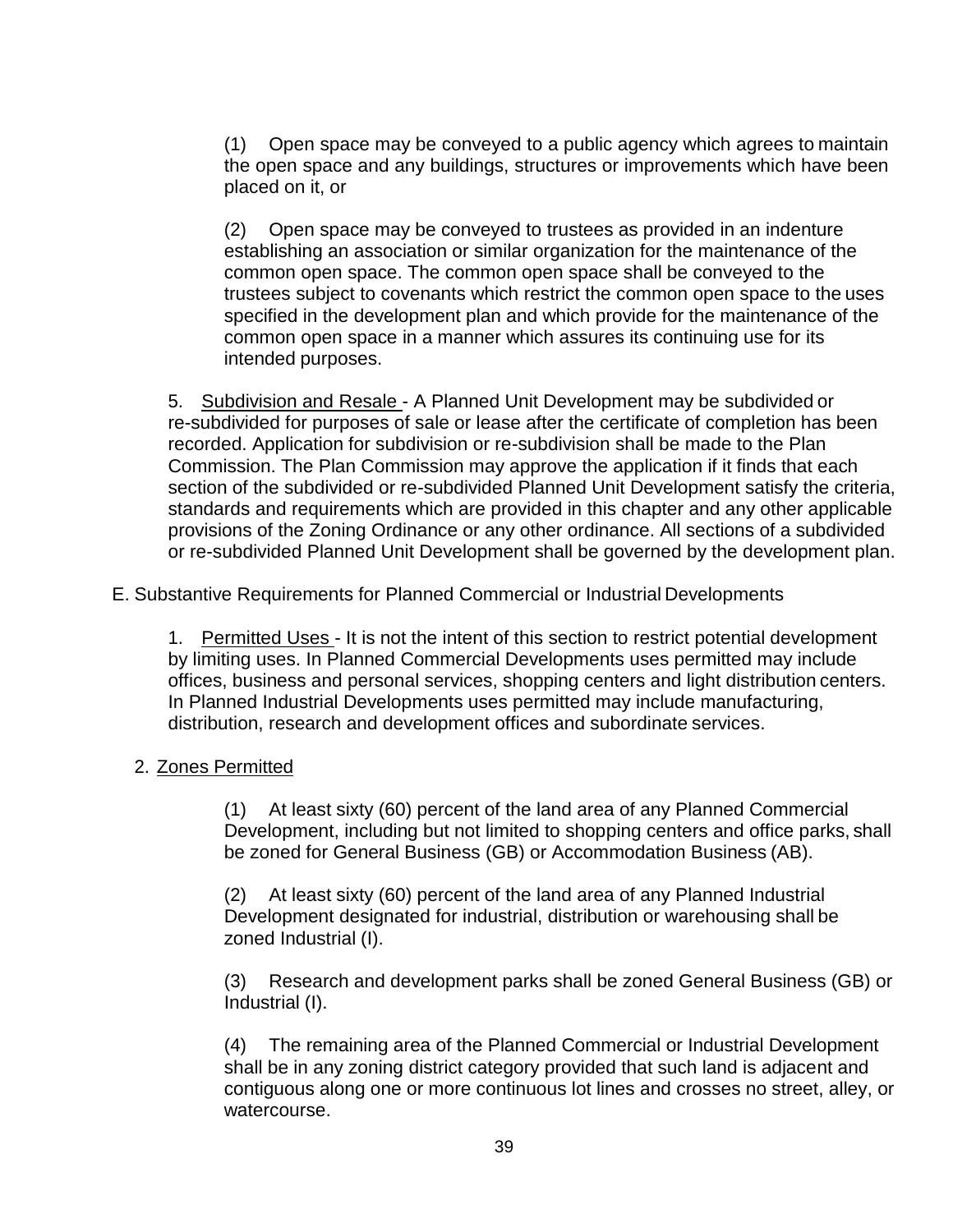(5) Development not clearly in one of the above categories or representing a mixture of uses shall be permitted in the most similar zoning district with the approval of the Board of County Commissioners.

3. Plan Commission Approval - The Plan Commission may approve the development plan, with or without modifications, if it is in compliance with the outline plan, if procedures specified in this Chapter have been followed and if the Plan Commission finds that the following criteria, standards and requirements have been met:

(1) Adequate spacing shall be provided between buildings and structures giving consideration to their height, design, location, and siting.

(2) The development shall be appropriately related to the surrounding neighborhood and there shall be an appropriate buffer area between the planned commercial development and any adjacent residential district.

(3) The maximum lot area covered by buildings or structures shall be fifty (50) percent at the ultimate expansion potential.

(4) The building height shall be limited to thirty-five (35) feet. However, to permit the greatest flexibility of design the Plan Commission may approve greater building Heights provided that the height is an integral part of the building grouping and enhances the design of the entire project.

(5) Parking shall not be permitted in the front yard of any structure constructed on an individual lot unless the parking area is landscaped with trees, shrubs and grass islands to prevent the appearance of an open parking lot. Off-street parking areas shall provide safe and convenient access to streets and thoroughfares, shall be convenient to building groups, and shall allow for adequate internal circulation of vehicles. All parking and loading requirements shall be in accordance with those specified in Chapter 4 of the Zoning Ordinance.

(6) Outdoor storage shall be fully screened on all sides by an opaque ornamental screen or landscaping.

(7) A landscape plan for the entire development or development phase shall be prepared and presented to the Plan Commission for approval in compliance with the requirements specified above in Section 21C5 (2) (e). The landscaping plan shall include but shall not be limited to approaches to building entrances, appropriate visual screens and any parking areas.

(8) Pedestrian access shall be arranged so as to provide safe and convenient routes to, from and within a Planned Development, shall be interconnected by a common pedestrian system, and shall separate pedestrian traffic from automotive traffic.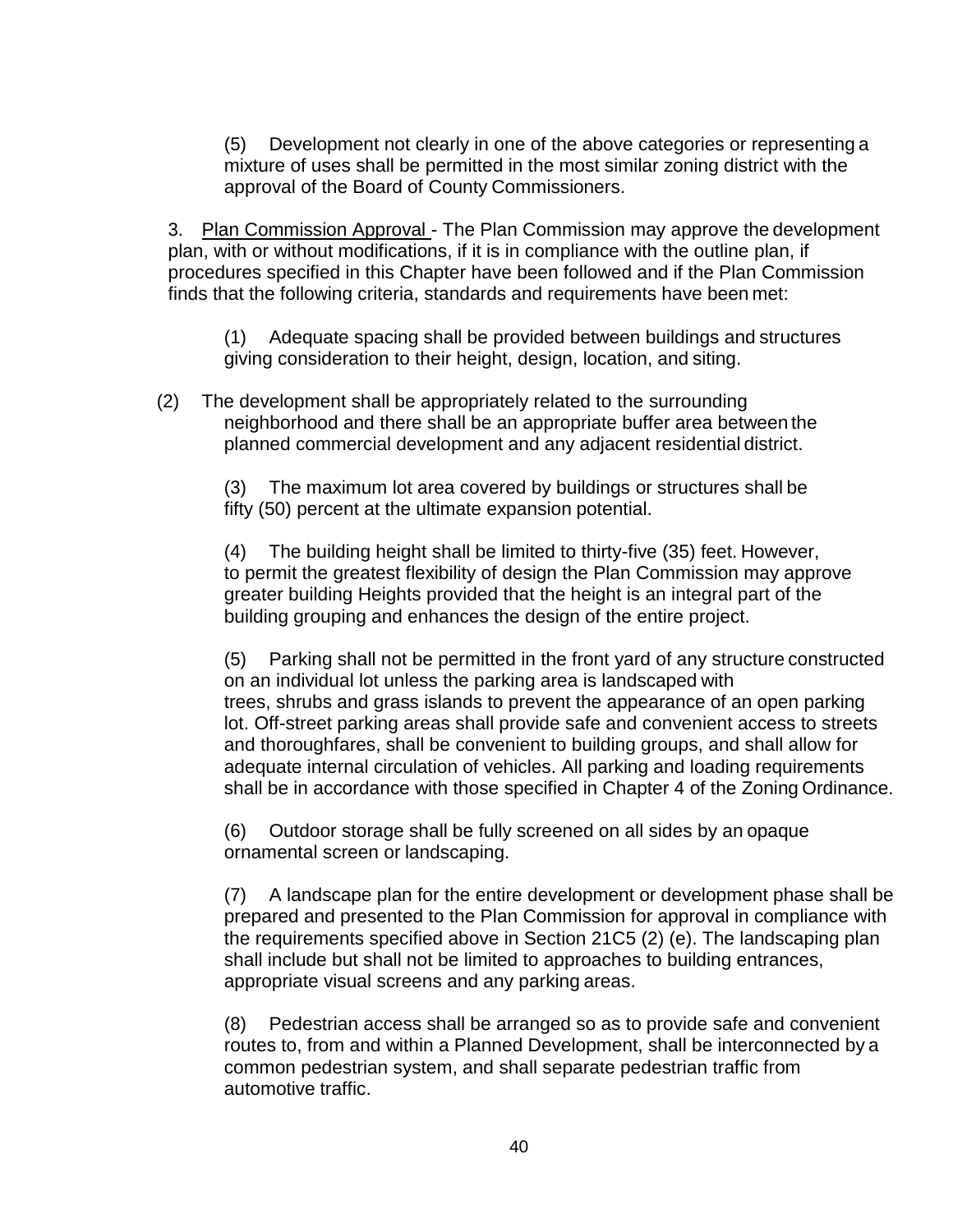(9) Trees, ground cover, streams, woodland and other natural features shall be preserved, so far as practicable. In addition, adequate landscaping areas shall be provided which are appropriate to the Planned Commercial Development. Adequate landscaping shall be provided for all off-street parking areas.

(10) Access and internal streets shall be designed to minimize conflicts in traffic. Streets shall be designed to the standards of arterial streets as provided by relevant County codes.

### Section 22 - Development

All development of the approved site plan shall conform with the conditions specified therein. The Commission shall have continuing jurisdiction over the development to insure that it is completed in accordance with the site plan.

Construction on the site shall begin within one year of the date of final approval. If the development is to be constructed in stages, completion shall conform to the schedule in the Secondary Plat Approval. If it is to be completed as a unit, it shall be completed within four years of the date of Secondary Plat Approval. However, the Commission may extend the completion date for a maximum of two (2) years.

### Section 23 – Design Standards

All major Subdivisions and those Minor Subdivisions requiring new or improved roads or public improvements or which are adjacent to platted subdivisions shall conform to the following standards.

#### Section 24 - Streets

A. Public streets and roads shall conform to the standards of County Ordinance #9-4-73 and subsequent amendments of said ordinance and any and all subsequent ordinances passed by the Board pertaining to public streets and road standards.

B. Private streets May be built to lower standards than public road standards in allrespects other than right-of-way width where covenants in plat provide for private maintenance.

#### Section 25 - Lots

A. Lot area and dimensions shall conform to the requirements of the zoning district in which the subdivision is located.

B. Double frontage and reversed frontage lots shall be avoided except where necessary to provide separation of residential development from arterial or heavily traveled streets, or to overcome specific disadvantages of topography and orientation.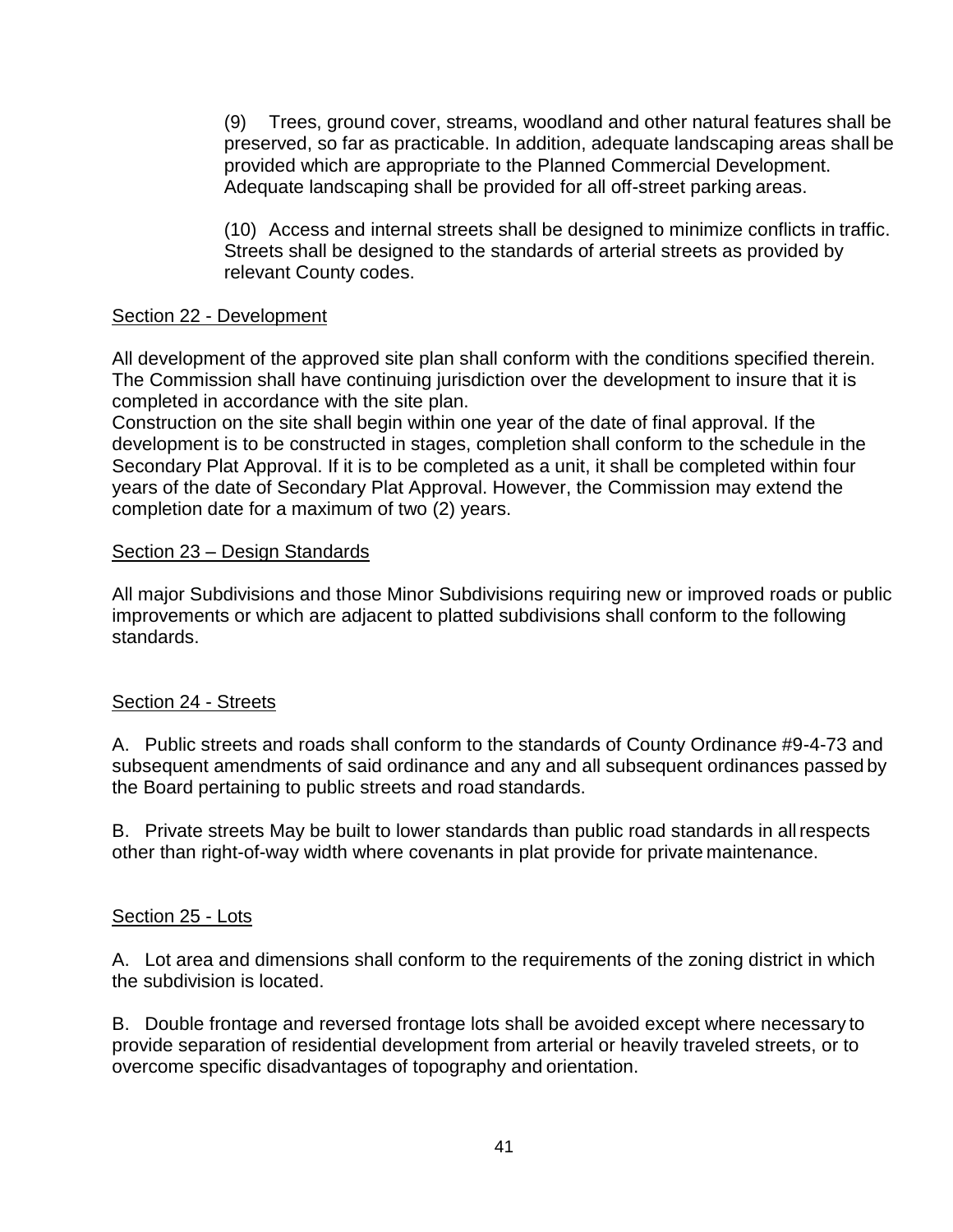C. Corner residential lots shall be at least 15% wider than the minimum width requirement to permit appropriate setbacks from both streets.

D. Irregularly shaped and pointed lots shall be avoided.

E. All lots shall abut a street.

F. Easements shall be provided for utilities. When located along lot lines, one-half the width shall be taken from each lot. Location of easements shall be discussed with the appropriate companies before submitting the final plat, and the width of the easement shall be no less than that required by the individual utility company, and in no event less than twelve feet (12') wide.

G. The building line or lots shall be as provided for the district in which the subdivision is located. They may be varied by the Commission if enforcement would cause undue hardship and such variance would not be detrimental to adjacent property or to the subdivision.

## Section 26 - Blocks

A. Blocks shall not exceed twelve hundred (1200) feet in length.

B. Blocks shall be of sufficient width to provide for two (2) tiers of lots of appropriate depth.

C. Design standards for blocks may be varied by hilly terrain.

#### Section 27 – Sewage Facilities

A. For all Medium and High Density developments, the sub-divider shall install sanitary sewer facilities in a manner approved by the Board and subject to the requirements of Health and other officials, which shall connect with an existing sanitary sewer outlet. Under circumstances where the best interest of the subdivision would be served by a private sewage treatment plant, the Commission may approve such.

B. Low Density development shall utilize a public sanitary system when it is reasonably accessible. When a public system is not reasonably accessible but will become available within a reasonable time not to exceed fifteen (15) years, the sub-divider may choose one of the following:

1. Central Sewage System with the maintenance cost to be assessed against each property benefited. Where, plans for a future public system exists, the Sub-divider shall install the sewer lines, laterals, and mains in conformance with such plans.

2. Individual Sewage Disposal Systems provided the applicant, shall install sanitary sewer lines, laterals, and mains to a point in the sub-division boundary where a future connection with the public system shall be made.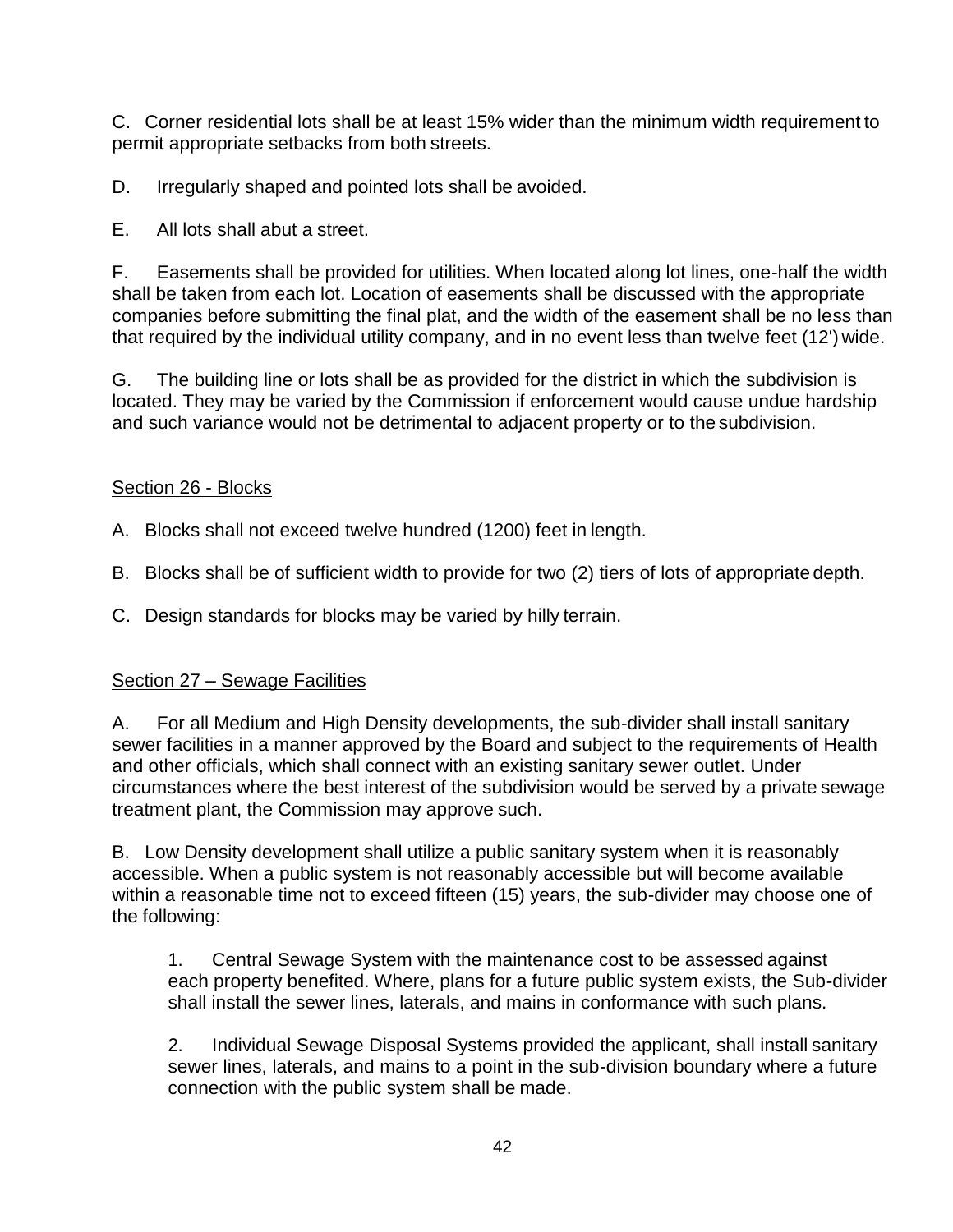C. Where sanitary sewer systems are not reasonably accessible and will not become available within fifteen (15) years, Low Density developments may use individual sewage disposal systems or a central sewerage system.

D. Individual sewage disposal systems and perk tests shall conform to all applicable state and local health regulations.

## Section 28 – Drainage Facilities

A. The Commission shall not approve any plat, which does not adequately provide for storm or floodwater runoff. The drainage system shall be independent of any sanitary sewer system.

B. The sub-divider may be requested by the Commission to carry away any surface or spring water that existed previously or is a result of the subdivision. Such drainage facilities shall be located in the street right-of-way or in unobstructed perpetual easements of appropriate widths.

C. In High Density residential developments, Planned Developments, and in commercial and industrial districts, the Commission shall require underground and storm sewer systems.

D. Plans for storm sewer systems shall be designed by a Professional Engineer and approved by the Commission.

#### Section 29 – Water Facilities

A. Where a public water main is accessible and the water supply is available, the sub-divider shall install adequate water facilities, including fire hydrants, subject to the specifications of state and local officials and approval of the Board.

B. Where municipal or community water is not available, the Commission may approve individual water systems or a central water system provided that adequate water is available for all lots and the system(s) are sampled and approved by the appropriate health authorities.

#### Section 30 – Street Signs

The sub-divider shall provide street signs as approved by the Commission.

#### Section 31

The requirements of this ordinance shall not apply to subdivisions platted and recorded prior to the enactment of this ordinance.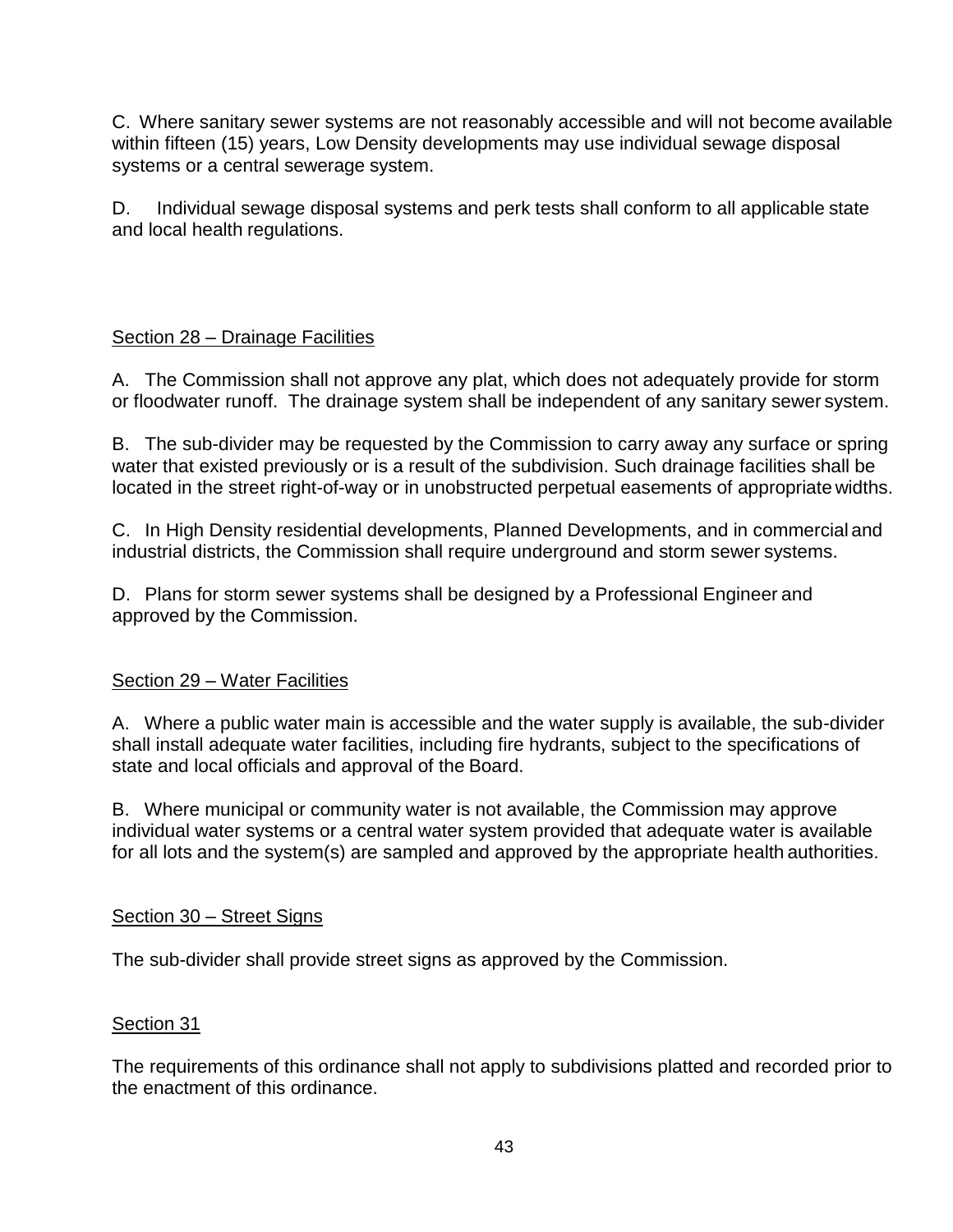#### Section 32 – Improvement location Permits

No improvement location permit shall be issued for a lot or tract of land created by sub-division as defined in this ordinance unless said lot or tract is a portion of a sub-division created and approved pursuant to the terms of this ordinance except:

A. Lots of at least 16,000 square feet the boundaries of which were created by land survey conducted by registered surveyor prior to May 8, 1978 and one or more of which have been conveyed by recorded deed or signed land contract prior to said date.

B. Lots of at least 16,000 sq. ft. created by a land survey conducted by a registered surveyor between the dates of May 8, 1978 and July 1, 1978 and which are divided from a larger parcel of land which has a defined surveyed perimeter and from which three or more lots have been sold by a recorded deed or signed land contract prior to May 8, 1978.

#### Section 33 – Fee Schedule

\*See Chapter 8, Section 8.2(d)

## **TITLE IV - PUBLIC FACILITIES PLAN**

#### **ARTICLE 1:MAP OF PUBLIC FACILITIES**

The Public Facilities Plan of the County consist of a map entitled: "Brown County, Indiana Public Facilities Plan", dated 1963, which shows the locations of existing and proposed school and park or recreation sites within the jurisdiction of the Commission. The Public Facilities Plan is hereby declared to be a part of this Ordinance and notations, references, indications and other details shown therein are as much a part of this ordinance as if they were fully described herein.

#### **ARTICLE 2: POLICY**

Whenever sites for schools, parks or other recreational areas are located within an area proposed to be subdivided, in accordance with TITLE III hereof, the Commission may request their dedication for such purposes, or their reservations for a period of two years following the date of approval of the final plat, in order to carry out the policies exhibited in the Public Facilities Plan.

## **ARTICLE 3: CONSIDERATION BY BOARD**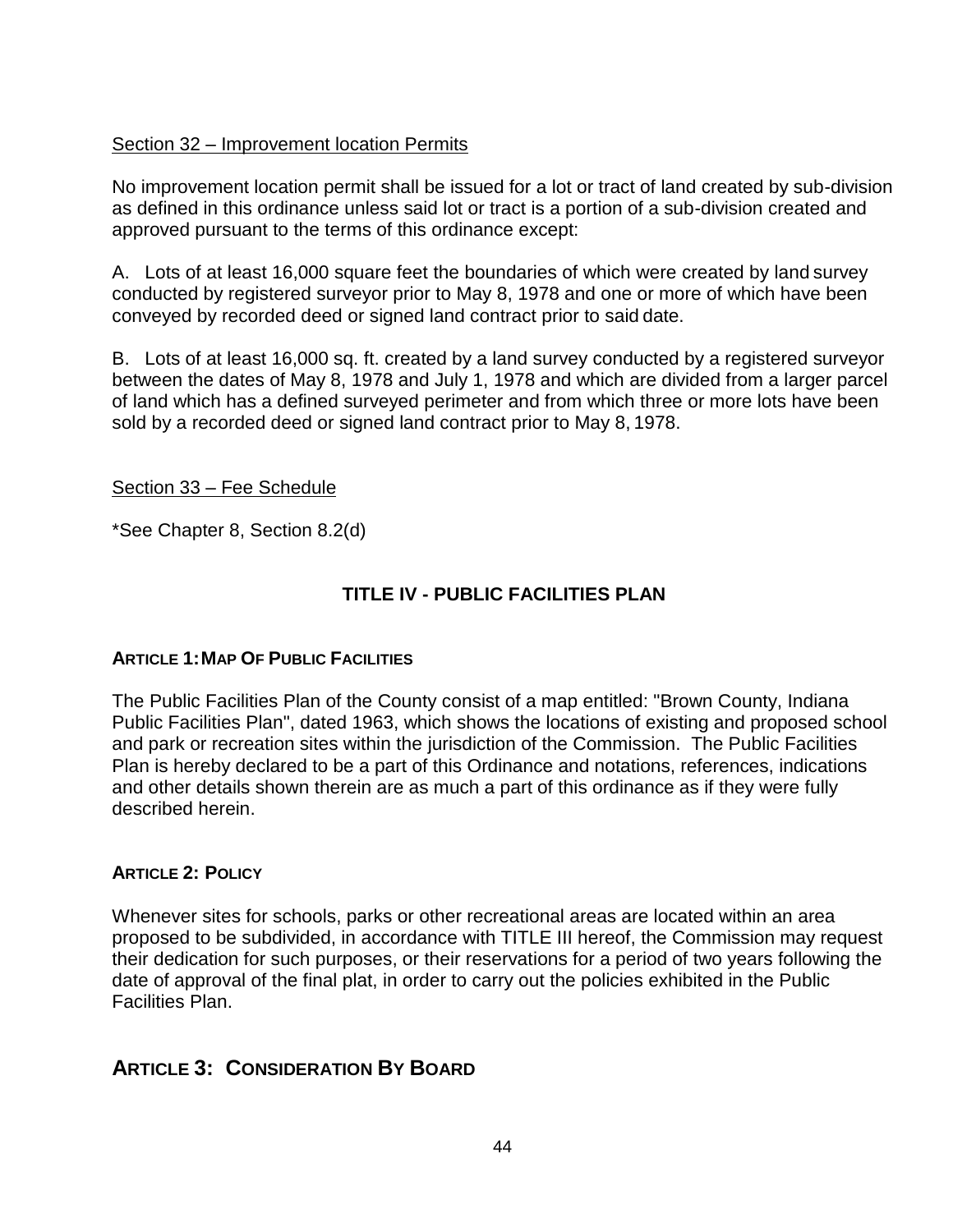The Board and all School corporations within the jurisdiction of the Commission shall be guided by and give consideration to the general policy and pattern of school and park or recreation development as set forth in the Public Facilities Plan in the authorization, construction, alteration or abandonment, and acceptance of schools, parks or recreation facilities.

## **ARTICLE 4: CONTINUING AUTHORITY OF COMMISSION**

Subsequent to the passage of this Ordinance, the Commission may determine new sites and locations and alter or change existing sites and locations for schools and parks or recreation areas within the jurisdiction of the Commission, and certify to the Board, the amended or additional plan under the same procedure as established for the certification and approval of the Public Facilities Plan.

# **TITLE V - IMPROVEMENT LOCATION PERMITS**

## **ARTICLE 1: IMPROVEMENT LOCATION PERMITS**

Within the jurisdiction of the Commission, no structure or improvement or use of land, may be altered, changed, placed, erected, or located on platted or unplatted lands, unless the structure, improvement or use and its location, conform with the master plan and ordinance of the County, and an Improvement Location Permit for such structure, improvement or use has been issued.

# **ARTICLE 2: WRITTEN APPLICATION REQUIRED**

The Administrative officer of the Commission shall issue an Improvement Location Permit upon written application, when the proposed structure, improvement, or use and its location conform in all respects to the master plan of the County. An IMPROVEMENT Location Permit shall not be valid for a period to exceed one (1) year, unless construction has commenced. If construction has commenced, the time period shall be for one (1) year from the date of beginning of construction.

# **ARTICLE 3: SITE PLAN AND FEE**

Section 1 - SITE PLAN

Every application for an Improvement Location Permit shall be accompanied by a site plan, or development plan, drawn to scale, showing: the legal or site description of the real estate involved; the location and size of all buildings and structures the widths and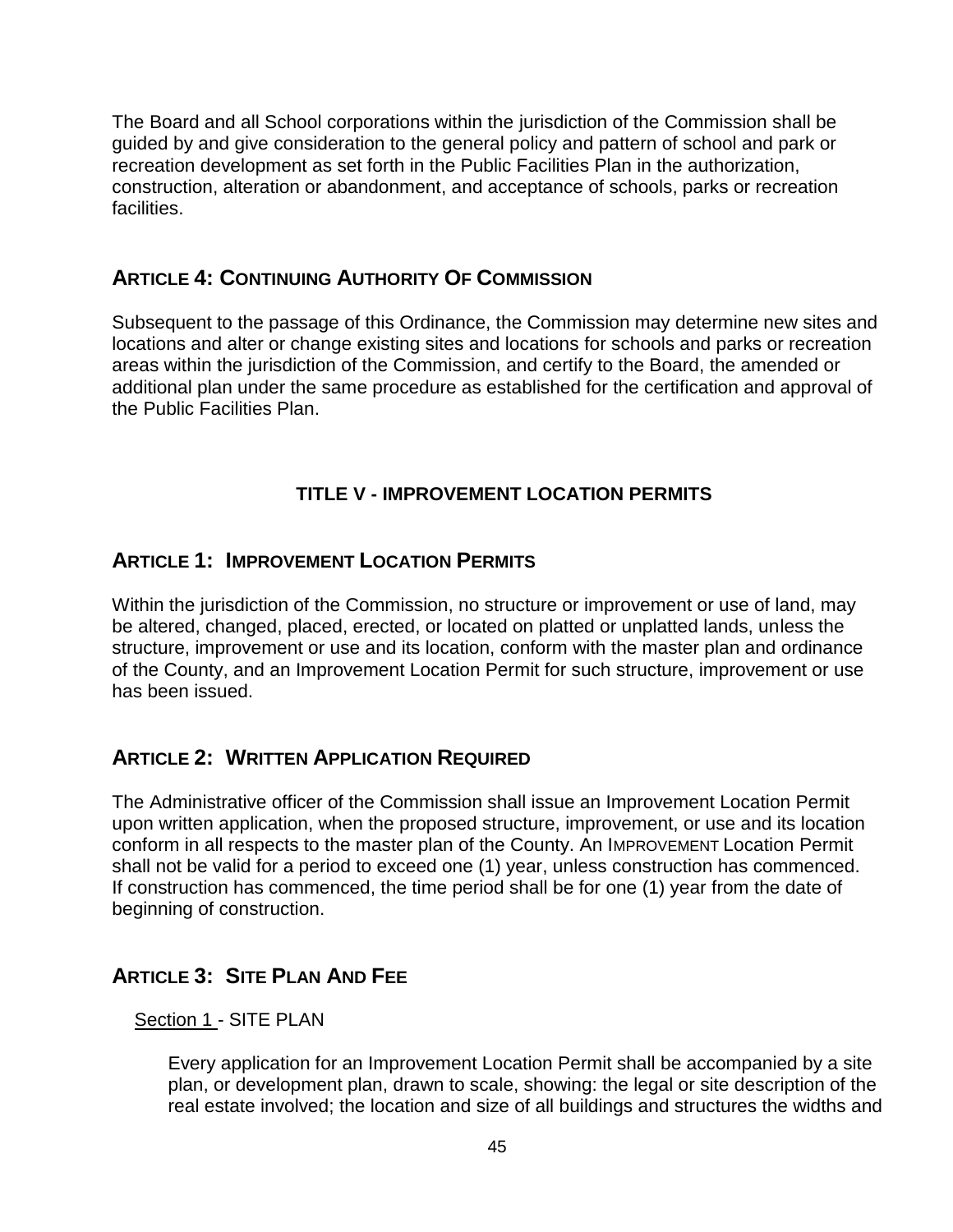length of all entrances and exits to and from said real estate and all adjacent and adjoining roads and highways; and the manner in which the location is to be improved.

Section 2 - FEE

See Chapter 8, Section 8.1

# **ARTICLE 4: APPEAL**

Any decision of the administrative officer of the Commission concerning the issuance of an Improvement Location Permit may be appealed to the Board of Zoning Appeals when the decision in question involves a requirement of the "Zoning Ordinance of Brown County, 1965," or to the Commission when the decision in question involves the requirements of other parts of the master plan, by any person claiming to be adversely affected by such decision.

# **ARTICLE 5: REVIEW**

A decision of the Commission may be reviewed by certiorari procedure as provided for the appeal of zoning cases from the Board of Zoning Appeals.

# **ARTICLE 6: REMEDIES AND PENALTIES**

See Chapter 7, Article 7.4(c)

# **TITLE VI - AMENDMENT, VALIDITY, REPEAL AND ADOPTION**

# **ARTICLE 1: AMENDMENTS**

All amendments to this ordinance shall be in conformance with Sections 37 through Section 40, inclusive, and Section 42 of Chapter 174 of the Acts of the Indiana General Assembly of 1947, and all Acts amendatory thereto.

# **ARTICLE 2: VALIDITY**

If any title, article, section, clause, paragraph, provision or portion of this ordinance shall be held to be invalid or unconstitutional by any court of proper jurisdiction, such decision shall not affect any other title, article, section, clause, paragraph, provision or portion of this ordinance.

# **ARTICLE 3: EFFECTIVE DATE**